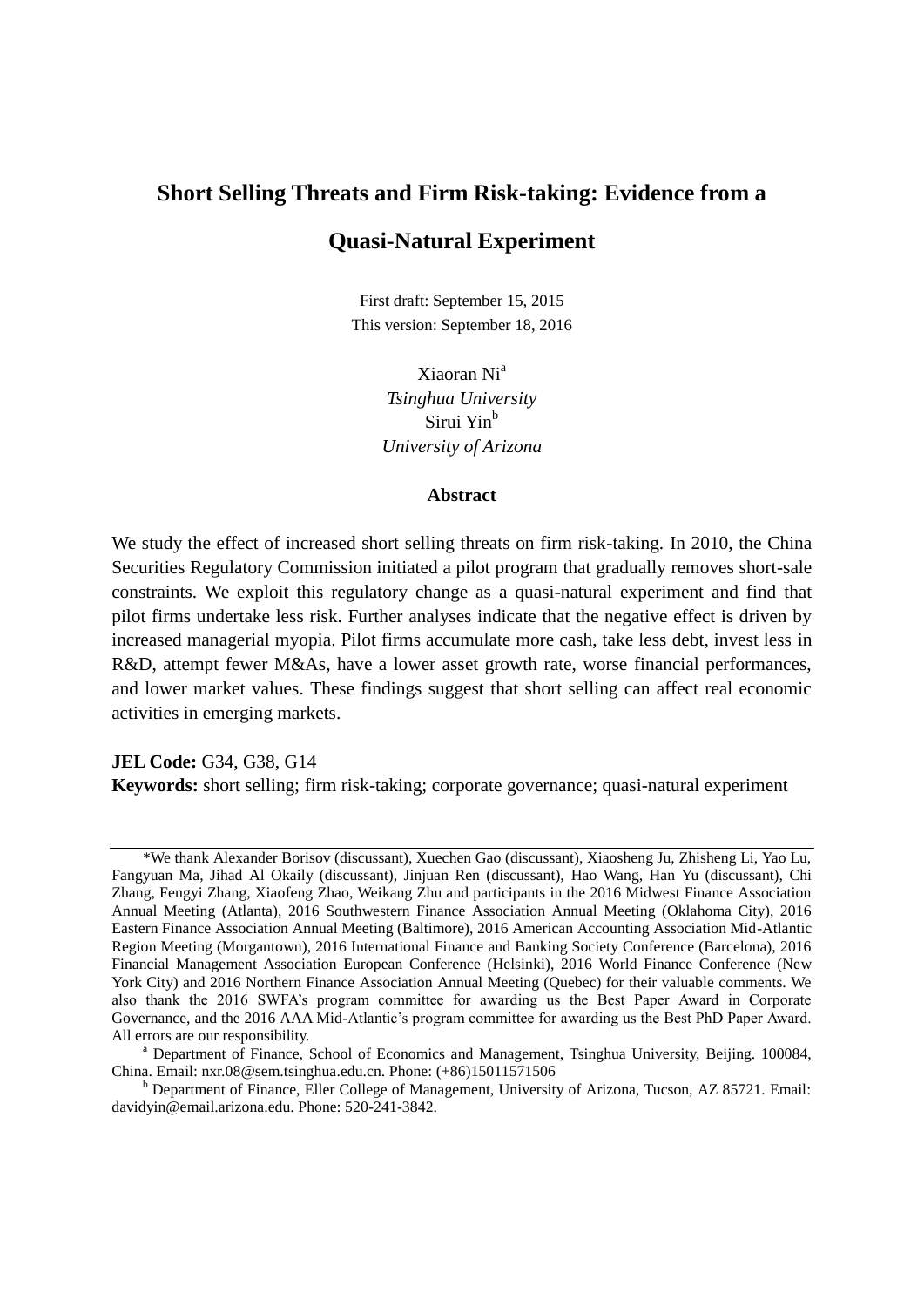#### **I. INTRODUCTION**

The recent financial crisis has brought new scrutiny to the long-lasting policy debate regarding the economic impact of short selling. Short selling has been criticized for creating panic in the capital markets and distorting firm activities. Interestingly, empirical evidence on the real effects of short selling is mixed. While some studies document that short selling increases price efficiency (Chang, Cheng, and Yu, 2007; Saffi and Sigurdsson, 2010), curbs earnings management (Massa, Zhang, and Zhang, 2015; Fang, Huang, and Karpoff, 2016) and improves innovation quality (He and Tian, 2015), others find that short selling distorts firm investment and equity issues (Grullon, Michenaud, and Weston, 2015). In this paper, we exploit the staggered removal of short-sale constraints in the Chinese stock market as a quasi-natural experiment to study the causal effect of short selling threats on firm risk-taking.

From a theoretical perspective, the impact of short selling threats on firm risk-taking is ambiguous. On the one hand, short selling threats can impede risk-taking through at least two channels. First, short selling may exacerbate managerial myopia because a sudden drop in stock price may increase the probability of a takeover or a forced removal of top management (Stein, 1988; Morck, Shleifer, and Vishny, 1990). Survey evidence suggests that managers are willing to sacrifice economic growth in order to meet short-term earnings targets (Graham, Harvey, and Rajgopal, 2005). Facing downward price pressure from short selling, managers may cut investment in riskier projects and focus on safer projects with guaranteed short-term profits in order to limit their exposure to downside risk (De Angelis, Grullon, and Michenaud,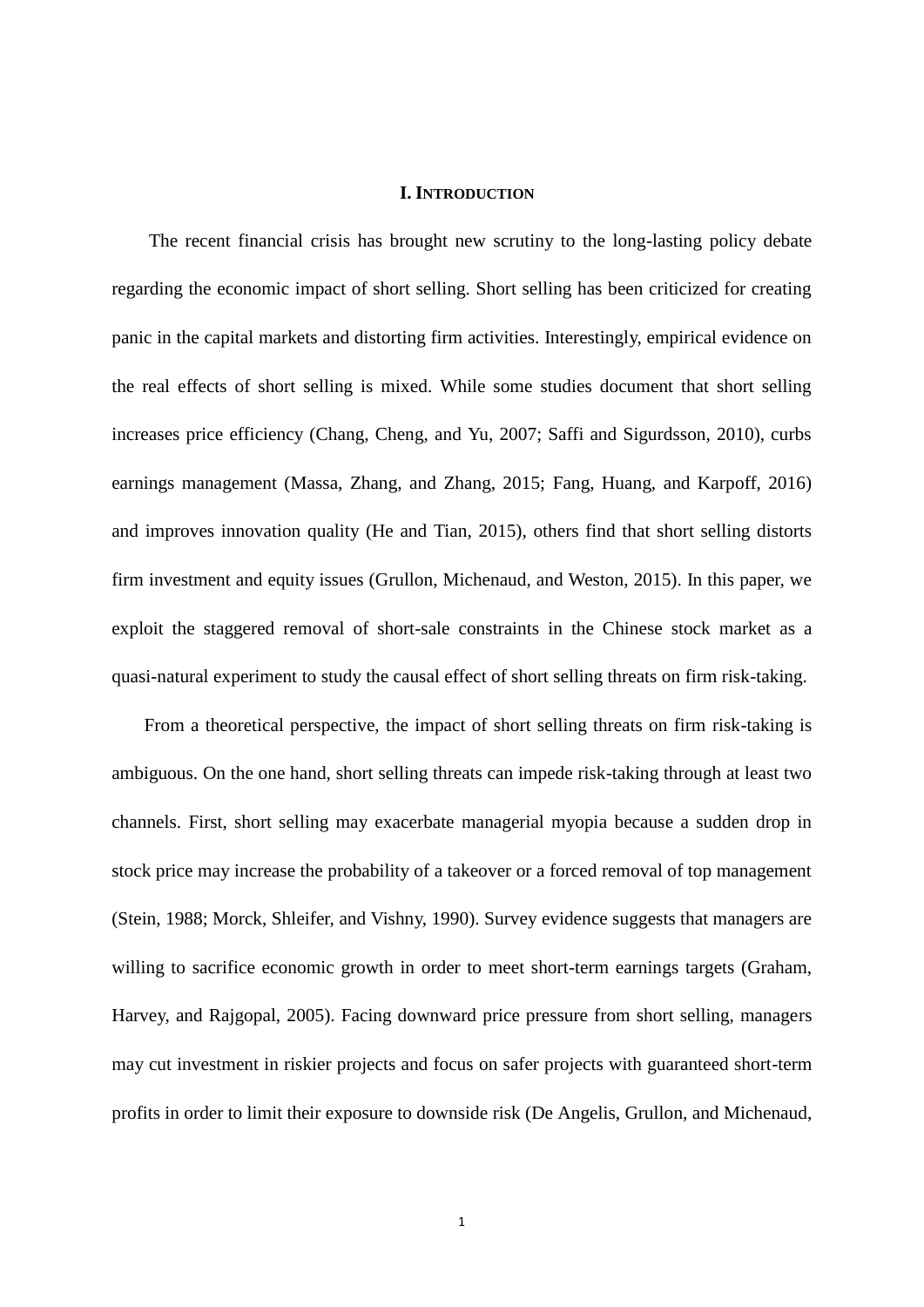2015). We name this the *market pressure* hypothesis, which argues that short selling pressure impedes firm risk-taking by imposing short-term pressures on managers and exaggerating managerial myopia.

Short selling can also impede firm risk-taking through a financial constraints channel. The presence of short-sale constraints limits the voice of pessimistic investors, resulting in overvalued stock prices that reflect only the view of optimistic investors (Miller, 1977; Diamond and Verrecchia, 1987). Therefore, short-sale constraints are positively associated with firm valuation (e.g. Allen, Morris, and Postlewaite, 1993; Chen, Hong, and Stein, 2002; Hong and Stein, 2003), and negatively associated with the cost of debt and equity capital (Morck et al., 1990; Stein, 1996; Baker, Stein, and Wurgler, 2003; Gilchrist, Himmelberg, and Huberman, 2005). A sudden relaxation of short-sale constraints may exogenously increase financing costs and force financially constrained firms to pass up investment opportunities. We call this the *financial constraints* hypothesis, which argues that short selling threats impede firm risk-taking by increasing the cost of external financing.

On the other hand, short selling may positively affect firm risk-taking through at least two channels. First, due to the separation of ownership and control, managers are prone to "enjoy the quiet life" and "play it safe" by taking less risk than is desired by diversified shareholders (Jensen and Meckling, 1976; Bertrand and Mullainathan, 2003; Gormley and Matsa, 2016). The presence of short sellers acts as a form of external governance, leading managers to undertake riskier projects with higher returns (John et al., 2008). We call this the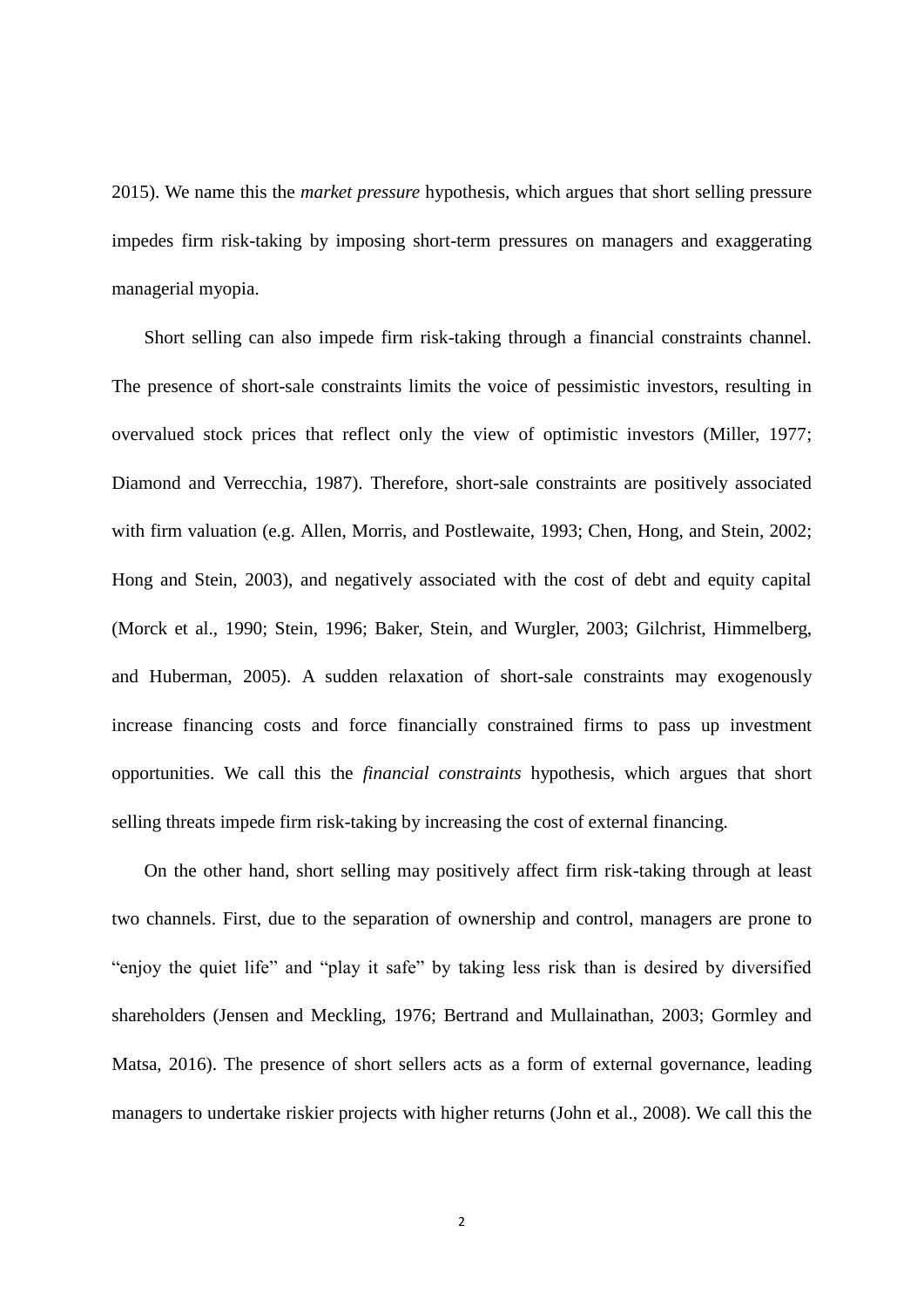*external governance* hypothesis.

Second, short sellers are informed traders who specialize in information gathering and processing (Diamond and Verrecchia, 1987; He and Tian, 2015). Chen, Goldstein and Jiang (2007) show that managers can learn from the private information in the stock price about their own firms' fundamentals and update their investment decisions. If short selling makes the stock price more efficient by incorporating the negative information from pessimistic investors (Saffi and Sigurdsson, 2010; Boehmer and Wu, 2013), firms can learn about prospects of profitable projects and engage in more value-enhancing but riskier projects. We term this view the *information learning* hypothesis.

Given these competing predictions, the question of whether short selling threats encourage or impede firm risk-taking is an empirical one. However, due to the endogenous nature of short selling, identifying the causal effects is empirically challenging. To address this issue, we exploit a quasi-natural experiment in the Chinese stock market that exogenously removes short-sale constraints.

The Chinese stock market does not allow short selling until 2010. Since 2010, the China Securities Regulatory Commission (henceforth CSRC, the Chinese counterpart of the Securities and Exchange Commission) has been gradually including stocks that meet certain requirements in a list; listed stocks are allowed to be sold short. This list is updated over time. Each update serves as a quasi-natural shock to the short-sale constraints of firms that are included on the list. These regulatory changes create both time-series and cross-sectional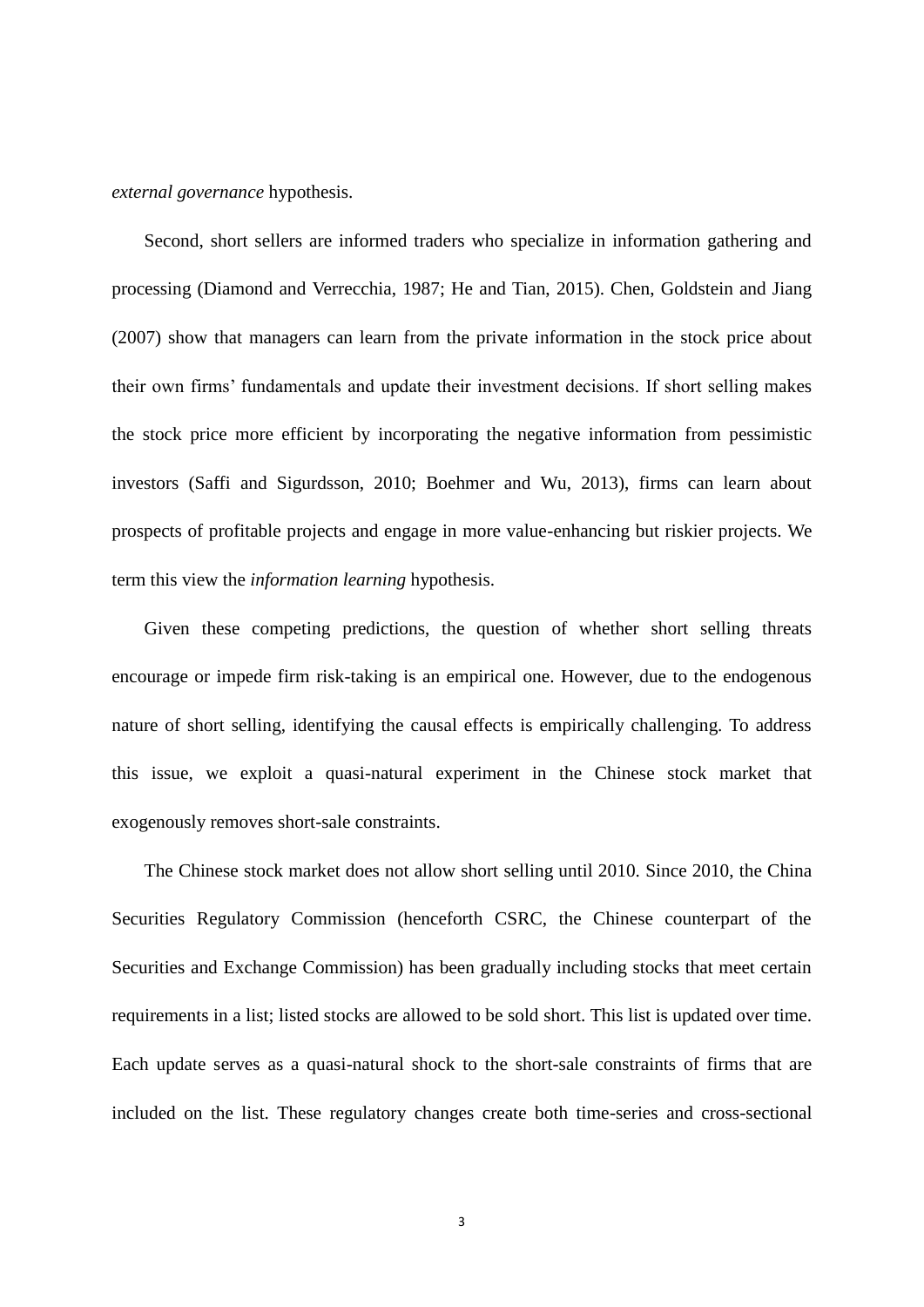variation in the Chinese stock market. Compared with U.S. studies that use Regulation SHO as a single shock to the short-sale constraints, our study makes inferences from multiple shocks that are staggered over time. Our results are therefore less likely to be driven by potential confounding effects, compared to other studies that draw inferences from a single event. Moreover, since China is the largest emerging market in the world, with the largest stock market outside the U.S., our study can also shed light on how government intervention affects economic growth in a representative developing economy.

We start by examining the relation between short selling and firm risk-taking. Following previous literature (John et al., 2008; Hilary and Hui, 2009; Faccio, Marchica, and Mura, 2011; Boubakri, Cosset, and Saffar, 2013), we use the industry-adjusted standard deviation of firm ROA as our primary proxy for the degree of risk-taking. Using a panel of 31,316 firm-quarter observations from 2008 to 2014 and a difference-in-differences methodology, we find that the relaxation of short-sale constraints leads to a significant decline in firms' earnings volatilities. After controlling for time-invariant heterogeneity across firms and time-varying differences across time with firm and quarter fixed effects, our estimation result indicates that the average firm reduces earnings volatility by 11.8% after inclusion in the short-sale list.

Next, we examine whether our results are driven by omitted variables that are related to both risk-taking and inclusion on the short-sale list. To that end, we conduct two tests. First, following Bertrand and Mullainathan (2003), we conduct timing tests to check for the parallel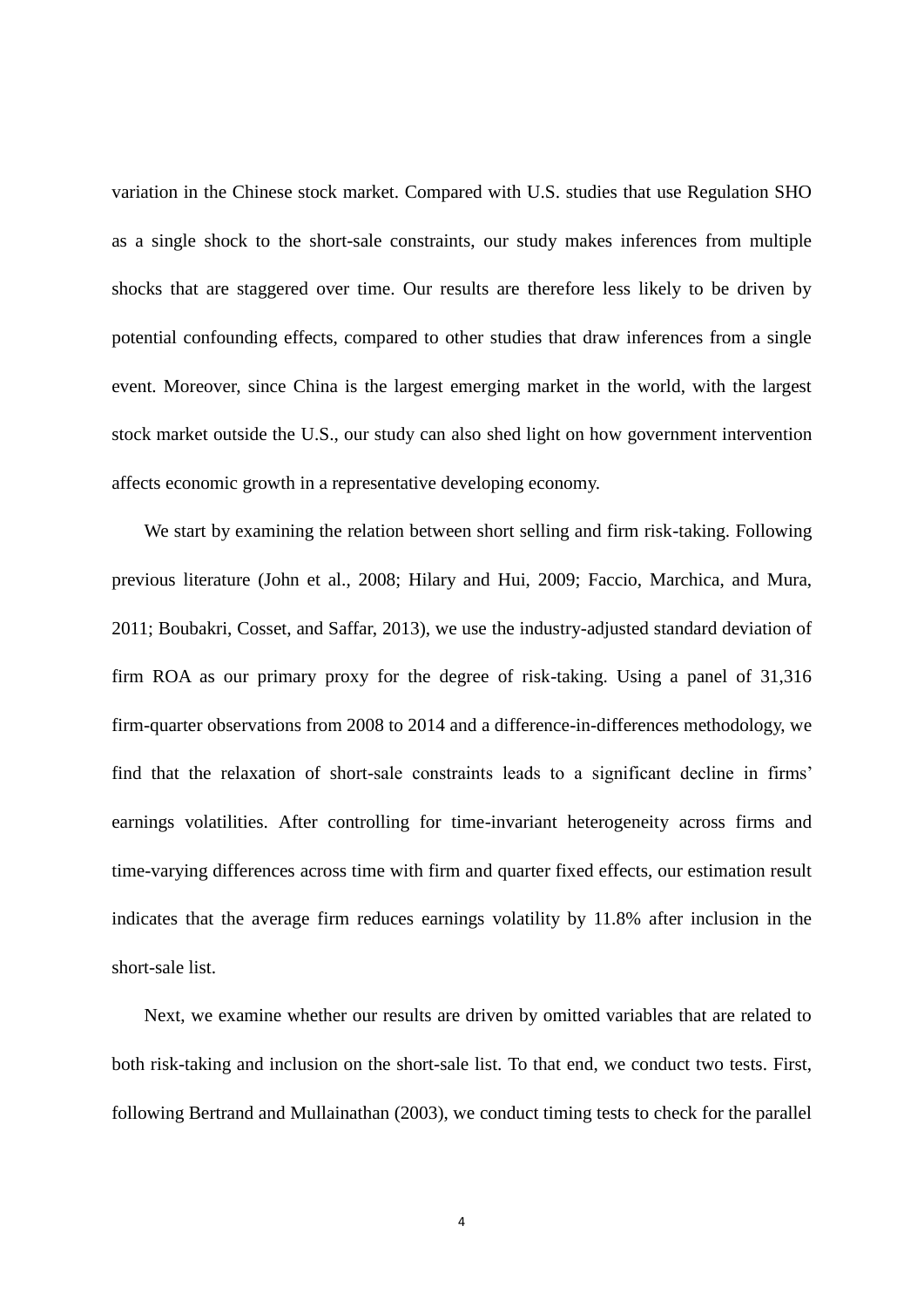trend assumption. Results from the timing tests suggest that pilot firms do not decrease their risk prior to inclusion in the list. The negative effect is only significant two or more quarters after inclusion in the list. Therefore, the observed results are unlikely to be driven by reverse causality.

Second, we use alternative methods to construct the control group. We repeat the difference-in-differences tests within the member of Shanghai Shenzhen CSI 300 Index (SHSZ300) and within the treatment group. The negative causal relation between short selling and firm risk-taking still holds. To further alleviate the omitted variable concern, we examine and confirm that the effects hold on a propensity score matched sample. In addition, to address the concern that quarterly-ROA volatilities are likely to be affected by earnings management and firms' seasonal activities, we use alternative proxies of firm risk; our baseline results still hold.

We next conduct a cross-sectional test to examine the validity of our results. If inclusion on the short-sale list represents an exogenous increase in short selling threats, our baseline results should be more pronounced when firms suffer from more severe ex ante overvaluation problems. We use the market-to-book ratio and the analyst forecast dispersion as proxies for overvaluation. Estimation results from a differences-in-differences-in-differences model suggest that our baseline results are indeed stronger among firms with more severe ex ante overvaluation problems.

After establishing the negative relation between short selling threats and firm risk-taking,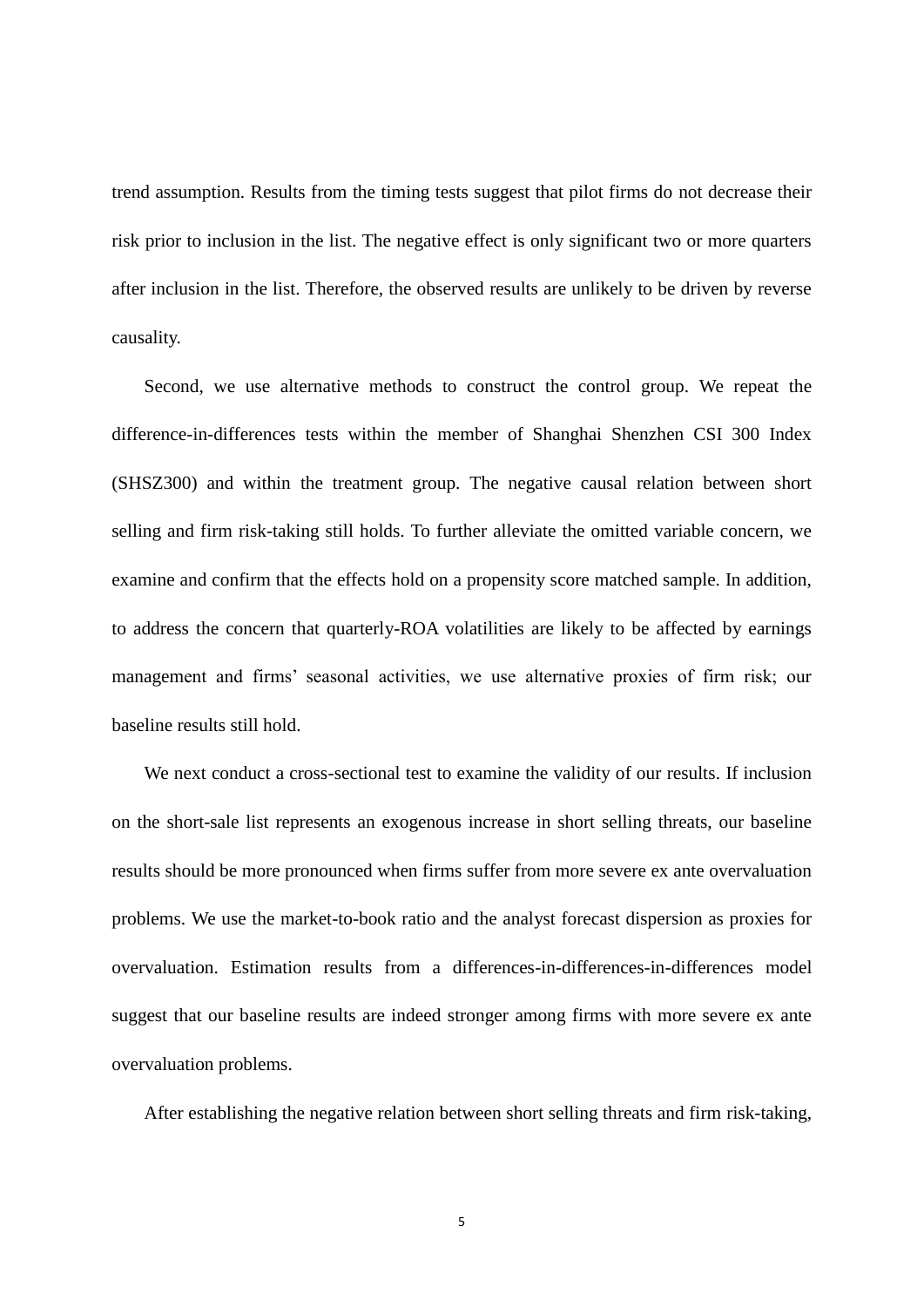we next examine cross-sectional variation to pin down the underlying mechanisms that drive our findings. First, we examine the cross-sectional variation with respect to the strength of internal governance. We introduce three measures of internal governance: board size, the ratio of independent directors, and the separation between control rights and cash-flow rights. The negative impact of short selling threats is stronger among firms with weaker internal governance. This finding is consistent with the *market pressure* hypothesis, which predicts that downward pressure from short sellers can exaggerate managerial myopia, while strong corporate governance mechanisms can alleviate such problems.

We also test whether short selling threats impede firm risk-taking by increasing external financing costs. If the decrease in firm risk is due to an increase in external financing cost, the effect should be stronger among ex ante financially constrained firms. The negative effect of short selling is stronger among financially unconstrained firms. Therefore, the observed negative effect could not be explained by the *financial constraints* hypothesis.

We next consider the effect of short selling threats on corporate policies. We find that after inclusion in the short-sale list, pilot firms accumulate more cash, take less debt, invest less in R&D, attempt fewer M&As, and a have lower asset growth rate. Further, these firms perform worse and have lower market values. These results suggest that managers react to the downside risk of short selling by undertaking more conservative financial policies and shareholders are worse off.

In the last section, we discuss other possible explanations. First, we examine whether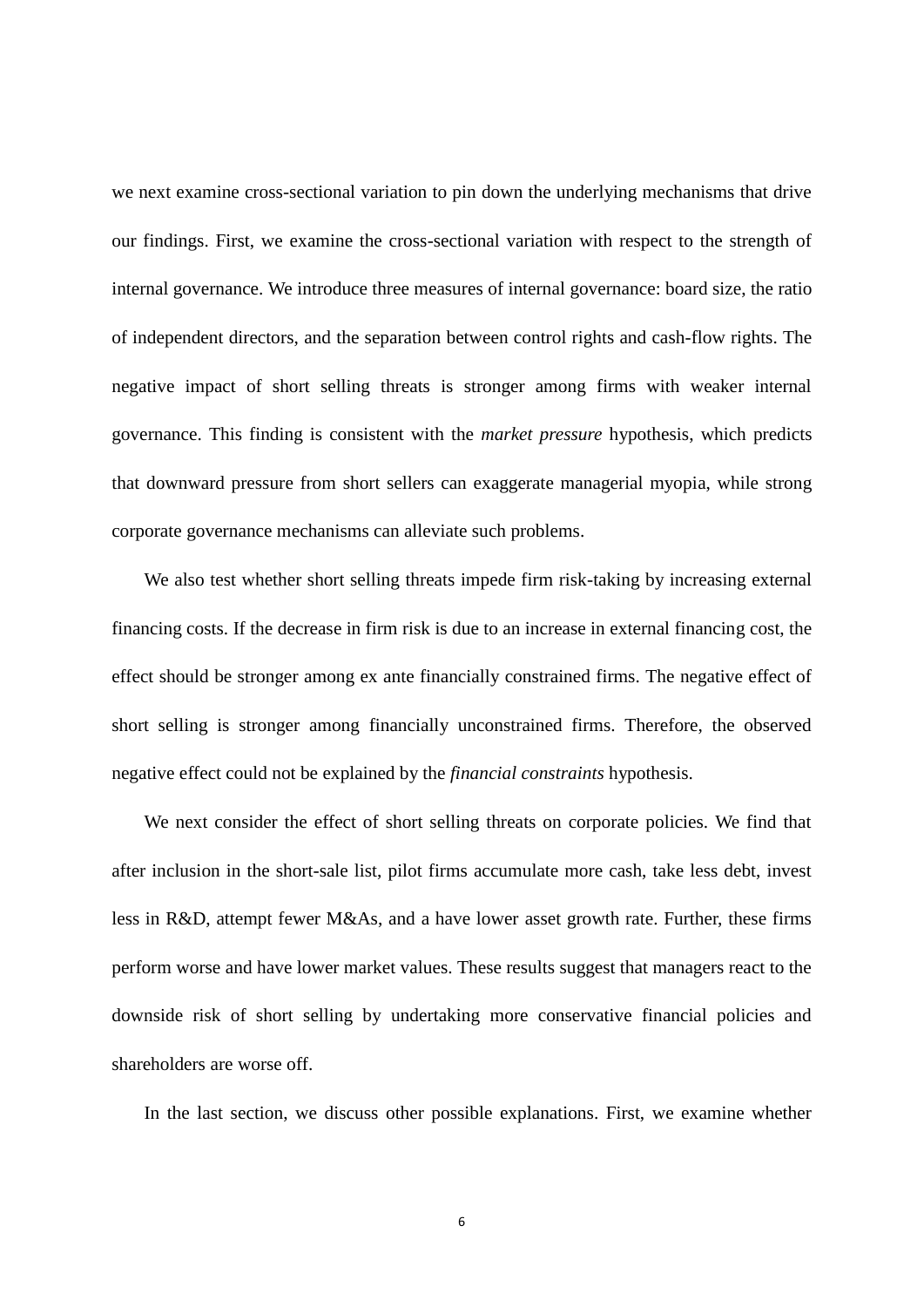changes in institutional investor composition could help explain our results. As shown in Aghion, Van Reenen, and Zingales (2013), dedicated institutional investors shield managers from short-term price pressures and reduce managerial myopia. We find that after inclusion in the short-sale list, holdings by dedicated institutional investors drops significantly. This evidence supports the *market pressure* hypothesis, which predicts that dedicated institutional investors shield managers from short-term pressures and therefore mitigate the negative impact of short selling on firm risk-taking.

Second, we examine whether the main results are driven by increased margin trading activities rather than heightened short selling threats to take care of the concern that inclusion in the short-sale list represents a joint relaxation of short selling restraints and margin trading. We find that the intensity of margin trading activities is positively associated with firm risk-taking. This finding is inconsistent with the negative baseline relation. Therefore, increased margin trading activities cannot explain our baseline results. Finally, we test and reject the alternative hypotheses that CEO career concerns, short sellers' bear raiding, and the Hawthorne effect are driving our results.

Overall, our findings suggest that downside price pressure from short selling decrease firm risk-taking through exacerbating managerial myopia. Myopic managers focus on short-term earnings and pass up riskier but higher return projects. This result is in line with Gormley and Matsa (2011), who show that managers respond to an increase in liability risk by undertaking safer projects. We also document that corporate governance mechanisms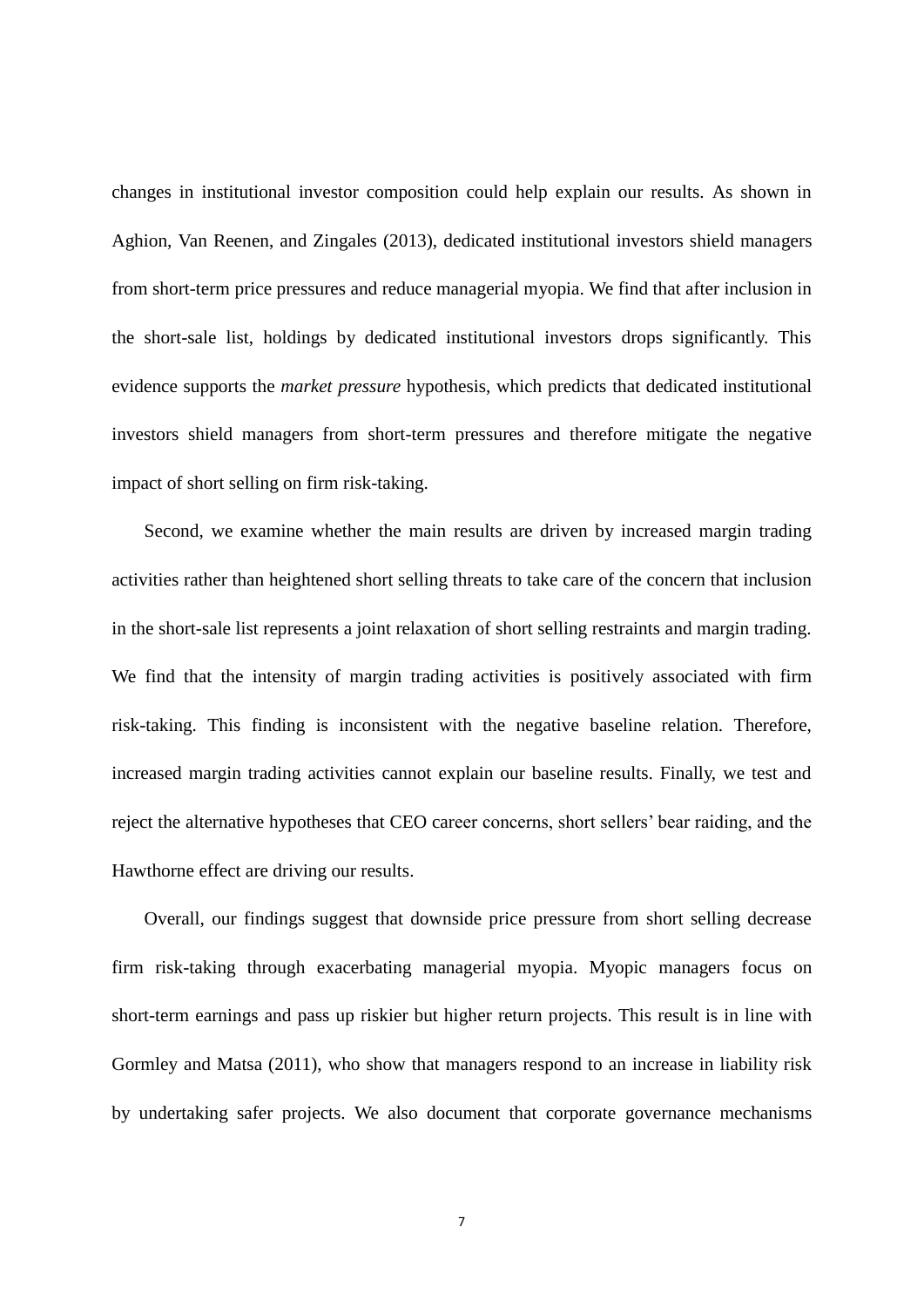affect how managers react to short-sale pressures. Good corporate governance reduces managerial myopia and ensures an appropriate level of risk-taking. This paper also contributes to the line of research by John et al. (2008), Acharya, Amihud and Litov (2011), Faccio et al. (2011), and Gormley and Matsa (2016), who emphasize the important role of corporate governance in encouraging firm risk-taking.

This paper also contributes to the growing literature that explores the real effects of short selling. Chang, Lin, and Ma (2015) provide evidence on the disciplining effect of short selling on mergers and acquisitions. He and Tian (2015) find that short sellers have a positive effect on the quality, efficiency, and originality of innovations. Grullon et al. (2015) find that firms react to an increase in short-selling activity by reducing investment. This paper contributes to the short selling literature by providing additional evidence on the negative effect of short selling: a sudden removal of short-sale constraints increases managerial myopia and leads to a significant reduction in firm risk. Our findings complement De Angelis et al. (2015), who study Regulation SHO in the U.S. and find that an exogenous decrease in short-sale constraints increase downside risk, and firms response to the shock by granting more stock options.

In addition, this paper contributes to the literature that examines the impact of government policy on firm risk-taking (Bargeron, Lehn, and Zutter, 2010; Agrawal and Matsa, 2013; Dasgupta, Lin, and Yamada, 2014; Gormley and Matsa, 2016). We contribute to this literature by showing that the threat of short selling is an important determinant of firm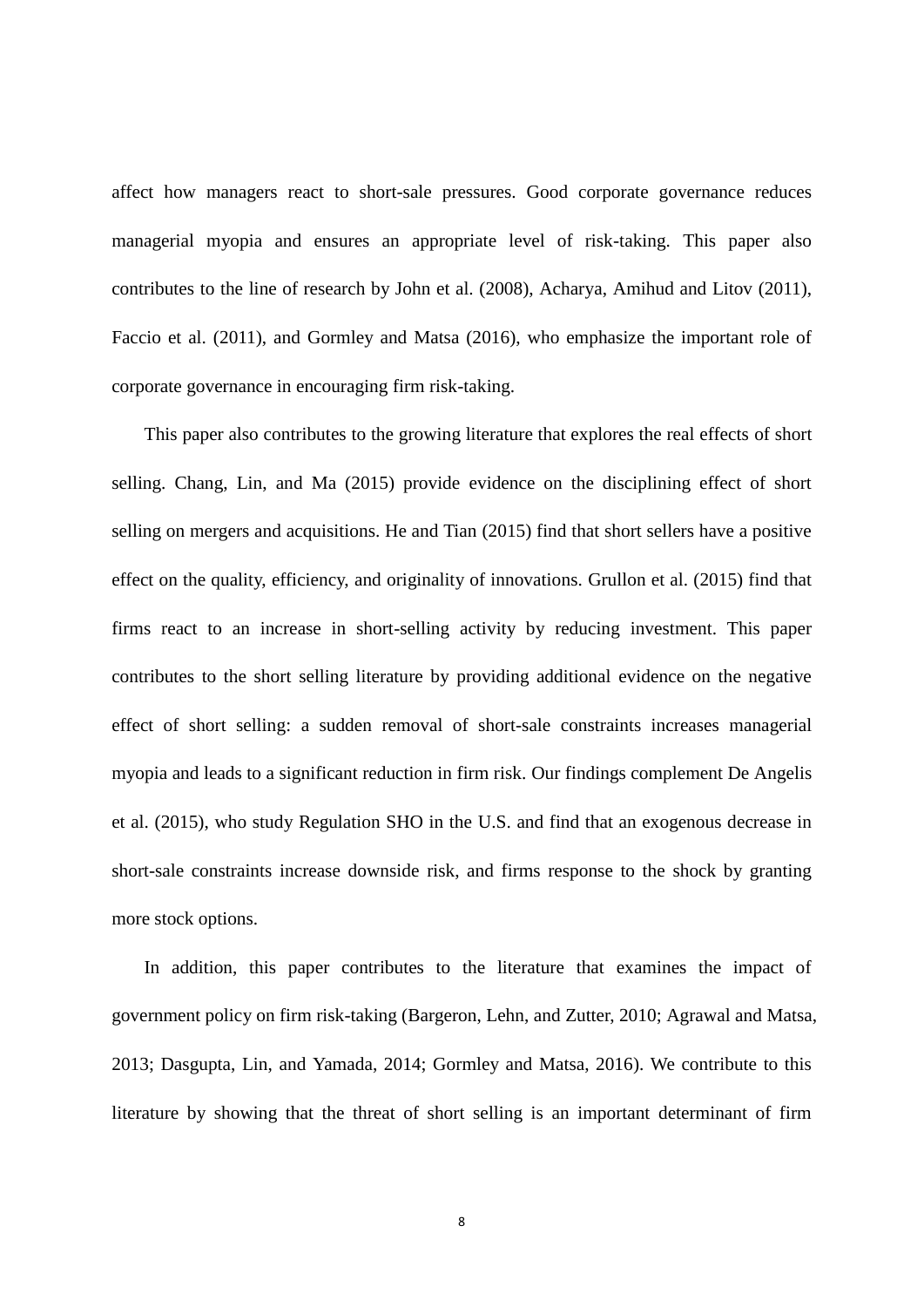risk-taking. Further, a sudden removal of short-sale constraints can exert substantial negative effects on real economic activities.

The remainder of the paper is organized as follows. Section II provides an institutional background of short selling in China. Section III describes the data and the construction of the main variables. Section IV presents our identification strategy and establishes the empirical evidence on the relation between short selling threats and firm risk-taking. Section V investigates underlying mechanisms through which short selling affects firm risk-taking and the economic implications of short selling. Section VI provides several other explanations of our baseline results and a discussion of related issues. Section VII concludes the paper.

# **II. SHORT SELLING IN THE CHINESE STOCK MARKET**

Short selling and margin trading were prohibited in the Chinese stock market prior to March 2010. In March 2010, the China Securities Regulatory Commission (CSRC) initiated a pilot program that allows stocks included on the short-sale list to be sold short and purchased on margin. The launch of this program occurred at a time when market regulators around the world were restricting short-selling activities, an example of "swimming against the tide" of international regulations (Sharif, Anderson, and Marshall, 2014). We obtained historical versions of the short-sale list from the website of Shanghai Stock Exchange and Shenzhen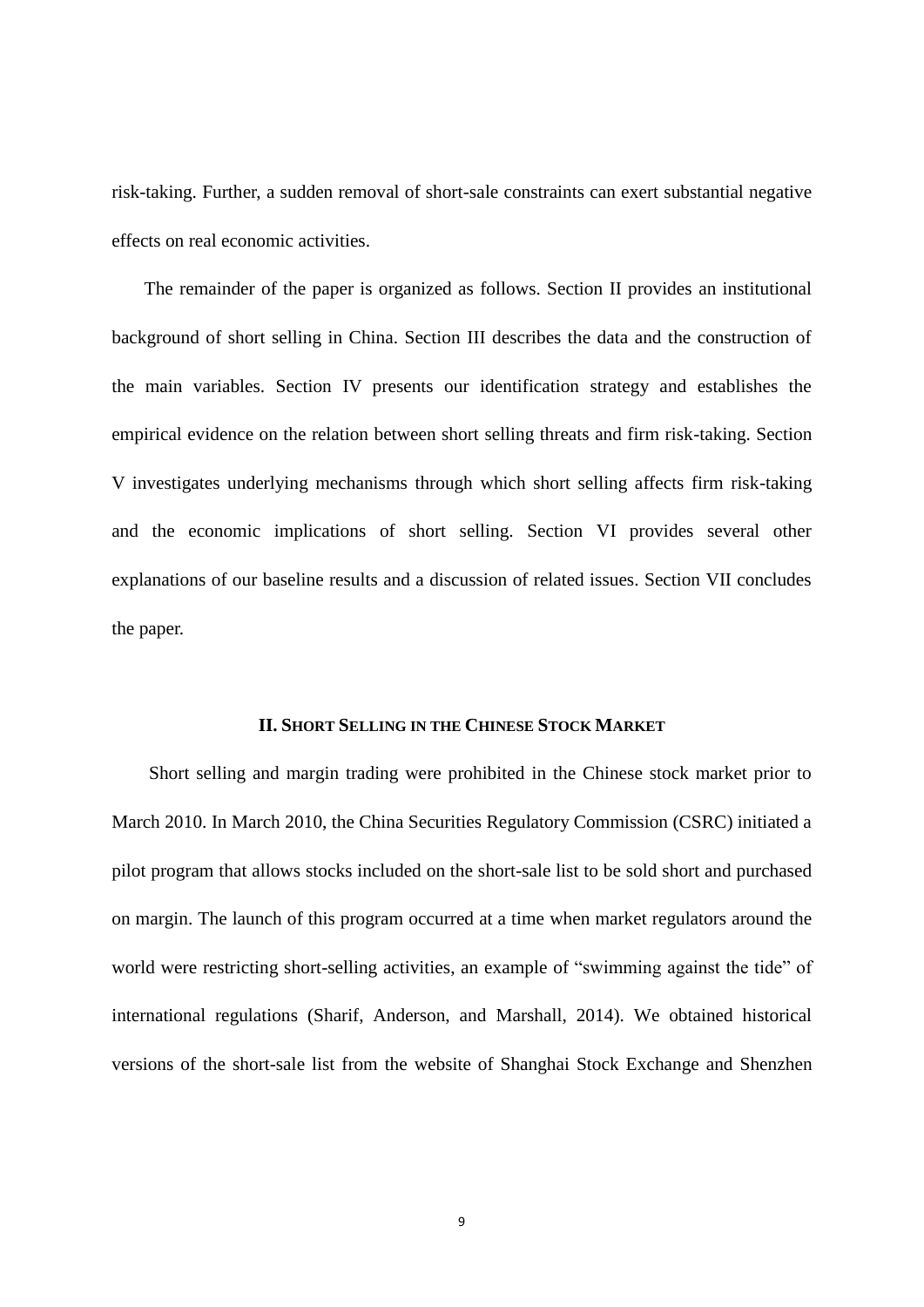Stock Exchange.<sup>1</sup> Initially, the list included only 90 constituent stocks. Since then, the CSRC has been changing the requirements and including more firms on the short sale list. Stocks that fail to satisfy certain requirements are removed from the list. There are five major revisions to the qualification list between 2010 and 2014 (March 2010; November 2011; January 2013; September 2013; and September 2014); several minor revisions also occurred between major revisions. In total, the original list was revised 17 times through December 2014. By the end of our sample period, 899 stocks (out of 1,894 stocks in our sample) could be sold short. We report summary statistics of these revisions in Table 1.

#### [Insert Table 1 here]

 The short-sale program of the CSRC resembles the pilot schema for regulating short selling in the Hong Kong Stock Exchange, as stocks have to meet several criteria to be eligible for short-selling and margin trading. $2$  The CSRC also specifies that only qualified investors can buy stocks on margin or sell stocks short, the requirements differing among security companies.<sup>3</sup> In Section IV, we find that these exogenous changes of the short-sale list are largely unexpected to firms; this situation facilitates a quasi-experimental design. We

 1 For detailed description of the revisions of the short-sale list, see the website of the Shanghai Stock Exchange: www.sse.com.cn; and the website of the Shenzhen Stock Exchange: www.szse.cn.

 $2^2$  These criteria change over time. According to the latest version of requirements, to be eligible for short-selling, a qualified stock should have more than 200 million tradable shares outstanding, have no less than 4000 individual shareholders, have an average daily return not deviates more than 4% from the market return, have a return volatility that is less than five times of the market index volatility, is not currently under a merger, buyout, reorganization, or investigation of possible illegal activities by the CSRC. For a detailed description of the criteria, see Chen, Dong, and Gu (2016). Chang et al. (2007) provide a thorough discussion of the pilot scheme for regulated short selling in the Hong Kong Stock Exchange.<br><sup>3</sup> From March 2010 to Aygust 2012, qualified investors can be row manay or stock only from sequrity com-

From March 2010 to August 2012, qualified investors can borrow money or stock only from security companies. After August 2012, qualified investors can borrow from other financial institutions such as banks and insurance companies. For a detailed description, see Chang, Luo, and Ren (2014).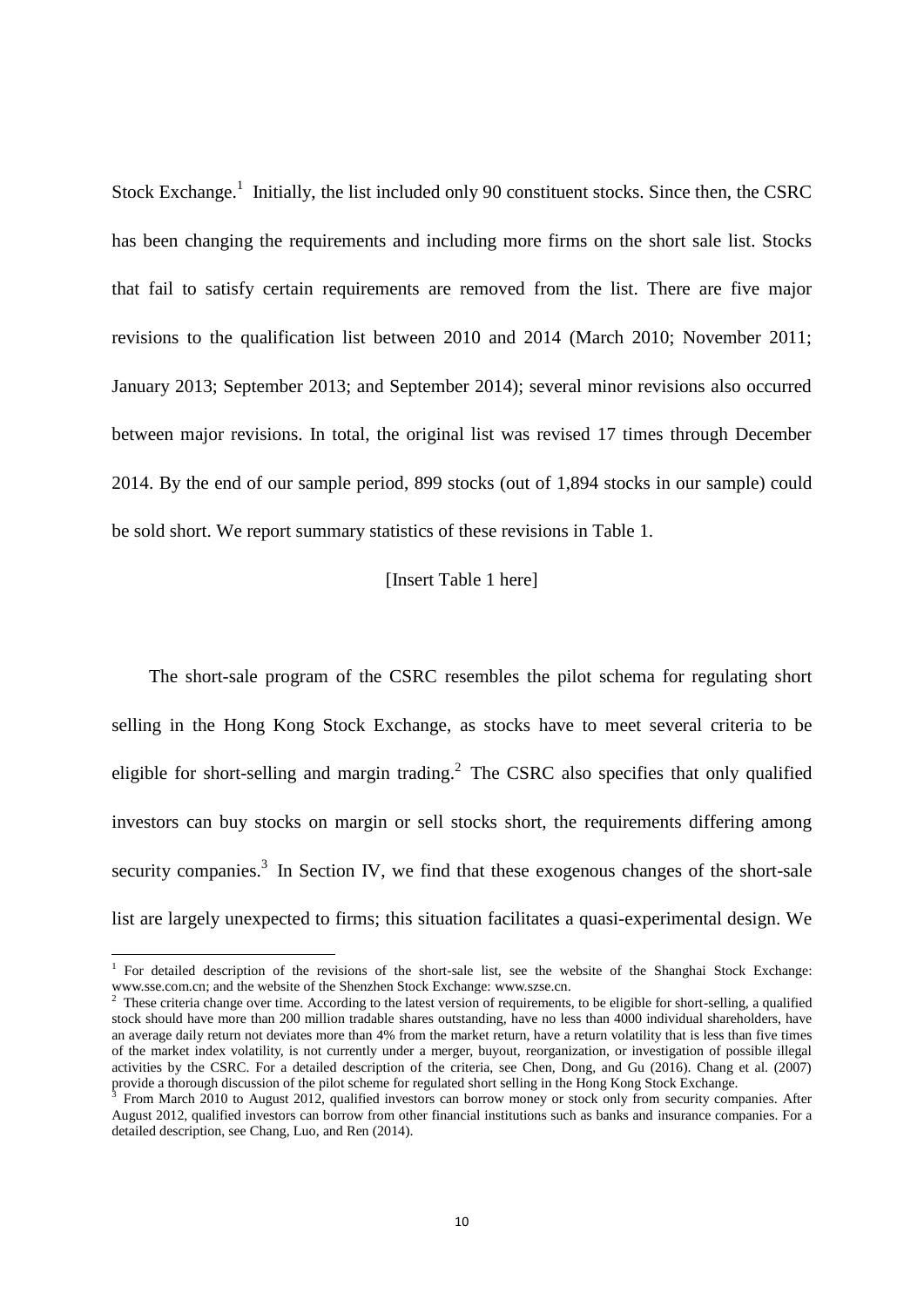also construct a propensity-score-matched sample to cautiously differentiate the pure effect of changes in short selling threats on firm risk-taking from the impact of other factors. In the last section of this paper, we obtain daily short-sale/margin trading volume data from the RESSET Database and disentangle the effect of margin trading from the effect of short selling on firms' risk-taking decisions.

# **III. DATA AND VARIABLE CONSTRUCTION**

#### *3.1 Sample selection*

The sample period is from January of 2008 to December of 2014. We begin with all listed companies on the Chinese A-share stock market. We obtain financial data from the CSMAR and RESSET databases. This sample is then matched with short-sale information obtained from the Shanghai/Shenzhen Exchange website. To construct our final sample, we clean the data according to the following procedures. First, we exclude firms from the financial industry according to the 2-digit CSRC classification. Second, we exclude ST, \*ST, suspension, and delisted firms. Third, we exclude firms with missing values of dependent variables and control variables. Fourth, we exclude stocks that eventually dropped from the short-sale list. All continuous variables are winsorized at the top and bottom 1% to avoid the impact of outliers. The final sample consists of 31,316 firm-quarter observations.

# *3.2 The main explanatory variable: short selling threat*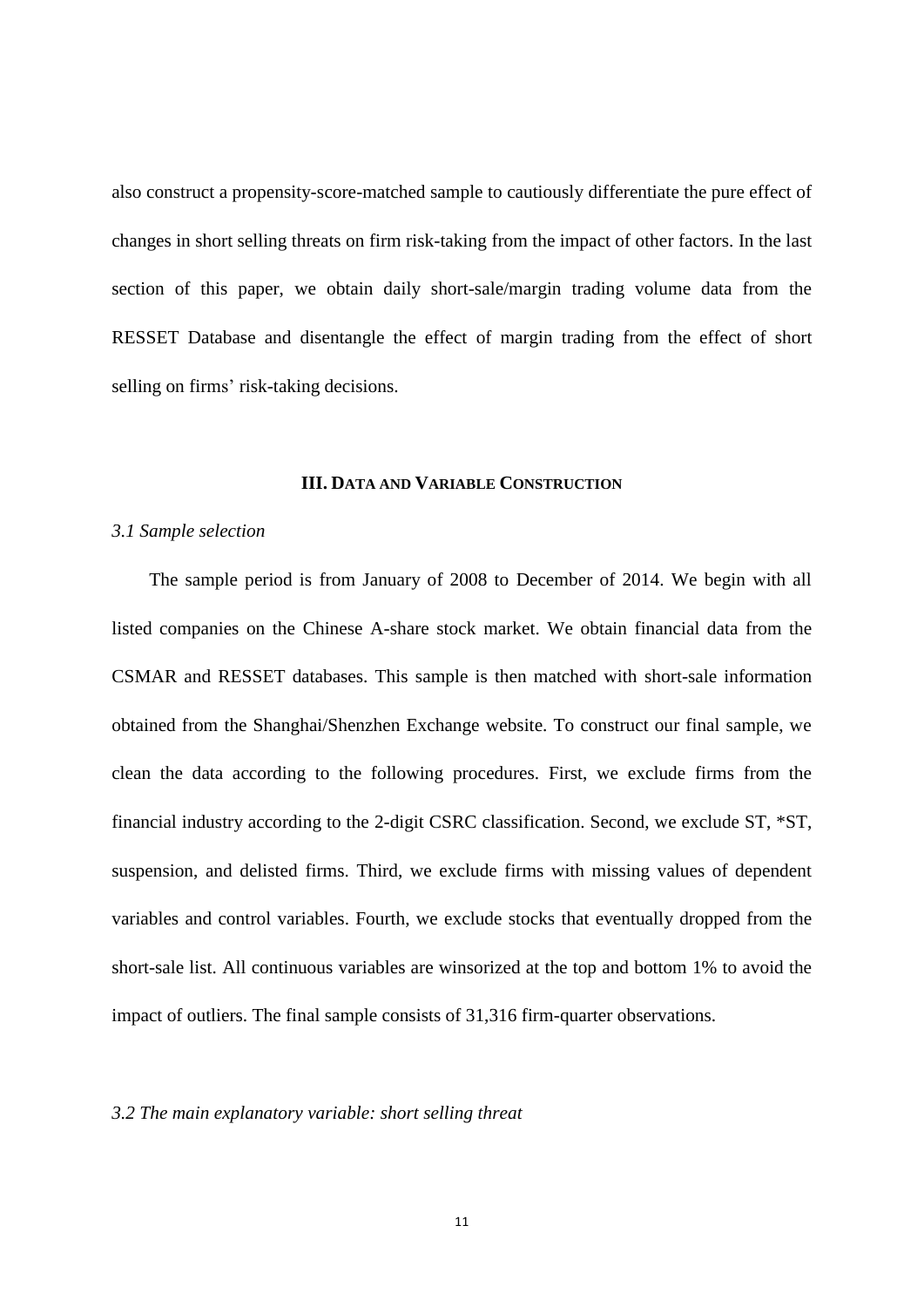We use the event of short-sale listing to proxy for the threat of short selling. Our main explanatory variable is an indicator variable that equals one if the stock is in the short-sale list in a given quarter, and zero otherwise. At the beginning of the pilot program, the list included only 90 stocks. At the end of the sample period, there are 899 stocks on the list. They represent approximately one-half of total listed stocks in our sample.

#### *3.3 Construction of the dependent variable: risk-taking*

 Following the previous literature on firm risk-taking (John et al., 2008; Hilary and Hui, 2009; Faccio et al., 2011; Boubakri et al., 2013), we choose the volatility of firms' earnings over the next four quarters as our primary proxy for firm risk-taking. It is calculated as the standard deviation of the firm's industry-adjusted quarterly ROA from quarter t to quarter  $t+3$ using the following equation:

$$
Risk_{i,t} = \sqrt{\frac{1}{T-1} \sum_{n=t}^{t+T-1} (ADJ\_ROA_{i,n} - \frac{1}{T} \sum_{n=t}^{t+T-1} ADJ\_ROA_{i,n})^2}
$$
(1)

where *i* indexes firm, *t* indexes quarter, and *ADJ\_ROA* is industry-adjusted ROA (ROA minus the industry average ROA). Throughout this paper, we choose T=4 to calculate the primary dependent variable. The industry is defined as the 2-digit CSRC level. In the panel regressions, we measure performance volatility in four overlapping quarterly periods (t to t+3, t+1 to t+4, t+2 to t+5, t+3 to t+6, etc.). We view four quarters of industry-adjusted ROA volatility as the most comprehensive measure of firm risk-taking. For robustness, we also choose T=8, 12 in our calculation and use other definitions such as stock return volatility and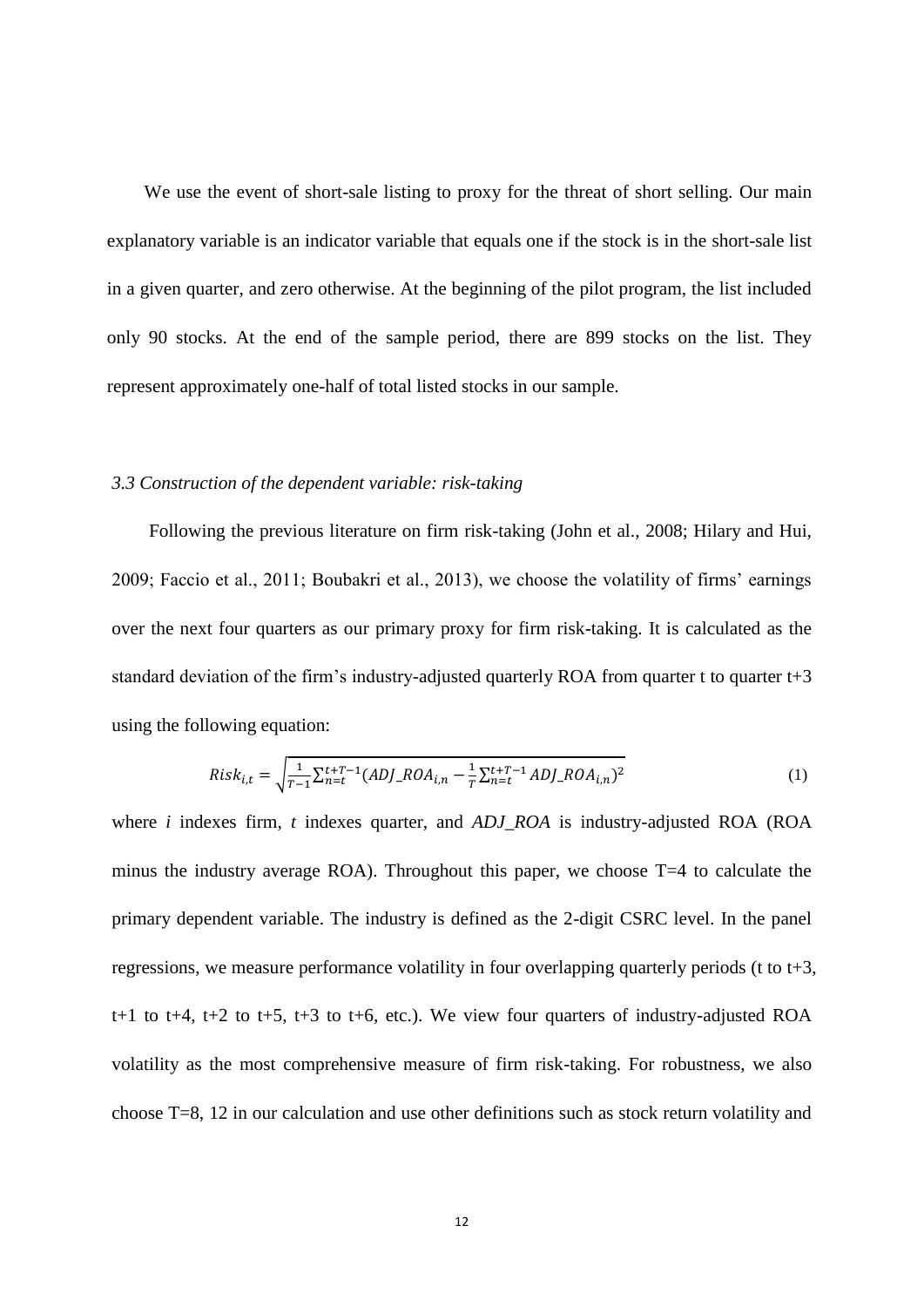idiosyncratic risk to measure firm risk-taking. Additionally, we examine the real effects of short selling threats on firms' financial policies and investment decisions. Our main results remain qualitatively similar when we use alternative measures.

# *3.4 Control variables*

We also control for a vector of firm characteristics that have been shown to affect risk-taking. Except for the risk-taking measure calculated above, all variables are computed for firm i over quarter t. In the baseline regressions, the control variables include firm size, *Logasset*, measured by the logarithm of total assets; firm leverage, *Leverage*, measured by the ratio of total debt to total assets; firm age, *Age*, measured by the logarithm of one plus the number of quarters the firm is listed on A-share market; cash flow, *Cashflow*, measured by the ratio of operating cash flow to total assets; sales growth, *Gsale*, measured by the growth rate of sales revenue; market value, *Logmv*, measured by the logarithm of firm market capitalization; book-to-market ratio, *MB*, measured by the ratio of total capitalization to total assets; the largest shareholder ownership, *Top1*, measured by the fraction of shares held by the largest shareholder; turnover rate, *Turnover*, measured by the turnover rate of stock in a quarter; exchange place, *Exchange*, a dummy variable that equals one if the firm is listed on the Shanghai stock exchange and zero otherwise; market trend, *Market*, a dummy variable that equals one if the stock earns a positive return in quarter t and equals zero otherwise.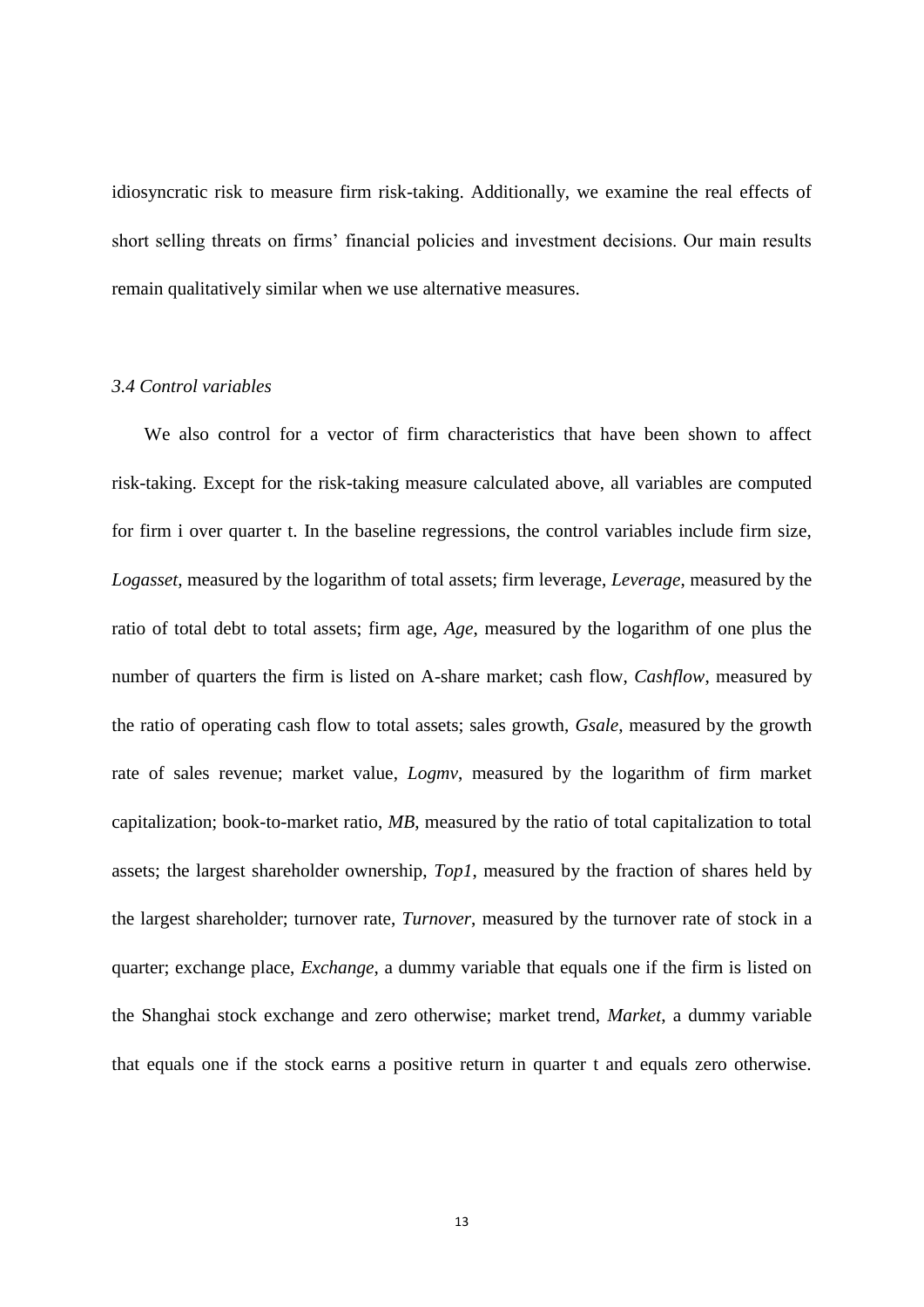Appendix Table A.1 provides detailed definitions of all variables. Descriptive statistics are shown in Table 2.

# [Insert Table 2 here]

# **IV. ESTIMATES OF SHORT SELLING THREATS ON FIRM RISK-TAKING**

In this section, we estimate the effect of short selling threats on firm risk-taking. Section 4.1 presents results from a standard difference-in-differences regression. In Section 4.2, we conduct a timing test to address potential reverse causality issues. In Section 4.3, we address the concerns that our estimation results are driven by observable heterogeneity between the treated and controlled firms by constructing the control group using two alternative methods, and by establishing a propensity-score matched sample. Section 4.4 presents estimation results from a series of additional robustness checks.

#### *4.1 Short selling and firm risk-taking: a difference-in-differences approach*

In this subsection, we empirically examine the causal effect of short selling on firm risk-taking. Following Bertrand and Mullainathan (2003), we use the following difference-in-differences specification:

$$
Risk_{i,t} = \alpha_0 + \beta Short\_list_{i,t} + \gamma Control_{i,t} + \varphi_i(\eta_j) + \tau_t + \varepsilon_{i,t}
$$
\n(2)

where *i* indexes firm, *j* indexs industry, *t* indexes quarter, and the dependent variable *Riski,t* is the risk-taking measure calculated as equation (1). Our main variable of interest is a dummy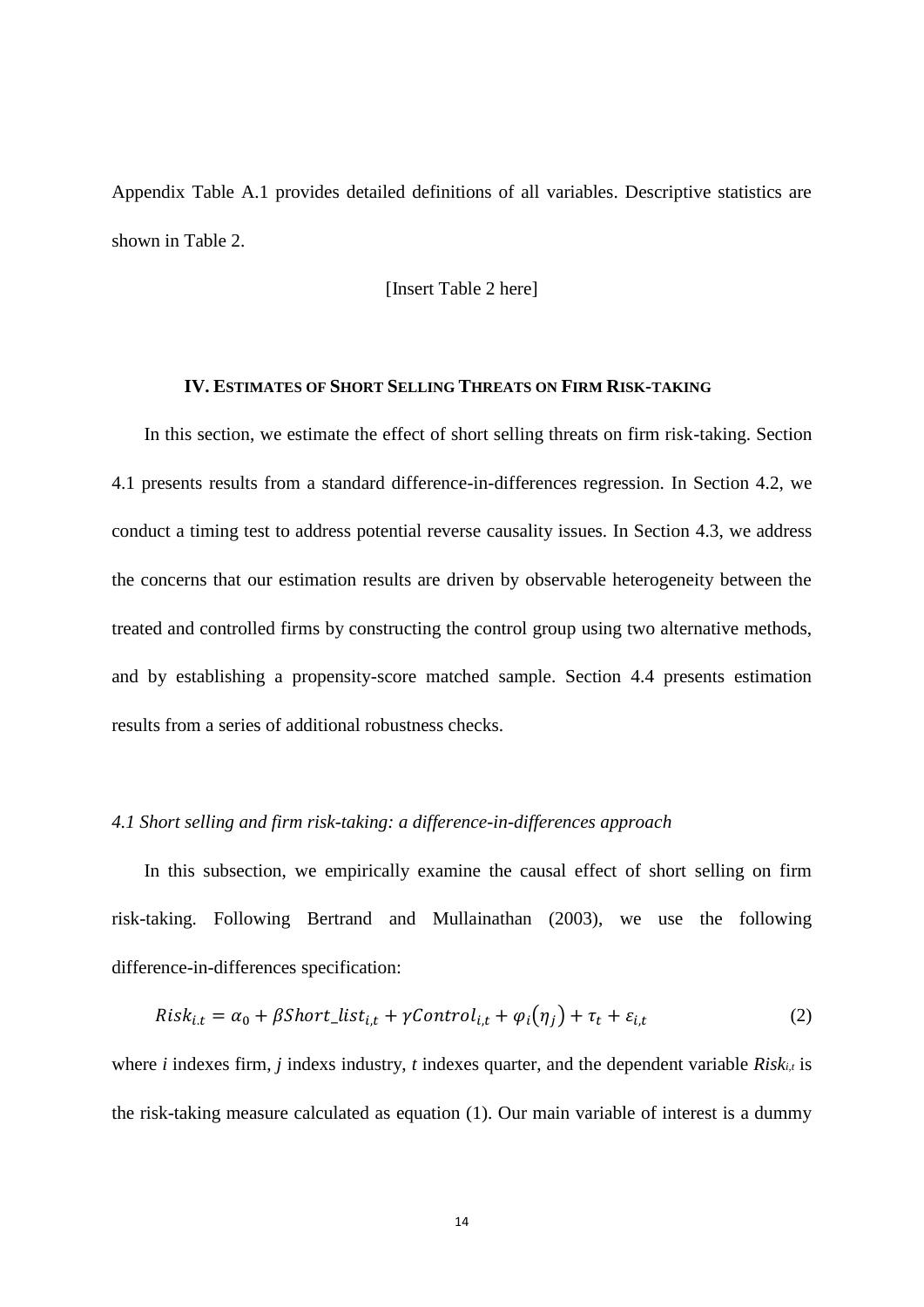variable that equals one if firm i's stock is designated as a pilot stock in the short-sale list in quarter  $t$ , and zero otherwise. *Control<sub>ist</sub>* is a vector of control variables described in Section 3.3. We control for time-invariant unobserved industry and firm characteristics by including industry fixed effects  $(\eta_j)$  or firm fixed effects  $(\varphi_i)$ . We further include year-by-quarter fixed effects  $(\tau_t)$  to control for time-varying characteristics. In addition, we control for serial correlation by clustering the standard errors at the firm level.

Table 3 presents estimation results from equation (1). In column (1), we control for industry and time fixed effects. The coefficient on *Short\_List* is significant at the 5% level, suggesting that firms reduce their risk level when they face short selling pressure. In column (2), we control for firm and year fixed effects. The coefficient on *Short\_List* is significant at the 1% level. Also, the negative effect is stronger after controlling for firm fixed effects. These estimation results provide strong evidence that firms react to short-sell pressure by reducing risk.

#### [Insert Table 3 here]

#### *4.2 Timing tests / Pre-Treatment Trends /Reverse causality*

 In this section, we examine whether our results are driven by reverse causality. CSRC may cherry pick stocks with lower risk and add them on the list to maintain the stabilization of the market. Following Bertrand and Mullainathan (2003), we conduct timing tests to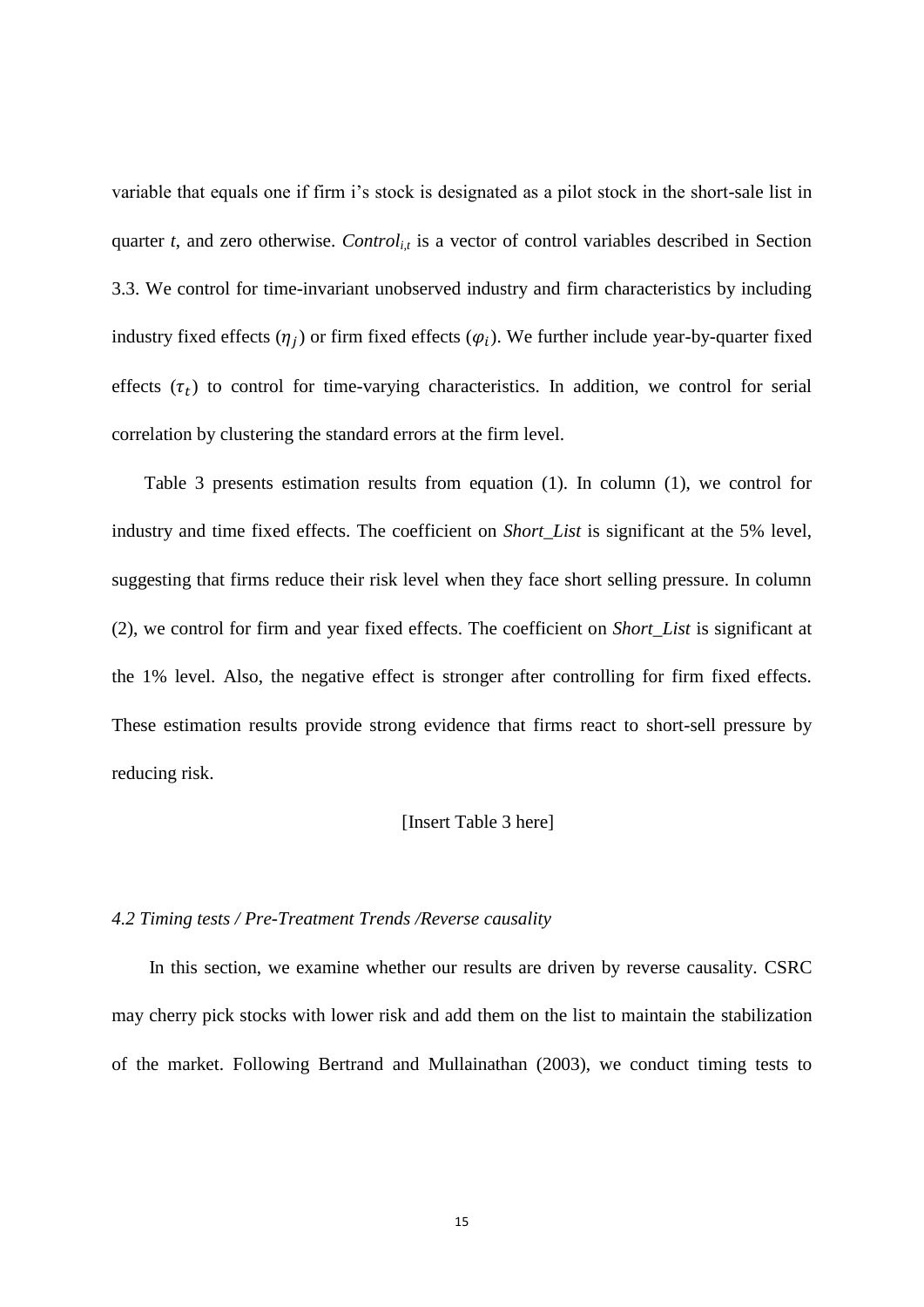determine whether preexisting trends in risk-taking exist prior to a firm's inclusion on the list. We use the following equation to examine dynamic coefficient trends:

$$
Risk_{i,t} = \alpha_0 + \tau_1 Short\_list(-2, -1)_{i,t} + \tau_1 Short\_list(0)_{i,t} + \tau_1 Short\_list(+1)_{i,t} +
$$

$$
\tau_1Short\_list(\geq +2)_{i,t} + \gamma Control_{i,t} + \varphi_i(\eta_j) + \tau_t + \varepsilon_{i,t}
$$
\n<sup>(3)</sup>

where *Short\_List(-2,-1)* is a dummy variable that equals one if it is one or two quarters before inclusion in the short-sale list; *Short List(0)* is a dummy variable that equals one if it is the quarter that the stock is included on the short-sale list; *Short\_List(+1)* is a dummy variable that equals one if it has been one quarter since inclusion in the short-sale list; *Short\_List(* $\geq$ *+2)* is a dummy variable that equals one if it has been at least two quarters since inclusion in the short-sale list. The coefficient on *Short\_List(-2,-1)* is rather important because its significance and magnitude indicate whether there are preexisting trends in firm risk-taking.

We present timing test results in columns (3) and (4) of Table 3. The coefficients of pre-treatment dummies are not significant, suggesting that there are no preexisting trends in firms' risk-taking prior to inclusion in the short-sale list. The coefficients on *Short\_List(*≥*+2)* in columns (3) and (4) are both significant at the 1% level, implying that inclusion in the short-sale list has a long-lasting effect on a firm's risk. These estimates strongly suggest that firms reduce their risk-taking level only after being included in the short-sale list and the results are not driven by reverse causality.

# *4.3 Addressing potential endogeneity problems*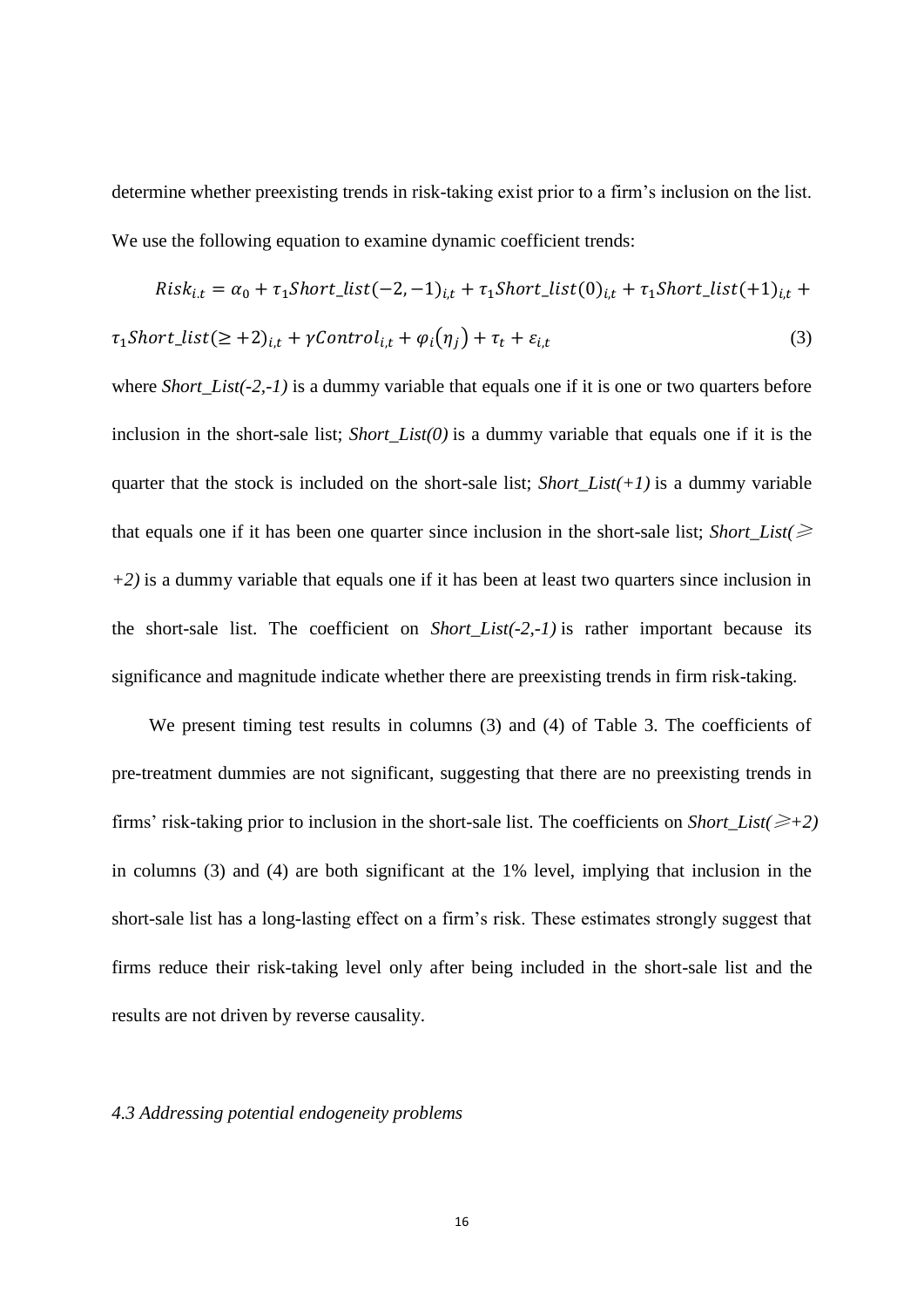In this section, we further investigate the possibilities that our results are driven by omitted variables that are related to both inclusion in the short-sale list and a decrease in firm risk. As shown in Chen, Dong and Gu (2016), firms included on the short-sale list differ from the remainder of the firms in a number of ways. These differences generate a selection bias when estimating the impact of short selling and should be controlled. To address this issue, we re-estimate the effect in three subsamples and provide estimation results in Table 4.

First, we examine the effect within a subsample that consists only of firms on the SHSZ300 Index. SHSZ300 Index is a single index representing the market portfolio of the Chinese stock market. As suggested by Li, Chen and Lin (2015), a number of stocks in the short-sale list are on the list of Shenzhen CSI 300 Index (SHSZ300). As these stocks are constituents of a representative market index, they are more likely to share similar *ex ante* characteristics. Estimation results are presented in columns (1) and (2) of Table 4. The coefficients on inclusion in the short-sale list dummies are similar in sign and magnitude to those in columns (1) and (2) of Table 3. More importantly, the effect is only significant one quarter after the inclusion, suggesting that the results are not driven by reverse causality.

Second, we examine the effect within the treated group. In this way, firms in the sample are more likely to share similar characteristics, as they all must meet certain requirements in order to be included on the short sale list. Estimation results in columns (3)-(4) are consistent with the results in columns (1)-(2). Evidence from these two columns suggests that the negative effect of short selling on firm risk is robust within the treatment group.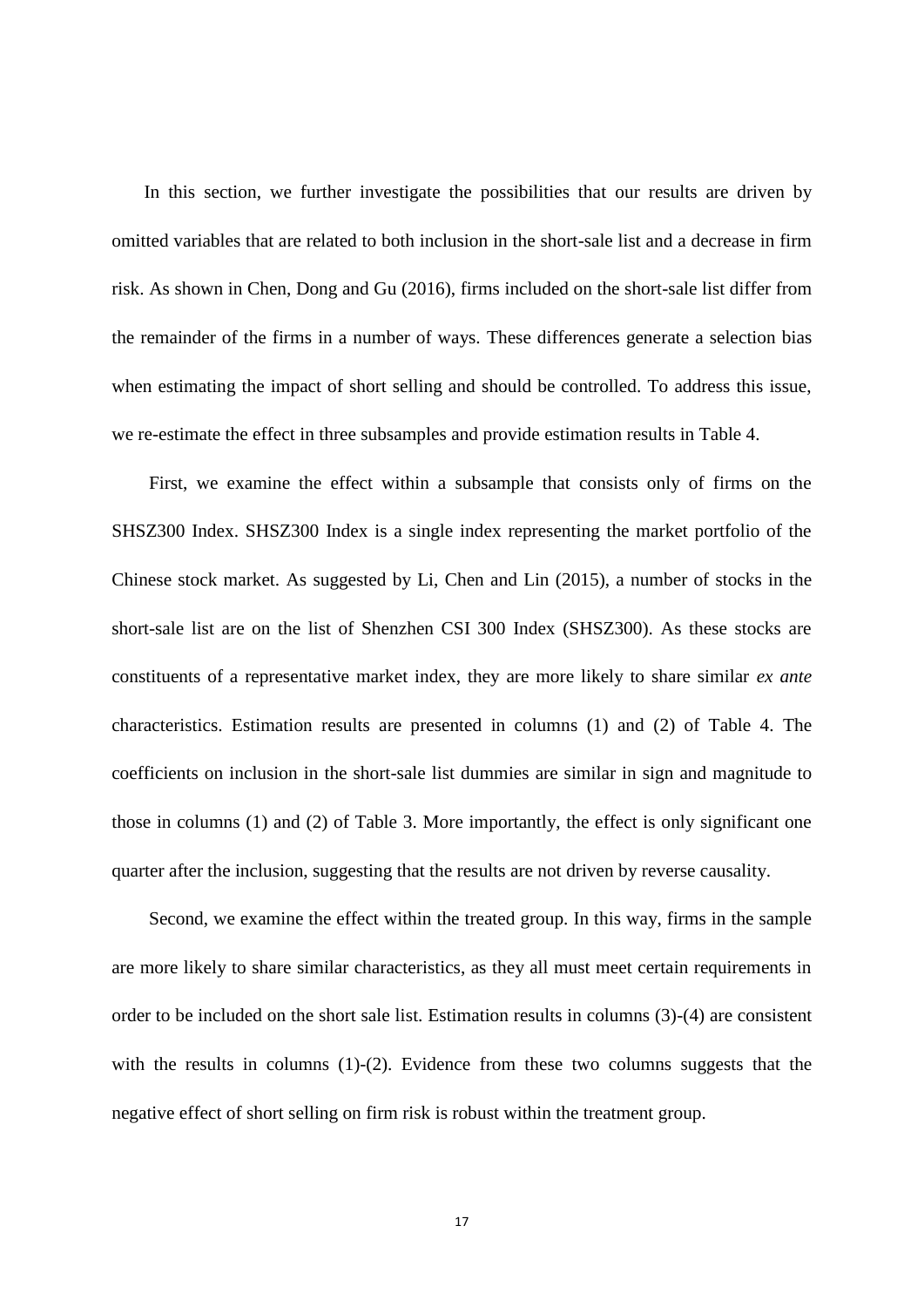Finally, we conduct a propensity score matched sample analysis to control for all the observable heterogeneities. First, we perform a Logit regression to estimate the probability of inclusion on the short-sale list with previously used control variables. We then match each treated firm to up to three control firms (since the number of potential control firm-quarter observations is considerably larger than the number of treatment firm-quarter observations) on the year, industry, and the estimated propensity score (with a max difference of 0.01). Post-match diagnostic tests results (see Table A.2 in the Appendix) suggest that the sample means between the treated and control groups are not significantly different, further suggesting that our matching process is successful. We then estimate the effect of short selling on firm risk-taking on the propensity score matched sample. Columns (5)-(6) of Table 4 show the estimation results. Column (5) reveals that the coefficient on *Short\_List* is still negative and significant even after controlling for heterogeneous differences between the treated and controlled firms. The estimated effect on the propensity score matched sample is even stronger (0.343) compared to the corresponding estimates based on the whole sample in Table 3 (0.258 in column (2)). Timing tests in column (6) suggests that reverse causality does not drive our results. In conclusion, the negative impact of short selling on firm risk-taking is not driven by observable heterogeneities between treated and control firms, and the decline in firm risk is caused only by the exogenous increase in short-sale pressure.

# [Insert Table 4 here]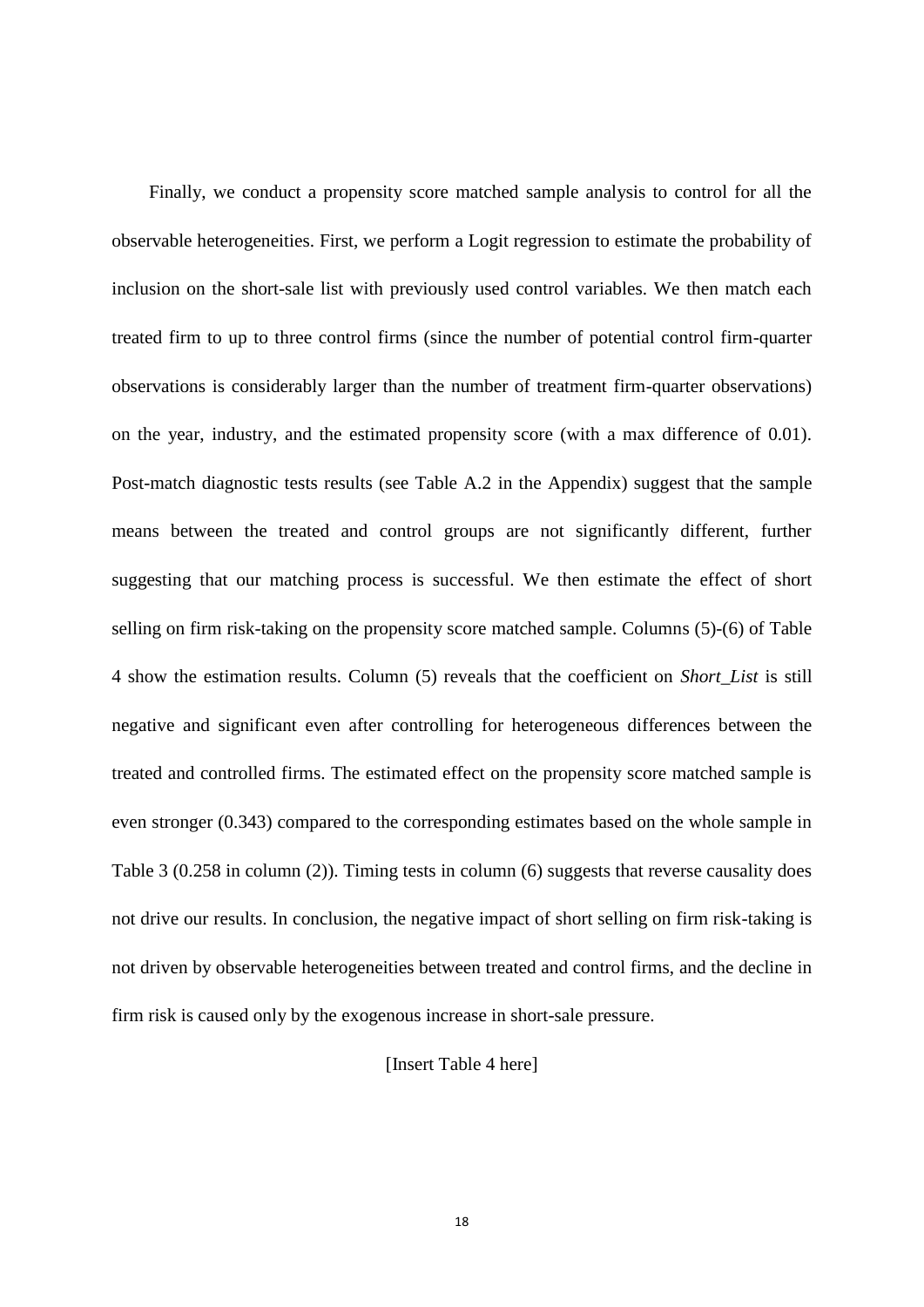#### *4.4 Robustness checks*

In this section, we present several additional tests to examine if our main results are robust to different model specifications and variable definitions. We present estimates in Table 5. In Panel A, we calculate alternative measures based on ROA volatilities. First, we consider the possibility that actions taken by CEOs to reduce firm risk may take longer than one year to realize. Therefore, we create risk-taking measures up to four and eight quarters later. We present estimates in columns (1) and (2) of Table 5. The coefficients on *Short\_List* are significant at the 1% level and the economic magnitude (-0.530 and -0.555 respectively) is higher than the corresponding estimate in Table 2 (-0.258 in column (2)). This result suggests that the effect of short selling threats on risk-taking is long-lasting and do not reverse. In column (3), we replace the quarterly explanatory variables with annual variables and re-estimate equation (2) at the year-level. The coefficients on *Short\_List* are significant at the 1% level, indicating that our main results are robust to year-level specifications.

Second, we calculate the main dependent variable using different time periods. In particular, we calculate firms' industry-adjusted ROA volatility from quarter t to quarter t+7 (Risk  $8$ ) (t+12, Risk 12) and use these values as dependent variables. The coefficients on *Short List* are significant at the 1% level in column (4), and significant at the 5% level in column (5). In addition, we calculate firms' unadjusted ROA volatility from quarter t to quarter t+3 (Risk\_abs) as an alternative dependent variable. Estimates are presented in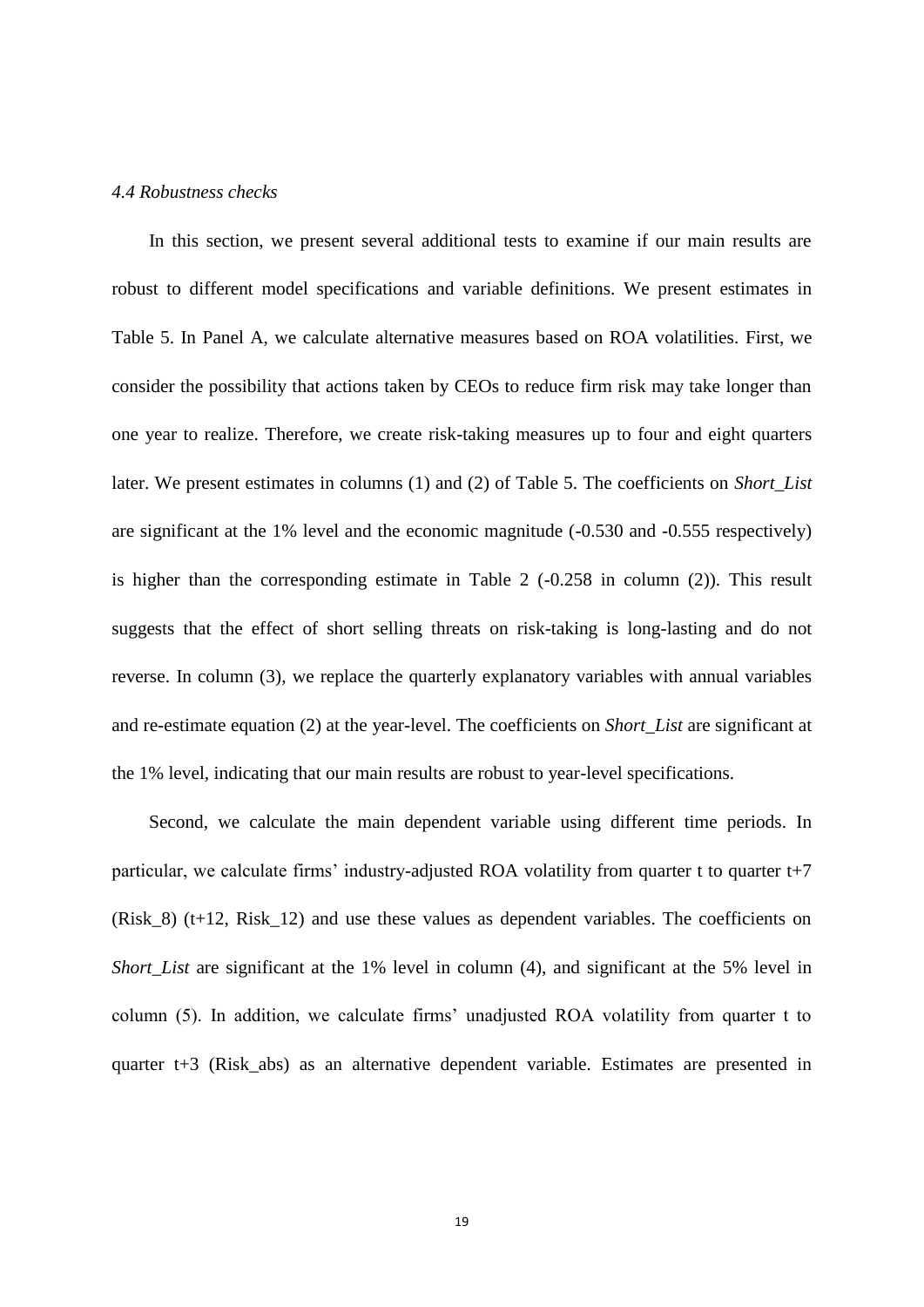column (6). The coefficient on *Short\_List* is significant at the 1% level. These results indicate that our main results are robust to different measures of firm risk-taking.

In Panel B, to address the concern that ROA volatilities are prone to earnings management, we introduce measures with definitions other than ROA volatilities. Third, we use firms' daily return data and calculate their quarterly total risk and idiosyncratic risk as alternative measures of risk-taking. Following Panousi and Papanikolaou (2012), we begin by estimating the following equation:

$$
r_{i,\tau} = \alpha_0 + \alpha_1 r_{M,\tau} + \alpha_2 r_{IND,\tau} + \varepsilon_{i,\tau}
$$
\n<sup>(4)</sup>

where and are the market-value-weighted market return and industry return based on 2-digit CSRC classification, respectively. We estimate this equation in each quarter and calculate the residual terms. Then, the total risk and the idiosyncratic risk of stock *i* in quarter *t* can be calculated as:

$$
Total\_risk = \sqrt{\sum_{\tau \in t} (r_{i,\tau} - \overline{r_{i,\tau}})^2}
$$
\n(5)

$$
Idio\_risk = log \sqrt{\sum_{\tau \in t} \varepsilon_{i,\tau}^2}
$$
 (6)

Columns (1) and (2) of Panel B of Table 5 document the effect of short selling on a firm's total risk and idiosyncratic risk. The coefficients on *Short\_List* are negative and significant, suggesting that increased short selling threats leads to a significant decrease in both total risk and idiosyncratic risk.

Fourth, following Faccio et al. (2011), we calculate the firm risk-taking variable using firms' ROE as a measure of cash flow in equation (1). Also, we construct an absolute-ROE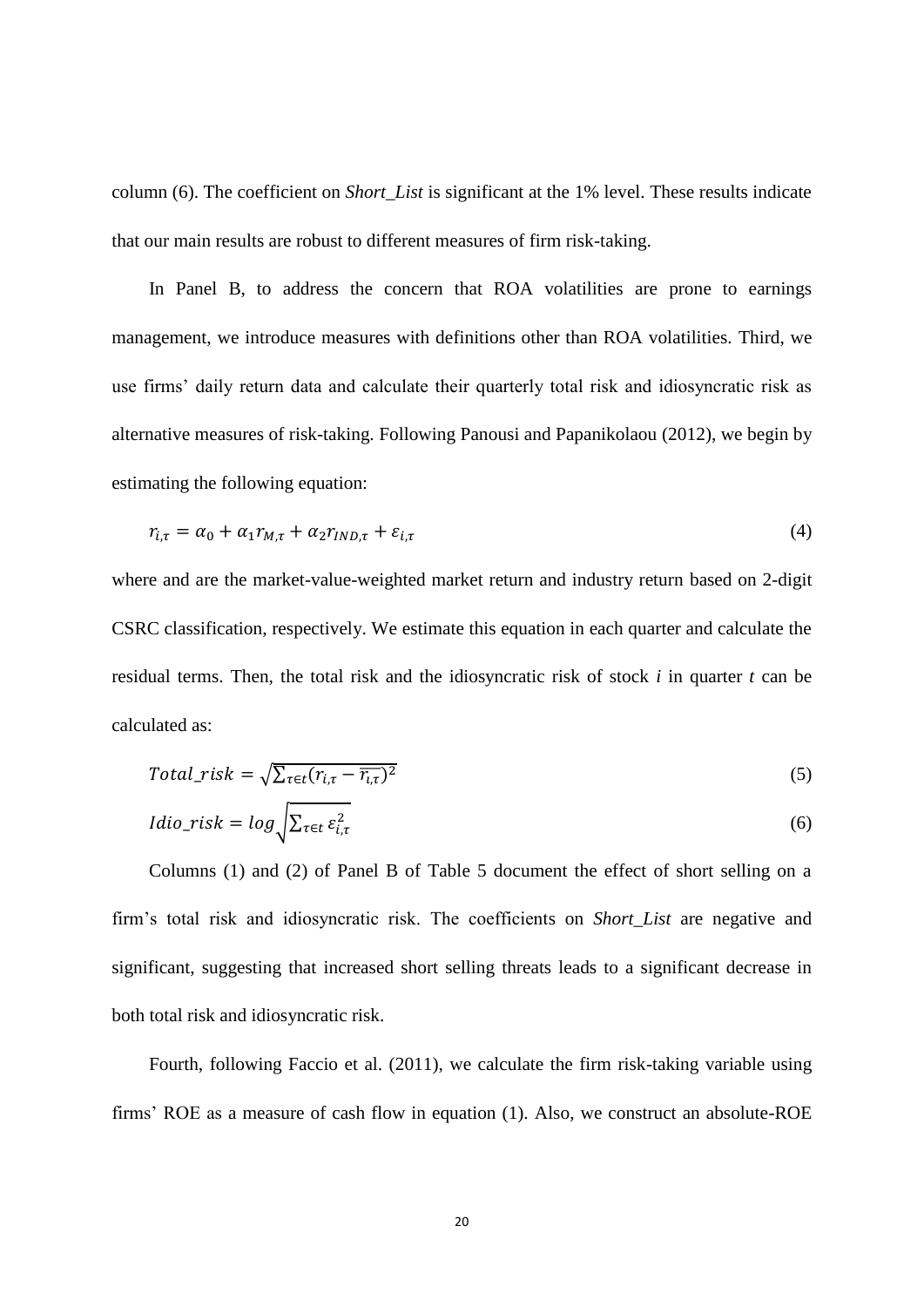measure similar to column (6). The results of this test are presented in columns (3) and (4). The negative relation between short selling and firm risk-taking remains unchanged. In addition to previous tests, we calculate firms' quarterly industry-adjusted/unadjusted return volatility from quarter *t* to quarter  $t+3$  (*Risk* r in column (5) and *Risk* absr in column (6)) as alternative dependent variables and present regression results. The coefficients on Short\_List are still significant at the 1% level.

#### [Insert Table 5 here]

#### **V. UNDERLYING MECHANISMS**

In this section, we discuss several possible underlying mechanisms through which inclusion in the short-sale list can impede firm risk-taking. We first examine whether inclusion in the short-sale list represents increased short selling threats. Next, we investigate the managerial myopia hypothesis, which predicts the effect of short selling to be weaker among firms with better corporate governance. We then examine whether short selling threats can affect firm risk-taking through the channel of increased financial constraints. In addition, we discuss whether the decrease is driven by increases in financing costs. Finally, we examine the real impact of short selling on firms' cash holdings, debt ratios, R&D expenditures, M&A, investments, financial performance, and market values.

# *5.1 Short selling, overvaluation, and firm risk-taking*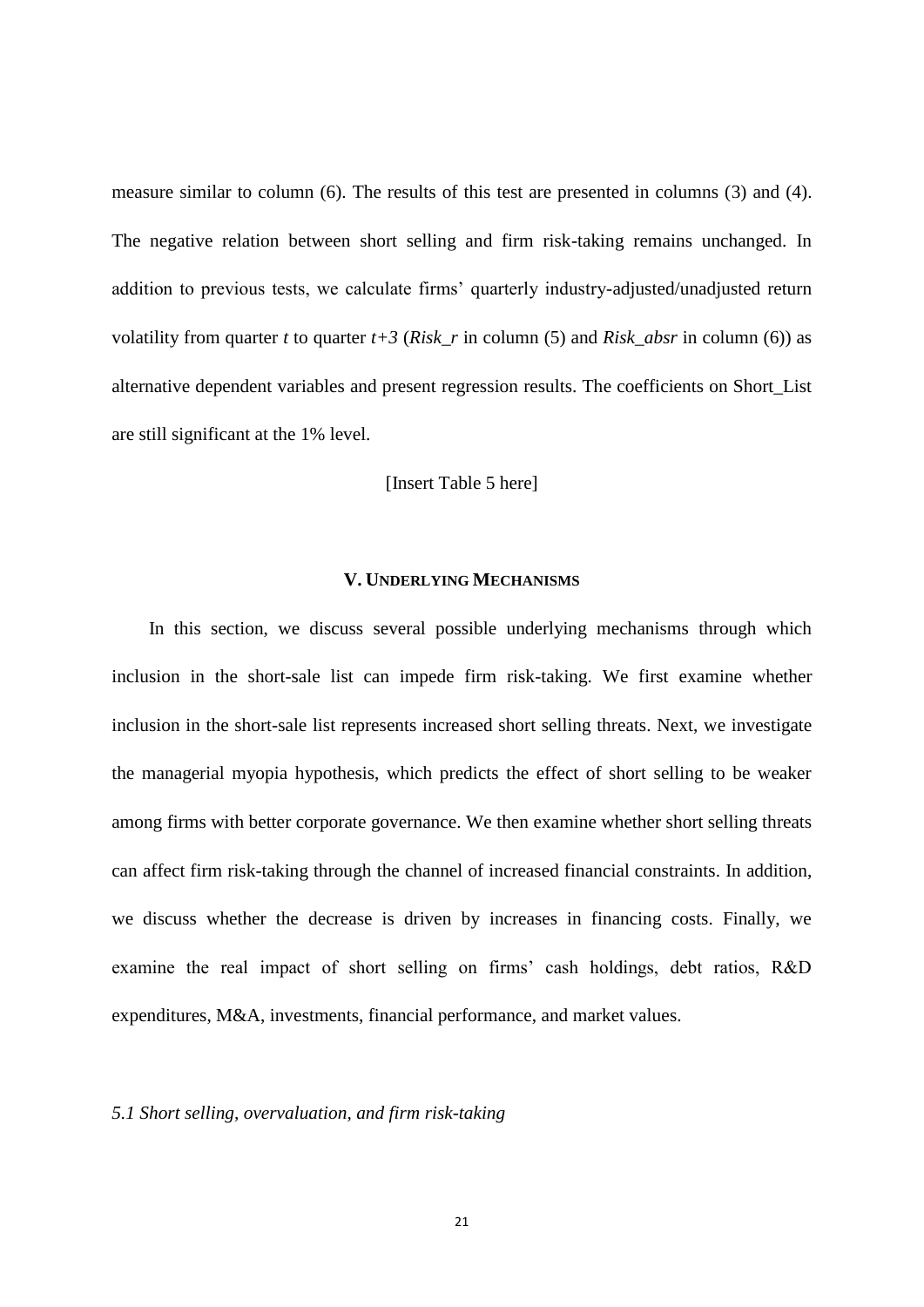We begin by examining whether inclusion in the short-sale list represents an exogenous increase in short selling threats. We conjecture that if short selling can curtail the overvaluation problem, then our baseline results should be more pronounced when firms suffer from more severe *ex ante* overvaluation problems. We use two measures to proxy for the severity of the overvaluation problem. The first is market-to-book ratio, *MB*, a commonly used proxy for overvaluation (Baker et al., 2003). The second is analyst forecast dispersion, *Dispe*, which proxy for investors' dispersion of beliefs. Firms with greater disagreement among investors are more likely to be overvalued in the presence of short-selling constraints (Diether, Malloy,and Scherbina, 2002). We use the value before the quasi-natural experiment to examine *ex ante* overvaluation problems.

We present estimation results in Table 6. In column  $(1)$ , we introduce an interaction term of *Short List* and *MB*. The coefficient on this interaction term is negative and significant, indicating that a higher *ex ante* market-to-book ratio will exaggerate the negative impact of short selling threats. In columns (2) and (3), an observation is considered to suffer from severer (less) *ex ante* overvaluation problem if *MB* is above (below) the sample median by the end of 2009. Estimation results are consistent with column (1). The effect is significant among firms with above median market-to-book ratio. In columns (4)-(6), we use *Dispe* to measure the severity of the *ex ante* overvaluation problem. An observation is considered to suffer from severer (less) *ex ante* overvaluation problem if *Dispe* is above (below) the sample median by the end of 2009. Although the interaction term of *Short\_List* and *Dispe* is not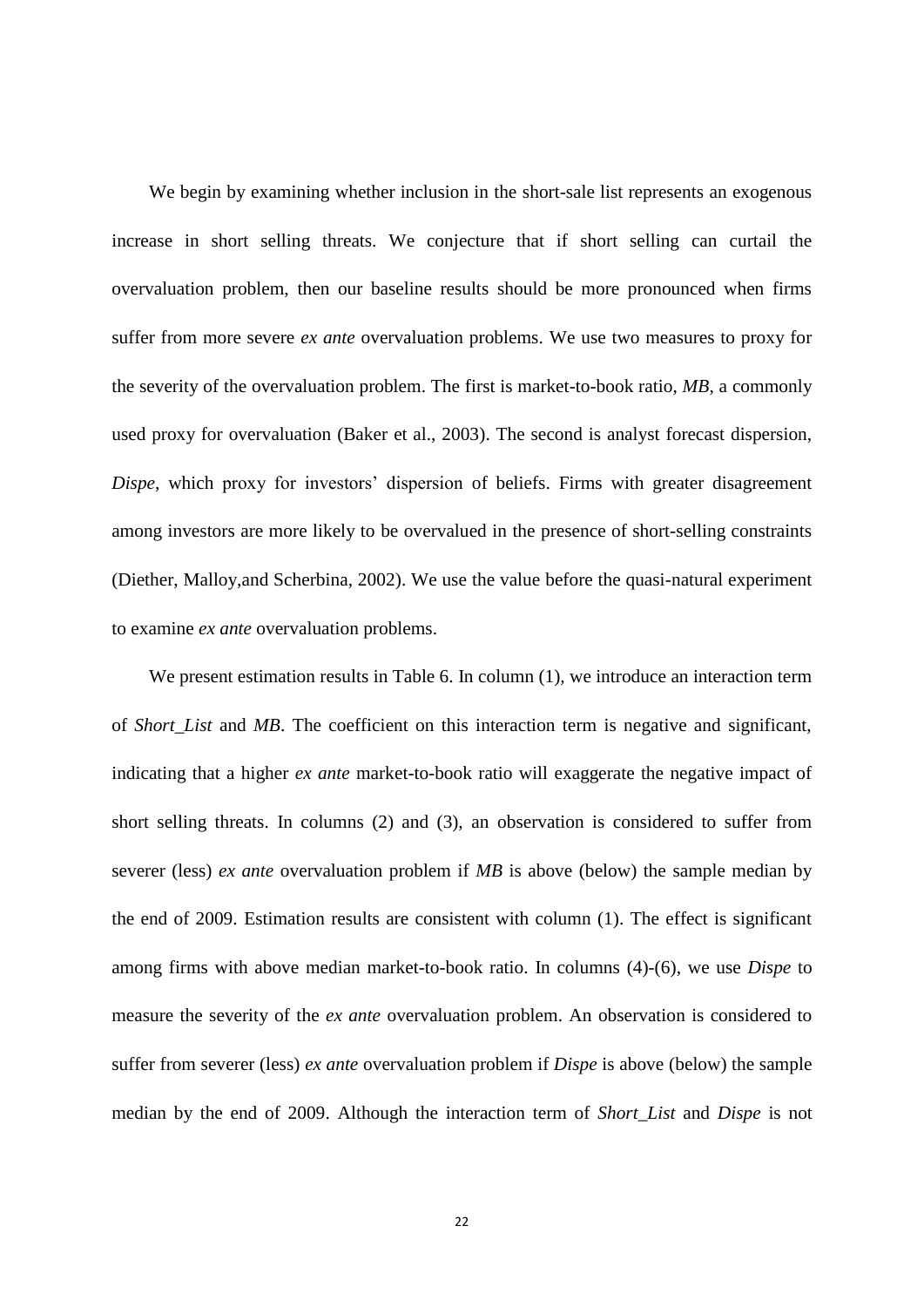significant in column (4), estimation results in columns (5) and (6) show that our baseline results concentrate in firms with a higher dispersion of investors. These findings support our conjectures that inclusion in the short-sale list represents a larger increase in short selling threats if a firm suffers from severer overvaluation problem under short-sale constraints.

# *5.2 Short selling, internal governance, and firm risk-taking*

In this part, we examine whether the presence of internal governance mechanisms can mitigate the negative impact of short selling. Facing downward price pressure, myopic managers have incentives to avoid risky projects and focus on routine tasks that offer quicker and safer returns. John et al. (2008) show that good corporate governance can reduce managerial myopia and ensure sufficient risk-taking. Therefore, stronger firm-level governance mechanisms may alleviate the negative impact of short-sell pressure on firm risk-taking.

We use three measures to evaluate the strength of internal governance mechanisms. The first proxy is the number of board members, *Board\_num*. CEO power in decision-making increases with the size of the board (Jensen, 1993). Cheng (2008) argues that agency problems, such as free-riding by directors, become more severe as a board becomes larger. Thus, we expect firms with larger boards to have weaker internal governance mechanisms. The second proxy is the ratio of independent directors on the board, *Ind\_ratio*. Independent directors act as monitors and may exert significant influence on the negative impact of short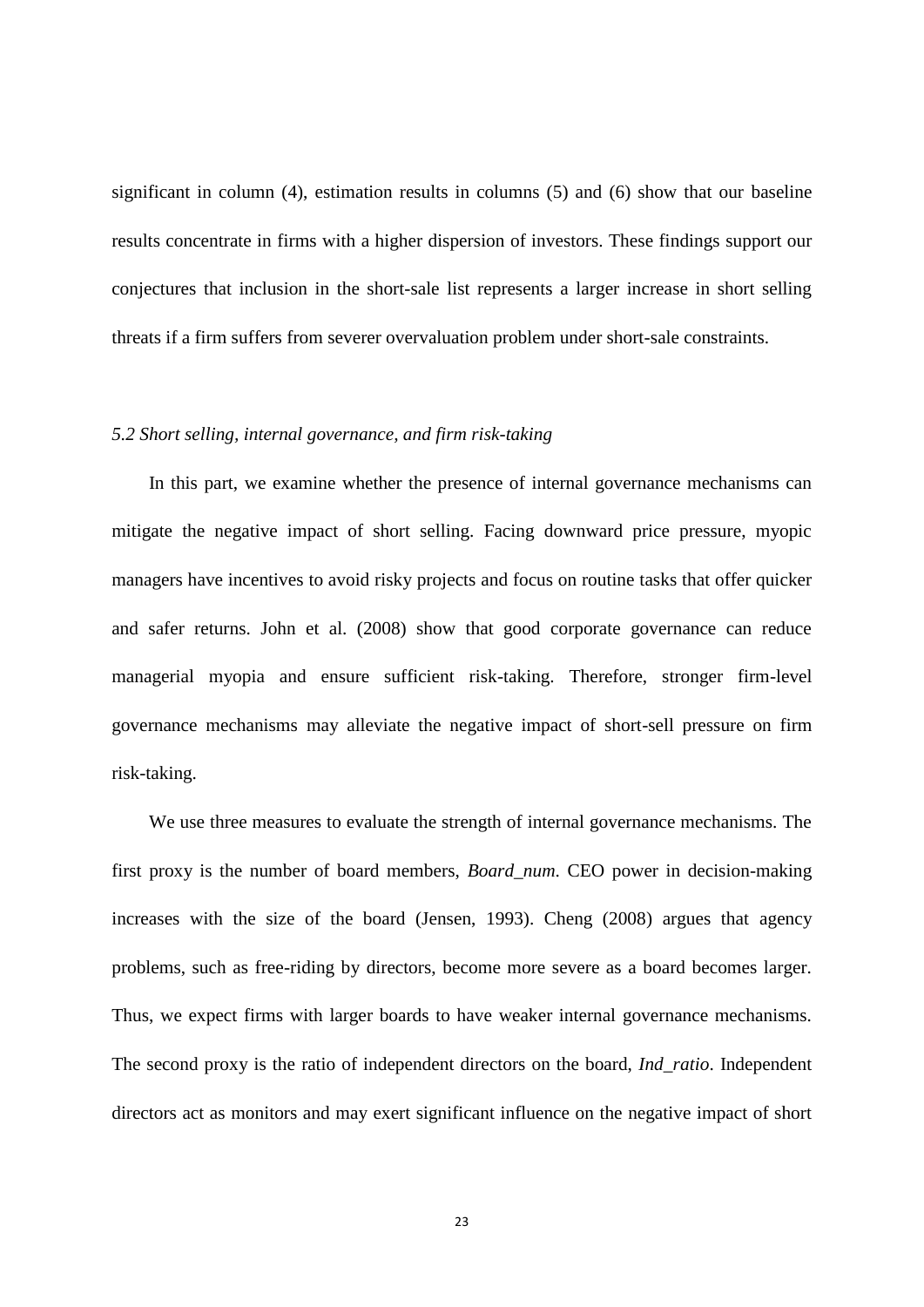selling. Firms with higher percentages of independent directors have better governance (Baysinger and Butler, 1985; Byrd and Hickman, 1992; Brickley, Coles, and Terry; 1994). The third proxy is ownership separation, *Separation*, a dummy variable that equals one if the firm has larger control rights than cash-flow rights. In emerging markets, the divergence between control rights and cash-flow rights creates a separation of ownership and control that aggravates agency conflicts (Shleifer and Vishny, 1997; Claessens, Djankov, Fan, and Lang, 2002). To alleviate the concern that corporate governance may change in response to policy changes, we construct subsamples based on firm characteristics by the end of 2009, before the pilot program was launched.

Table 7 presents how the negative effect of short selling on firm risk is associated with the cross-sectional variation of internal governance. In Panel A of Table 7, we interact *Short List* with each of the internal governance proxies. In column (1), the coefficient of the interaction term is negative and significant, suggesting that the negative effect of short selling is stronger among firms with a larger board (weaker governance). The interaction term in column (2) is positive and significant, which suggests that firms with strong corporate governance actually increased risk-taking after inclusion in the short sale list. Finally, the interaction term of *Short List* and *Separation* is negative and significant in column (3), indicating that managers are less likely to undertake risk when the divergence between the control rights and the cash-flow rights is larger. Overall, evidence from Panel A of Table 7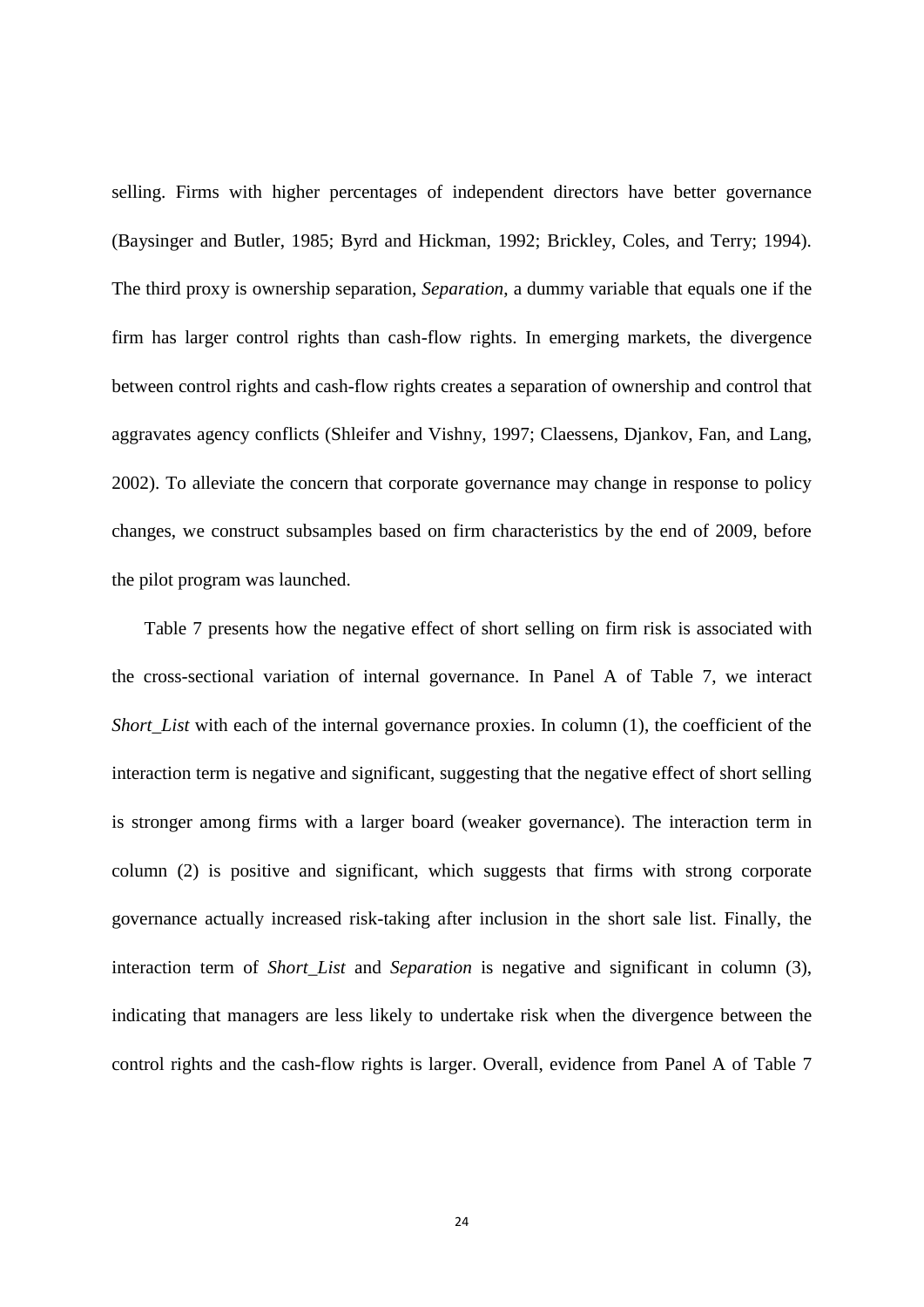suggests that good corporate governance mitigates the negative effect of managerial myopia, while weaker corporate governance exacerbates the managerial myopia.

We next test the effect in subsamples based on the median value of each governance proxy. Results are shown in Panel B of Table 7. In columns (1)-(2), an observation is under strong (weak) governance if *Board\_num* is below (above) the sample median by the end of 2009. Estimation results indicate that the negative impact of short selling is significant only when *Board\_num* is large, indicating that strong internal governance can mitigate short-sale pressure on managers. In columns (3)-(4), we use *Ind\_ratio* as the measure of internal governance and conduct a similar regression. An observation is considered to be under strong (weak) governance if its *Ind\_ratio* is above (below) the sample median by the end of 2009. The negative impact is significant only in the subsample with low *Ind\_ratio*. In columns  $(5)-(6)$ , we continue to find similar patterns as in columns  $(1)-(4)$ . An observation is considered to be under strong (weak) governance if its *Separation* equals to zero (one) by the end of 2009. The negative impact of short selling is revealed to be significant only when the firm has excessive control rights. In sum, cross-sectional evidence suggests that the negative effect of short selling on firm risk-taking is only significant among firms with weak governance, supporting the managerial myopia hypothesis.

# [Insert Table 7 here]

# *5.3 Short selling, financial constraints and firm risk-taking*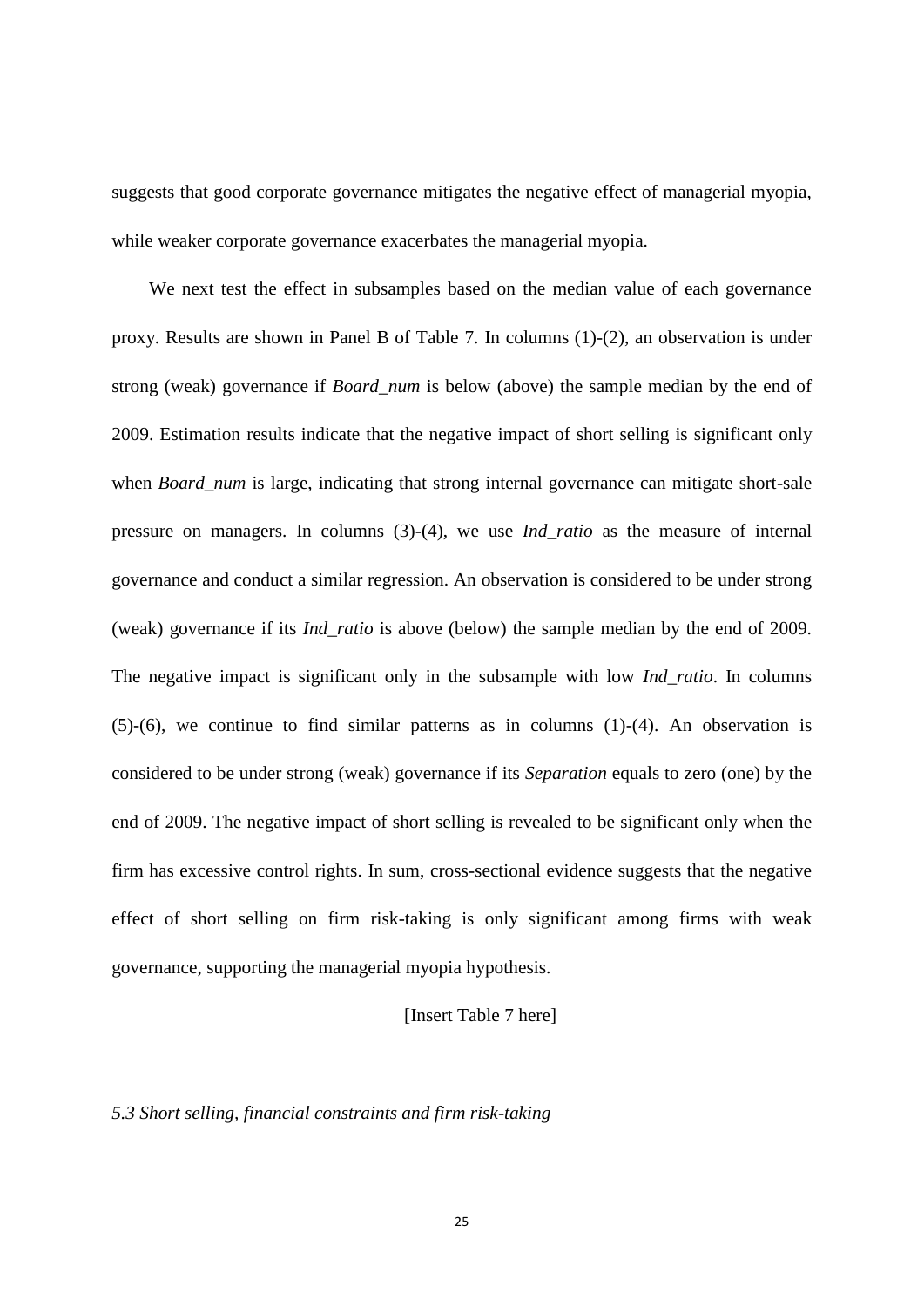We now examine whether short selling can affect firm risk-taking through a financial constraints channel. The removal of short sale constraints allows the information of pessimistic investors to be reflected in the stock price and increase the cost of capital. If the reduction in firm risk is due to the financial constraints channel, then the effect should be stronger in the subsample of firms that are *ex ante* more financially constrained. Following Chen et al. (2012), we use firm size and firm age as proxies for financial constraints because traditional financial constraints measures such as credit rating and dividend policy do not capture financial constraints under the Chinese background.

We split the sample into two subsamples based on the median value of firm size and firm age and estimate the regression in Table 8. The interaction term between short list and low financial constraints dummy is negative and significant, suggesting that the negative effect is stronger among less financially constrained firms. Further, subsample evidence in columns (2)-(3) and (5)-(6) also suggests that the negative effect of short selling on firm risk is stronger among the subsample of firms with low financial constraints. In conclusion, we reject the *financial constraints* hypothesis because evidence from this table indicates that the reduction in firm risk is not driven by an increase in financial constraints. The negative impact of short selling is stronger among the subsample of firms that are less financially constrained.

# [Insert Table 8 here]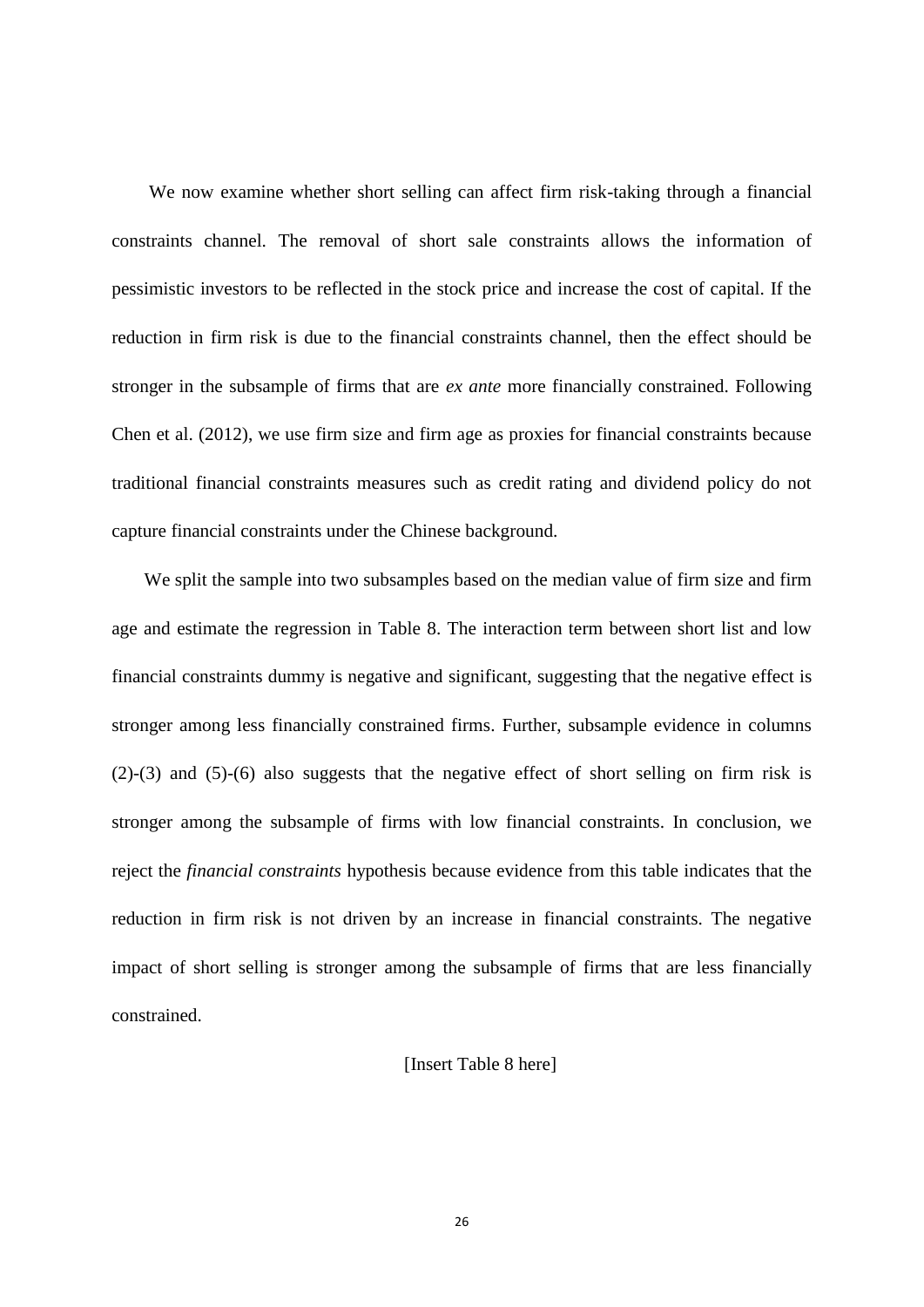#### *5.4 Short selling and corporate policies*

Our evidence so far suggests a negative and significant causal relation between short selling and firm risk. In this section, we attempt to understand the channels through which short selling affects risk-taking. Specifically, we examine how short selling threats affect different corporate policies. We present estimates using industry-unadjusted dependent variables in Panel A of Table 9 and estimates using industry-adjusted dependent variables in Panel B of Table 9.

First, we analyze the impact of short-sale listing on firms' cash policies. Following precautionary motive theory (Opler, Pinkowitz, Stulz, and Williamson, 1999; Bates, Kahle, and Stulz, 2009), firms accumulate cash in anticipation of adverse shocks and financial distress. We use *Cash*, defined as the logarithm of the ratio of cash and cash equivalents to net assets (total assets minus cash and cash equivalents) in quarter *t*, as the dependent variable. Estimation results in column (1) suggest that firms increase cash holdings after inclusion in the short sale list, which is consistent with the precautionary motive for cash holdings.

Second, firms facing short-sell pressure could reduce leverage to reduce the risk of distress. We expect that inclusion in the short-sale list has a negative causal effect on firms' leverage. We use *Leverage*, defined as the ratio of total debt to total assets, as the dependent variable. Estimation results are reported in column (2). Consistent with our hypothesis, we find a negative and significant relation between short selling and leverage.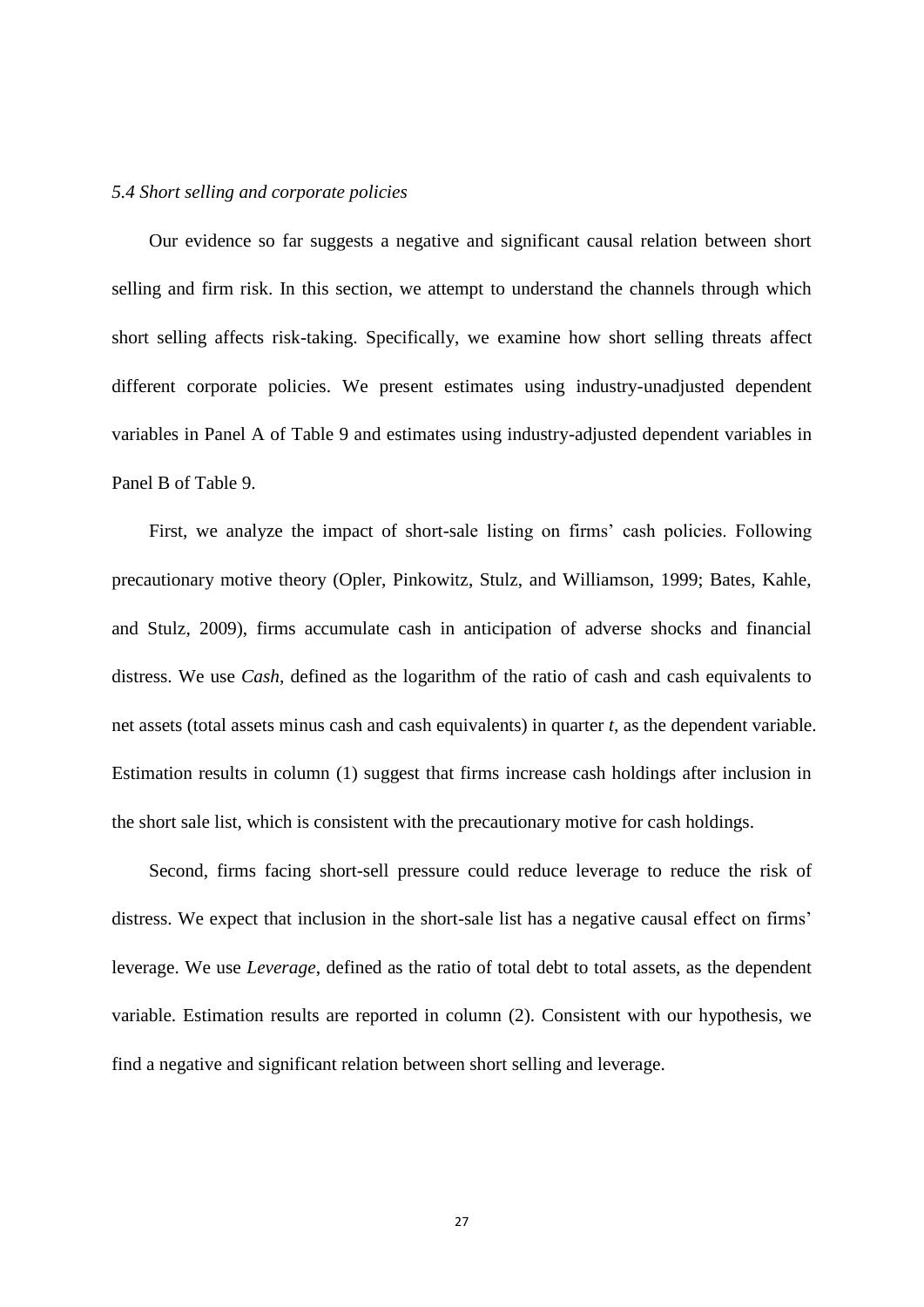Third, we focus on R&D expenditures. In the face of downward price pressure, myopic managers should want to reduce R&D expenditures and invest in safer projects. Estimation results are reported in column (3). Short selling has a negative and significant effect on R&D expenditures. Our findings focus on the R&D expenditure rather than innovation outcome. Therefore, our findings here do not conflict with the findings of He and Tian (2015), that short sellers have a positive effect on the quality, efficiency, and originality of corporate innovation.

Fourth, we examine the impact of short selling threats on firms' decisions to become involved in merger activities. Mergers and acquisitions (M&As) represent major corporate investments that require substantial managerial effort. Gormley and Matsa (2016) show that when managers are shielded from takeover threats, managerial myopia increase and managers "play it safe" by reducing mergers and acquisitions. We follow Gormley and Matsa (2016) and construct the variable M&A by calculating the number of acquisition bids made by a firm in a quarter. Estimation results in column (4) suggest that short selling decreases industry adjusted M&A.

Fifth, following Grullon et al. (2015), we examine whether short selling has real effects on firm investment. We use two measures of firm investment. The first is capital expenditure, *Capx*, and the second asset growth rate, *Assetg*. Estimation results are reported in columns (5)-(6). We find no significant change in capital expenditure, while asset growth rate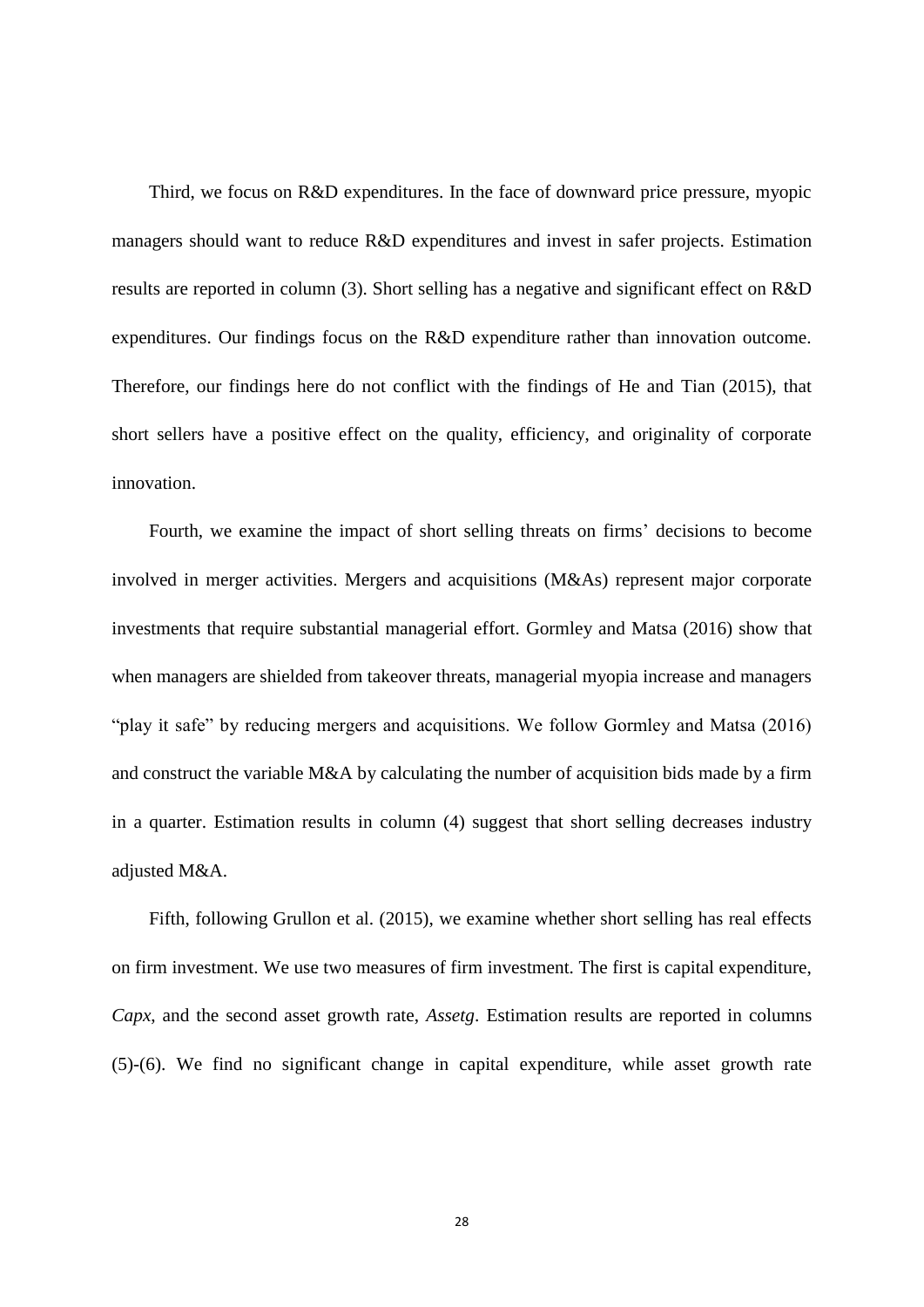decreases significantly. Combined with findings above, these results indicate that faced with short selling threats, firms cut riskier investments.

In conclusion, faced with short selling threats, firms accumulate more cash, incur less debt, invest less in R&D, attempt fewer mergers, and have a lower asset growth rate compared to an average firm in the same industry. These results suggest that short selling has a comprehensive impact on corporate policies.

[Insert Table 9 here]

#### *5.5 Short selling and firm performance*

In this section, we evaluate the overall impact of short selling threats on firm performance. We use future firm performances as dependent variables. Estimation results are presented in Table 10. Columns (1)-(4) in Panel A reveal that short selling has negative impacts on ROA and sales growth. Columns (5)-(6) use Tobin's Q as dependent variables and reveal that pilot firms have lower market value. In Panel B, we use industry-adjusted measures of firm performances, and the negative impact of short selling still holds. Overall, evidence from this table indicates that short selling has adverse effects on firm valuations.

[Insert Table 10 here]

# **VI. OTHER POSSIBLE EXPLANATIONS AND DISCUSSIONS**

*6.1 Short selling, institutional investors and firm risk-taking*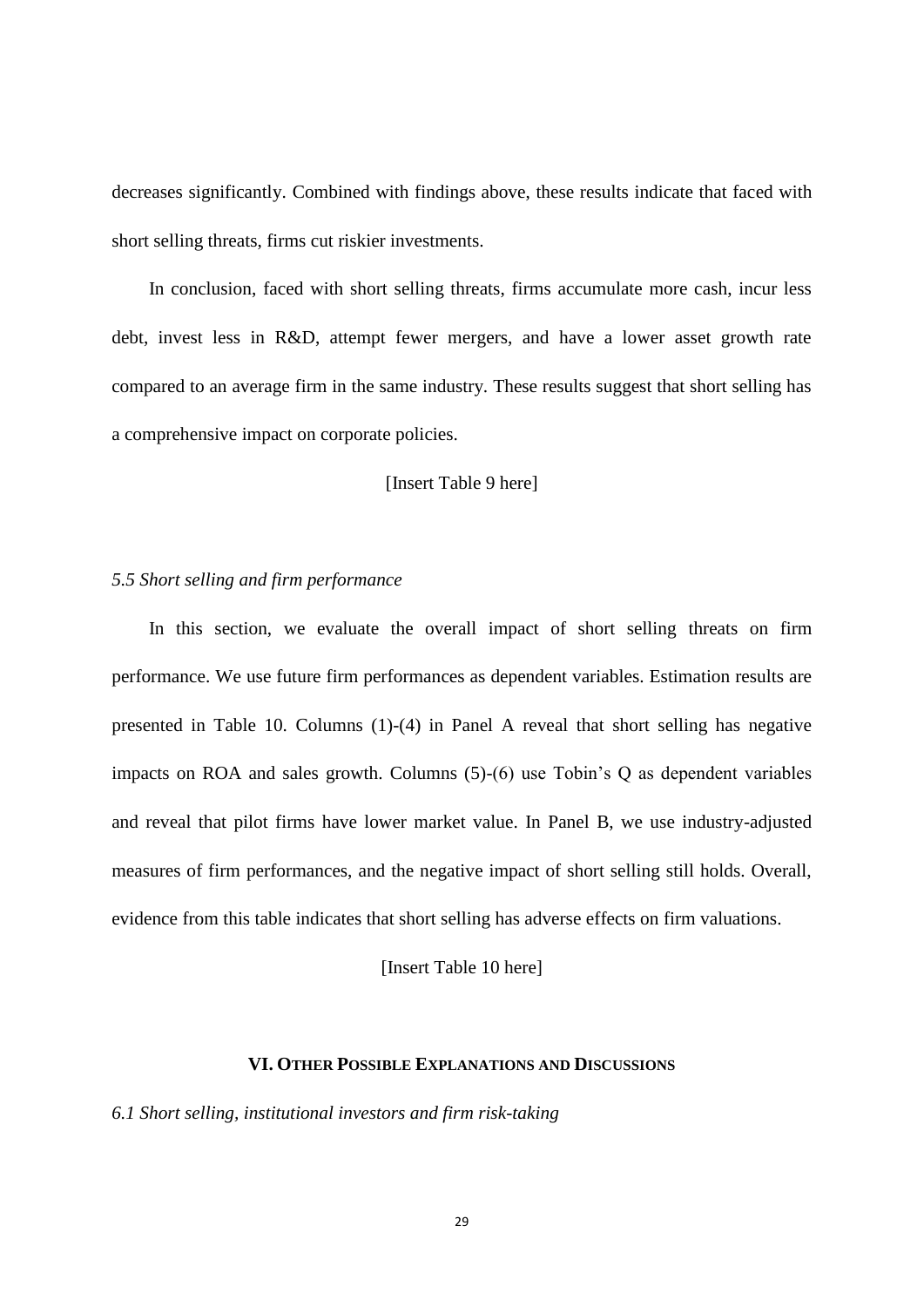We now examine whether changes in institutional ownership composition could explain our results. As shown in Aghion et al. (2013), dedicated institutional investors serve as an external governance mechanism that ensures sufficient risk-taking by managers. At the same time, they protect managers when firms face short-term price pressures. Therefore, the presence of dedicated institutional investors reduces managerial myopia when facing an exogenous increase in downward price pressures from short sellers. If inclusion in the short-sale list leads to a decrease in dedicated institutional investors, managerial myopia should increase and managers will reduce risk-taking. To test this channel, we follow Bushee (1998) and classify mutual fund, QFII, and social insurance fund as dedicated institutional investors, and other types as non-dedicated institutional investors. We then calculate total institutional ownership, *I.O.*, dedicated institutional ownership, *I.O.\_Ded*, and non-dedicated institutional ownership, *I.O.\_NonDed*, for every quarter respectively.

 In column (1), Table 11, we examine the relation between institutional ownership and firm risk-taking. The coefficient on *I.O.* is insignificant, which suggest that total institutional ownership in China does not affect managerial risk-taking. However, when we break down total institutional ownership into dedicated and non-dedicated institutional ownership in columns (2) and (3), we find that dedicated institutional ownership is positively correlated with firm risk-taking, while non-dedicated institutional ownership is negatively correlated with firm risk-taking. This finding is consistent with Aghion et al. (2013). As we introduce both *I.O.\_Ded* and *I.O.\_NonDed* as independent variables in column (4), the coefficients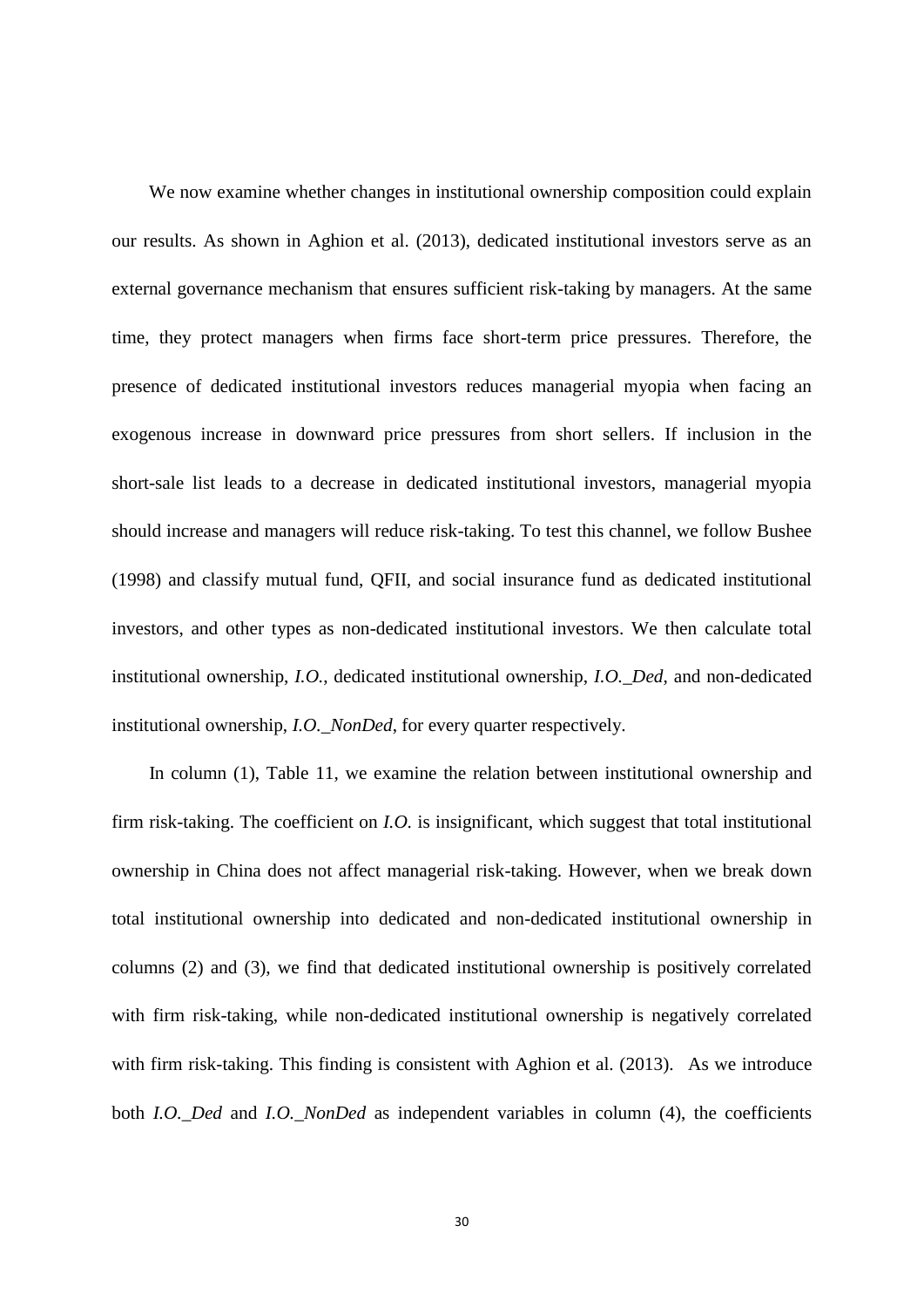remain significant. In columns (5) and (6), we examine the direct effect of short selling on dedicated and non-dedicated institutional ownership respectively. Inclusion in the short sale list has a significant negative effect on dedicated institutional ownership, but the effect on non-dedicated institutional ownership is not significant. Given the negative relation between short selling and firm risk-taking, it is reasonable to infer that short selling impedes firm risk-taking by decreasing the holdings of dedicated institutional investors.

[Insert Table 11 here]

## *6.2 Short selling, margin trading and firm risk-taking*

In this paper, we focus on the "threat" of short selling rather than real short selling activities. However, as the pilot program lifts the constraint on short selling and margin trading simultaneously, the impact of margin trading may bias our main findings. In this section, we address the concern that the reduced risk-taking after being included in the short-sale list is driven by increased margin trading activities rather than heightened short selling threats. Following Ni and Zhu (2016), we introduce two measures, *DShort* and *DMargin* (defined as in Table A1 in Appendix), to proxy for the intensity of short selling and margin trading activities in a given quarter respectively. For this test, we focus on stocks that are eventually included in the short-sale list, as these two measures for other stocks are always zero throughout our sample period.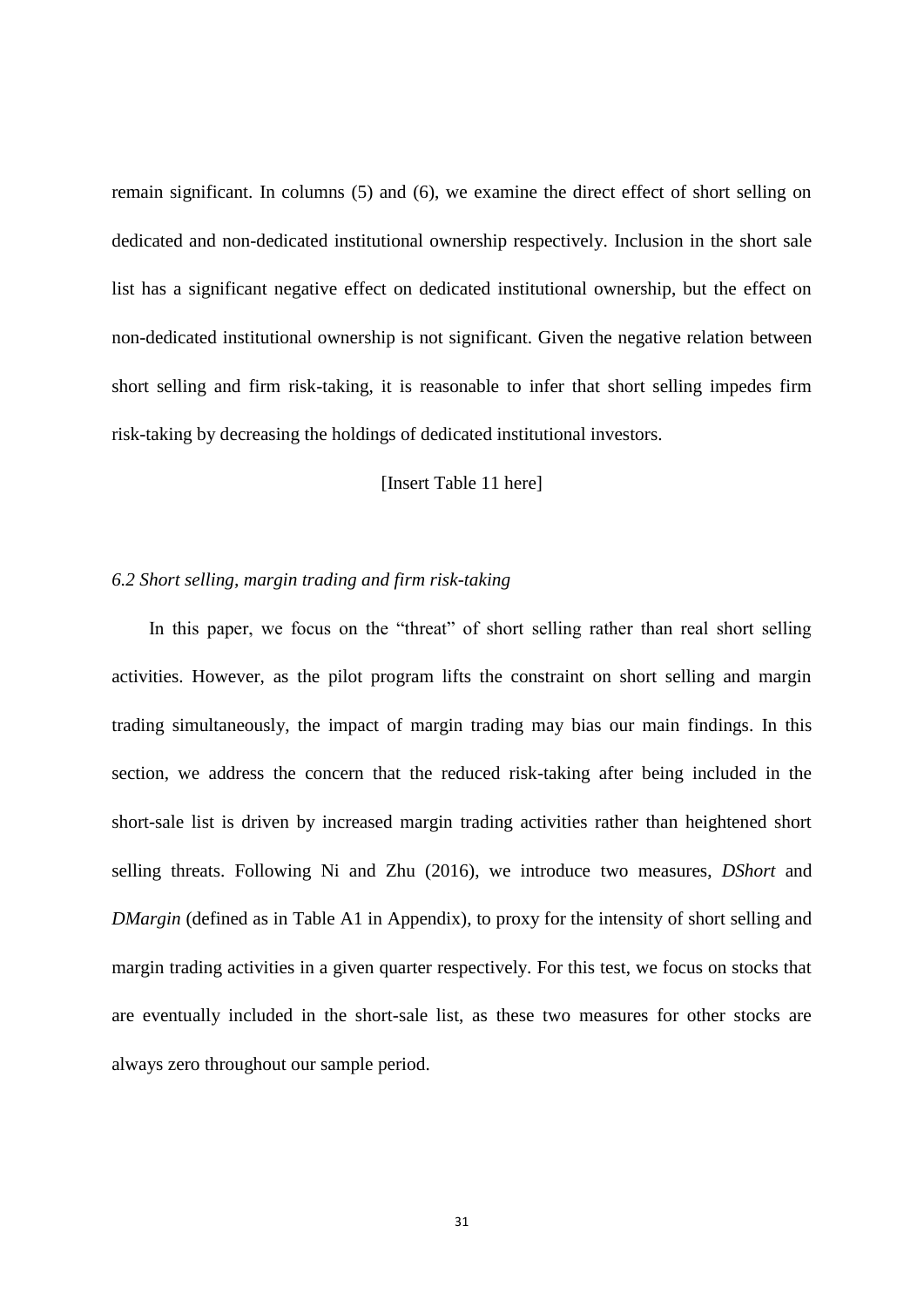We report estimation results in Table 12. In column (1), the coefficient on *DShort* is negative and significant at the 1% level, indicating that more intense short selling activities are associated with less risk-taking. Columns (2)-(3) reveal no significant relation of the intensity of margin trading and firm risk-taking. In columns (4)-(6), we include *Short\_List* in the regression model. It turns out that the negative relation of the intensity of short selling activities and firm risk-taking still holds, while the intensity of margin trading activities is positively associated with firm risk-taking. Such results provide strong evidence that increased margin trading activities do not explain our main findings. Also, estimation results in column (6) indicate that after controlling for both short selling and margin trading activities, the coefficient on *Short\_List* is still negative and significant, which is in accordance with our prediction that the "threat" of short selling can impede firm risk-taking.

# [Insert Table 12 here]

#### *6.3 Alternative explanations*

We now examine whether CEO career concerns could explain our results. As shown in numerous studies, CEO career concerns are negatively related to firm risk (Hirshleifer and Thakor, 1992; Holmstrom, 1999; Scharfstein and Stein, 1990). Since career concern is stronger among younger CEOs, we divide our sample based on the median value of CEO age. If our results are driven by CEO career concerns, the effect should be stronger among firms with younger CEOs. We test this alternative explanation in columns (1) and (2) of Table 13.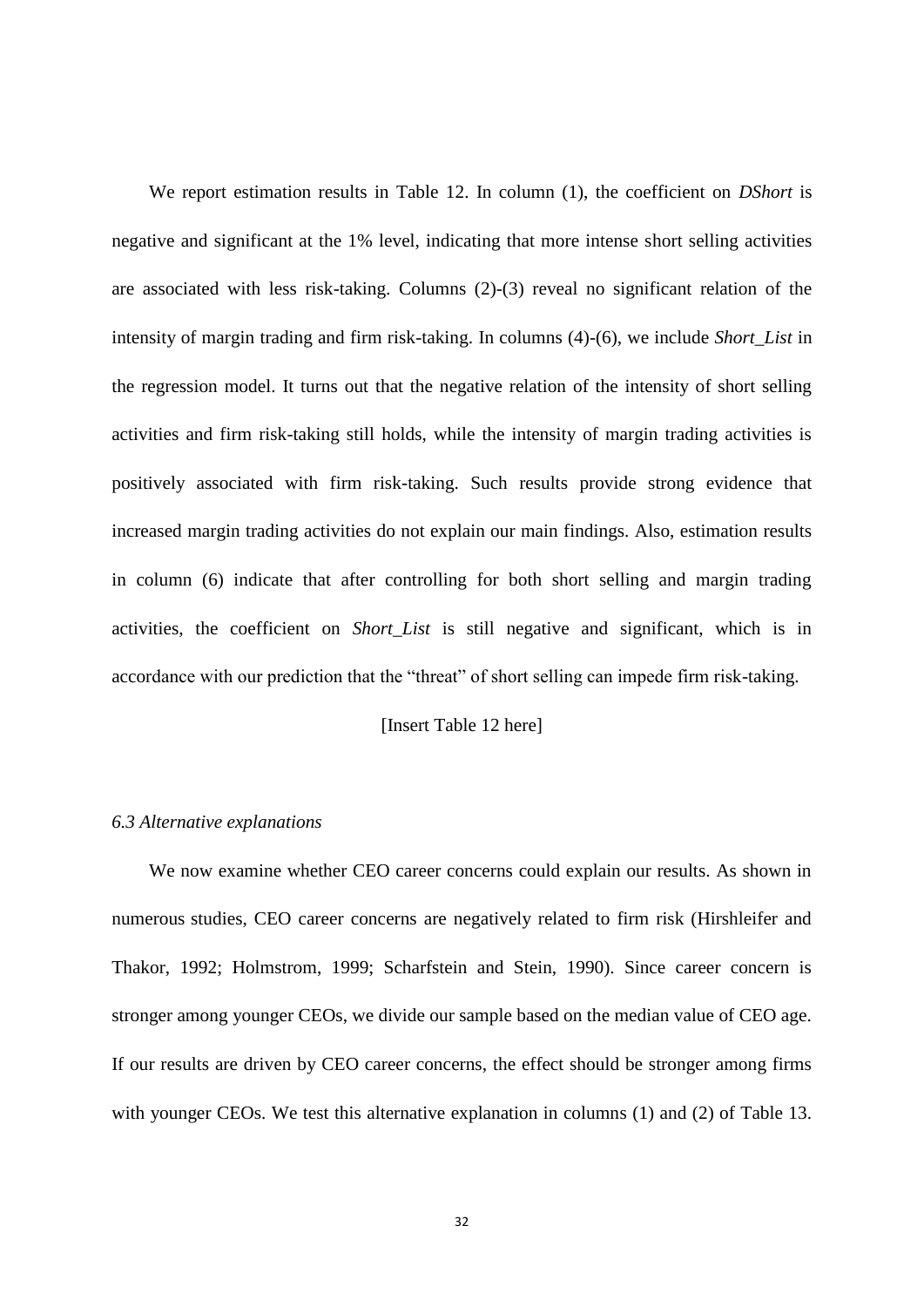Estimation results suggest that the negative effect of short selling on firm risk is stronger among firms with older CEOs. This finding is inconsistent with the career concern hypothesis, but is in line with Serfling (2014), who finds that CEO age is negatively related to firm risk.

We next examine whether our results are driven by short sellers' bear raiding. Since short sellers specialize in identifying earnings management and correcting mispricing (Fang et al., 2016; Massa et al., 2015), we predict that the negative effect should be stronger among firms with high earnings management. To test this hypothesis, we divide firms into subsamples based on the median value of discretionary accruals (*DAccrual*) and study the effect in each subsample. Estimation results in columns (3) and (4) of Table 13 suggest that the effect of short selling is actually stronger among firms with below median earnings management. Therefore, we reject the bear raiding hypothesis.

A Hawthorne effect could also potentially explain our results, which predicts that firms may change their behavior because they are being observed by short sellers. If that is the case, the negative impact of short selling should be more pronounced among firms with *ex ante* low visibility. Inclusion on the short sale list significantly increases their visibility and affects their behavior. We use *Coverage*, defined as the number of analysts following as the measure of visibility. We split the sample based on the median value of *Coverage*. Estimates in columns (5)-(6) of Table 13 reveal that the negative impact of short selling is more pronounced in subsamples with more analyst coverage. Thus, the reduction in firm risk-taking is not due to a Hawthorne effect.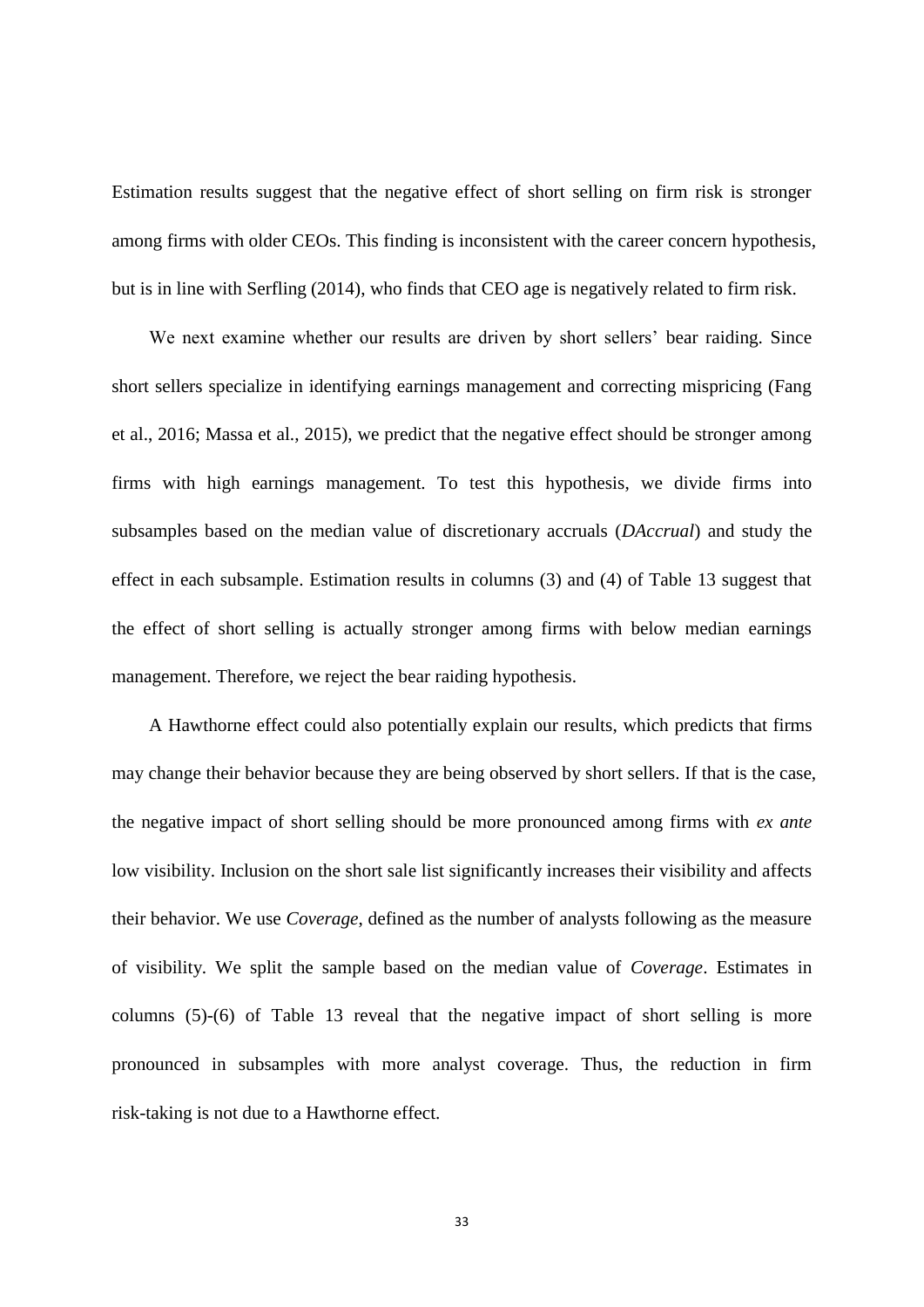[Insert Table 13 here]

# **VII. CONCLUSIONS**

Using a regulatory change on the Chinese A-share market as a quasi-natural experiment, we find that inclusion on the short-sale list has a negative and significant effect on firm risk. Further analyses indicate that the negative impact of short selling is largely driven by managers' increased short-term concerns when faced with downside price pressure. We provide comprehensive evidence that these pilot firms accumulate more cash, take less debt, invest less in R&D, attempt fewer M&As, have a lower asset growth rate, worse financial performances, and lower market values. Overall, evidence from the paper complements previous studies that find a negative effect of short selling on corporate investment policies. Our findings suggest that regulation changes aimed at relaxing short-sale constraints can exert substantial effects on real economic outcomes by exacerbating managerial myopia. The good news is that strong internal governance mechanisms can mitigate such adverse effects.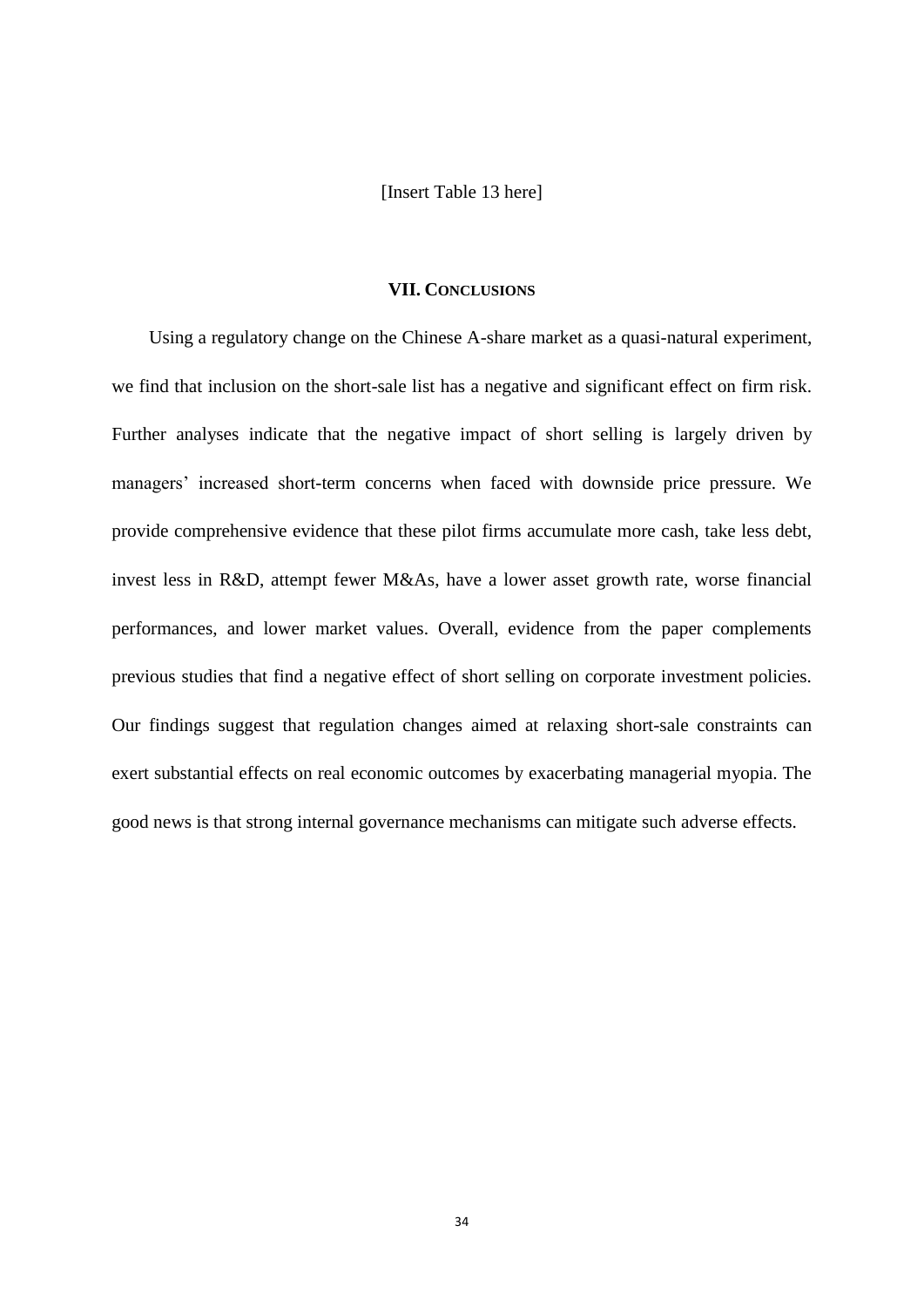#### **References**

- Acemoglu, D. and Zilibotti, F., 1997. Was Prometheus unbound by chance? Risk, diversification, and growth. *Journal of Political Economy* 105, 709-751.
- Acharya, V.V., Amihud, Y. and Litov, L., 2011. Creditor rights and corporate risk-taking. *Journal of Financial Economics* 102, 150-166.
- Aghion, P., Van Reenen, J. and Zingales, L., 2013. Innovation and institutional ownership. *American Economic Review* 103, 277-304.
- Agrawal, A.K. and Matsa, D.A., 2013. Labor unemployment risk and corporate financing decisions. *Journal of Financial Economics* 108, 449-470.
- Allen, F., Morris, S. and Postlewaite, A., 1993. Finite bubbles with short sale constraints and asymmetric information. *Journal of Economic Theory* 61, 206-229.
- Baker, M., Stein, J.C. and Wurgler, J., 2003. When does the market matter? stock prices and the investment of equity-dependent firms. *Quarterly Journal of Economics* 118, 969-1005.
- Bargeron, L.L., Lehn, K.M. and Zutter, C.J., 2010. Sarbanes-Oxley and corporate risk-taking. *Journal of Accounting and Economics* 49, 34-52.
- Bates, T.W., Kahle, K.M. and Stulz, R.M., 2009. Why do US firms hold so much more cash than they used to? *Journal of Finance* 64, 1985-2021.
- Baysinger, B.D. and Butler, H.N., 1985. Corporate governance and the board of directors: Performance effects of changes in board composition. *Journal of Law, Economics, & Organization* 1, 101-124.
- Bertrand, M. and Mullainathan, S., 2003. Enjoying the quiet life? Corporate governance and managerial preferences. *Journal of Political Economy* 111, 1043-1075.
- Boehmer, E. and Wu, J.J., 2013. Short selling and the price discovery process. *Review of Financial Studies* 26, 287-322.
- Boubakri, N., Cosset, J.C. and Saffar, W., 2013. The role of state and foreign owners in corporate risk-taking: Evidence from privatization. *Journal of Financial Economics* 108, 641-658.
- Brickley, J.A., Coles, J.L. and Terry, R.L., 1994. Outside directors and the adoption of poison pills. *Journal of Financial Economics* 35, 371-390.
- Bushee, B.J., 1998. The influence of institutional investors on myopic R&D investment behavior. *The Accounting Review* 73, 305-333.
- Byrd, J.W. and Hickman, K.A., 1992. Do outside directors monitor managers? Evidence from tender offer bids. *Journal of Financial Economics* 32, 195-221.
- Chang E C, Cheng J W, Yu Y., 2007. Short-sale constraints and price discovery: Evidence from the Hong Kong market[J]. *Journal of Finance* 62, 2097-2121.
- Chang E C, Luo Y, Ren J., 2014. Short-selling, margin-trading, and price efficiency: Evidence from the Chinese market[J]. *Journal of Banking & Finance* 48, 411-424.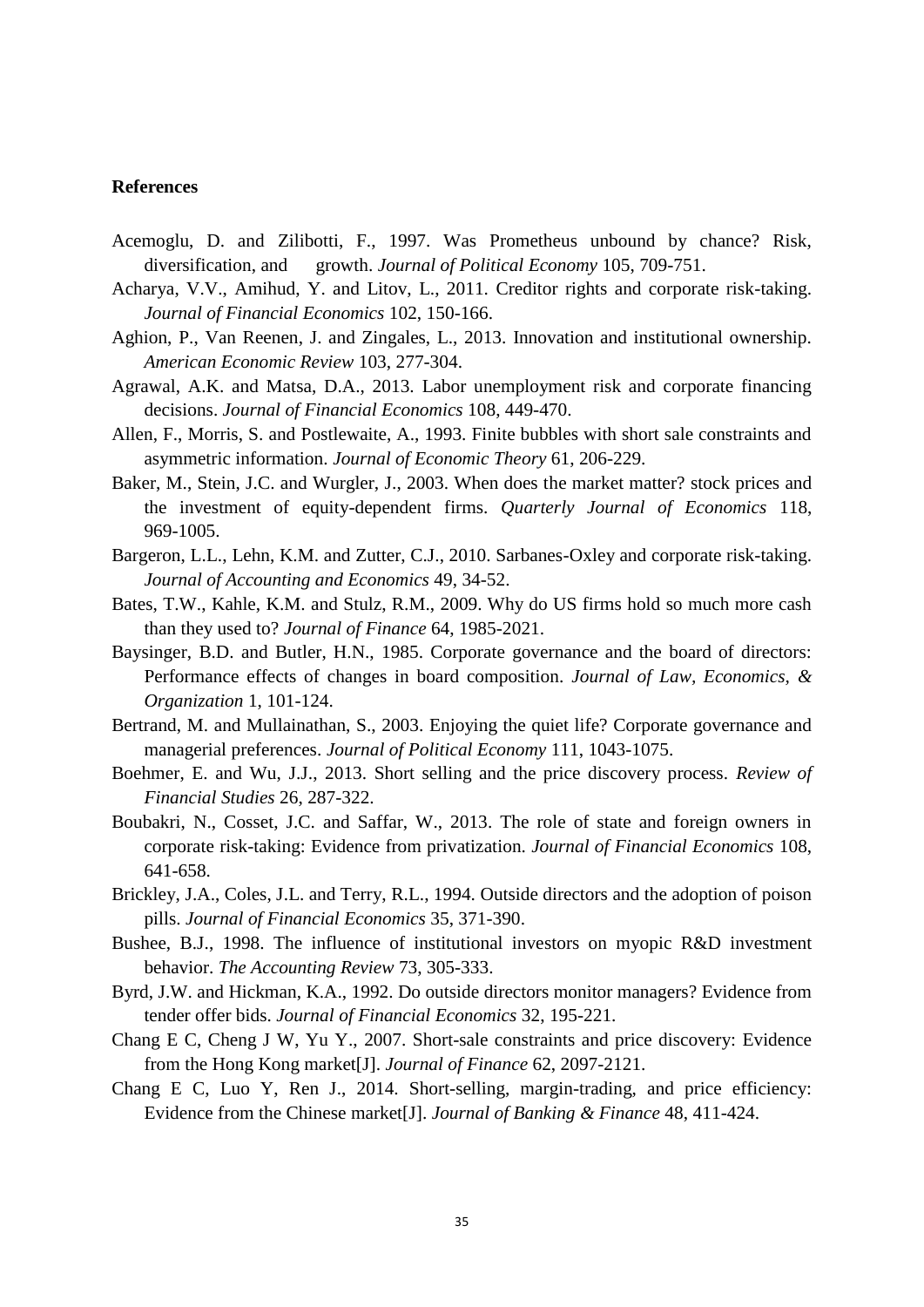- Chang, E.C., Lin, T.C. and Ma, X., 2015. Does short selling discipline overinvestment? Unpublished working paper.
- Chen, Q., Chen, X., Schipper, K., Xu, Y. and Xue, J., 2012. The sensitivity of corporate cash holdings to corporate governance. *Review of Financial Studies* 25, 3610-3644.
- Chen, J., Hong, H. and Stein, J.C., 2002. Breadth of ownership and stock returns. *Journal of Financial Economics* 66, 171-205.
- Chen, Q., Goldstein, I. and Jiang, W., 2007. Price informativeness and investment sensitivity to stock price. *Review of Financial Studies* 20, 619-650.
- Chen, Z., Dong, G.N. and Gu, M., 2016. The causal effects of margin trading and short selling on earnings management: A natural experiment from China. Unpublished working paper.
- Cheng, S., 2008. Board size and the variability of corporate performance. *Journal of Financial Economics* 87, 157-176.
- Claessens S, Djankov S, Fan J P H, et al., 2002. Disentangling the incentive and entrenchment effects of large shareholdings[J]. *Journal of Finance* 57, 2741-2771.
- Dasgupta, S., Lin, Y., Yamada, T. and Zhang, Z., 2015. Employee inside debt and firm risk-taking: Evidence from employee deposit programs in Japan. Unpublished working paper.
- De Angelis, D., Grullon, G. and Michenaud, S., 2015. The effects of short-selling threats on incentive contracts: Evidence from a natural experiment. Unpublished working paper.
- Diamond D W, Verrecchia R E., 1987. Constraints on short-selling and asset price adjustment to private information[J]. *Journal of Financial Economics* 18, 277-311.
- Diether K B, Malloy C J, Scherbina A., 2002. Differences of opinion and the cross section of stock returns. *Journal of Finance* 57, 2113-2141.
- Faccio, M., Marchica, M.T. and Mura, R., 2011. Large shareholder diversification and corporate risk-taking. *Review of Financial Studies* 24, 3601-3641.
- Fang, V.W., Huang, A.H. and Karpoff, J.M., 2016. Short selling and earnings management: A controlled experiment. *Journal of Finance* 71, 1251–1294.
- Gilchrist, S., Himmelberg, C.P. and Huberman, G., 2005. Do stock price bubbles influence corporate investment? *Journal of Monetary Economics* 52, 805-827.
- Gormley T A, Matsa D A., 2011. Growing out of trouble? Corporate responses to liability risk[J]. *Review of Financial Studies* 24, 2781-2821.
- Gormley, T.A. and Matsa, D.A., 2016. Playing it Safe? Managerial Preferences, Risk, and Agency Conflicts. *Journal of Financial Economics*, Forthcoming.
- Graham, J.R., Harvey, C.R. and Rajgopal, S., 2005. The economic implications of corporate financial reporting. *Journal of Accounting and Economics* 40, 3-73.
- Grullon, G., Michenaud, S. and Weston, J.P., 2015. The real effects of short-selling constraints. *Review of Financial Studies* 28, 1737-1767.
- He, J. and Tian, X., 2015. SHO time for innovation: The real effects of short sellers. Unpublished working paper.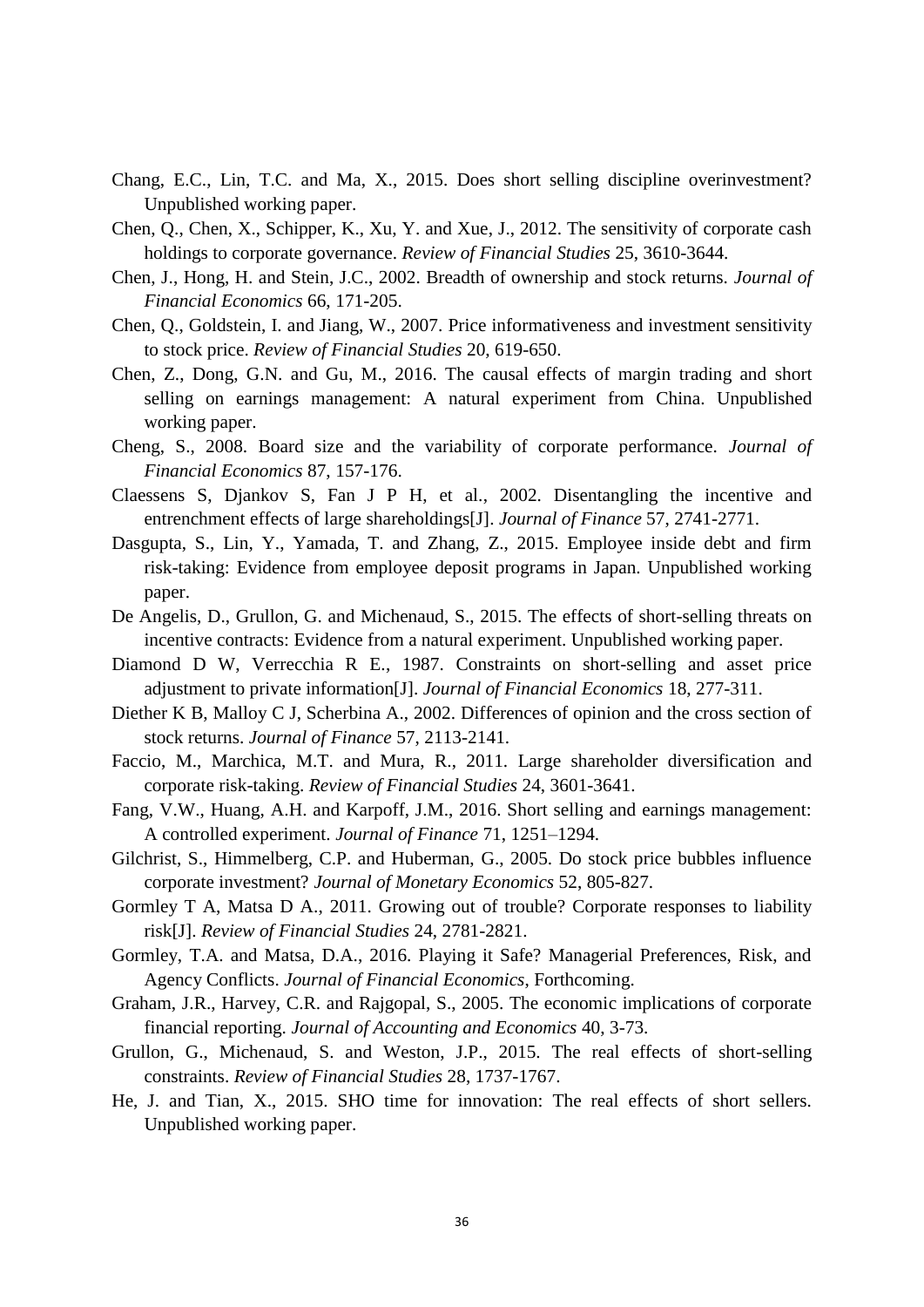- Hilary, G. and Hui, K.W., 2009. Does religion matter in corporate decision making in America? *Journal of Financial Economics* 93, 455-473.
- Hirshleifer, D. and Thakor, A.V., 1992. Managerial conservatism, project choice, and debt. *Review of Financial Studies* 5, 437-470.
- Holmström, B., 1999. Managerial incentive problems: A dynamic perspective. *Review of Economic Studies* 66, 169-182.
- Hong, H. and Stein, J.C., 2003. Differences of opinion, short-sale constraints, and market crashes. *Review of Financial Studies* 16, 487-525.
- Jensen, M.C., 1993. The modern industrial revolution, exit, and the failure of internal control systems. *Journal of Finance* 48, 831-880.
- Jensen, M.C. and Meckling, W.H., 1976. Theory of the firm: Managerial behavior, agency costs and ownership structure. *Journal of Financial Economics* 3, 305-360.
- John, K., Litov, L. and Yeung, B., 2008. Corporate governance and risk-taking. *Journal of Finance* 63, 1679-1728.
- Kim, E.H. and Lu, Y., 2011. CEO ownership, external governance, and risk-taking. *Journal of Financial Economics* 102, 272-292.
- Lemmon, M.L. and Lins, K.V., 2003. Ownership structure, corporate governance, and firm value: Evidence from the East Asian financial crisis. *Journal of Finance* 58, 1445-1468.
- Li Z, Chen C, Lin B., 2015. Does short selling improve price efficiency in the Chinese stock market? Evidence from natural experiments. *Economic Research Journal*, 165-177 (in Chinese).
- Massa, M., Zhang, B. and Zhang, H., 2015. The invisible hand of short selling: Does short selling discipline earnings management? *Review of Financial Studies* 28, 1701-1736.
- Miller, E.M., 1977. Risk, uncertainty, and divergence of opinion. Journal of Finance 32, 1151-1168.
- Morck, R., Shleifer, A. and Vishny, R.W., 1990. Do managerial objectives drive bad acquisitions? *Journal of Finance* 45, 31-48.
- Ni, X. and Zhu, W., 2016. Short-sale and stock price crash risk: Evidence from an emerging market. *Economics Letters* 144, 22-24.
- Opler, T., Pinkowitz, L., Stulz, R. and Williamson, R., 1999. The determinants and implications of corporate cash holdings. *Journal of Financial Economics* 52, 3-46.
- Panousi V, Papanikolaou D., 2012. Investment, idiosyncratic risk, and ownership[J]. *Journal of Finance*, 2012 67, 1113-1148.
- Saffi, P.A. and Sigurdsson, K., 2010. Price efficiency and short selling. *Review of Financial Studies* 24, 821–852.
- Scharfstein, D.S. and Stein, J.C., 1990. Herd behavior and investment. *American Economic Review* 80, 465-479.
- Serfling, M.A., 2014. CEO age and the riskiness of corporate policies. *Journal of Corporate Finance* 25, 251-273.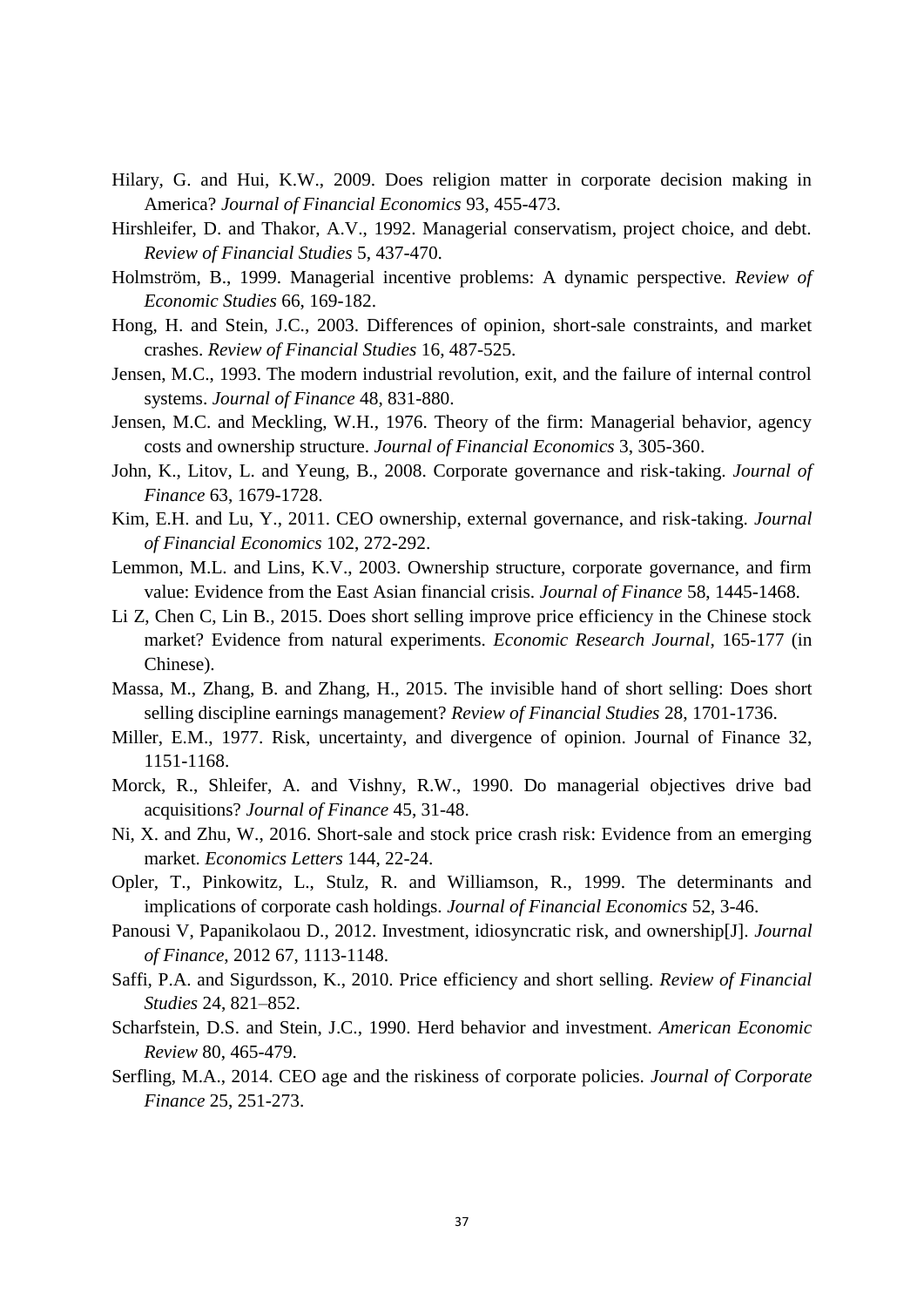- Sharif S, Anderson H D, Marshall B R., 2014. Against the tide: The commencement of short selling and margin trading in mainland China[J]. *Accounting & Finance* 54, 1319-1355.
- Shleifer, A. and Vishny, R.W., 1997. A survey of corporate governance. *Journal of Finance* 52, 737-783.
- Stein, J., 1996. Rational capital budgeting in an irrational world. *Journal of Business* 69, 429-55.

Stein, J.C., 1988. Takeover threats and managerial myopia. *Journal of Political Economy* 96, 61-80.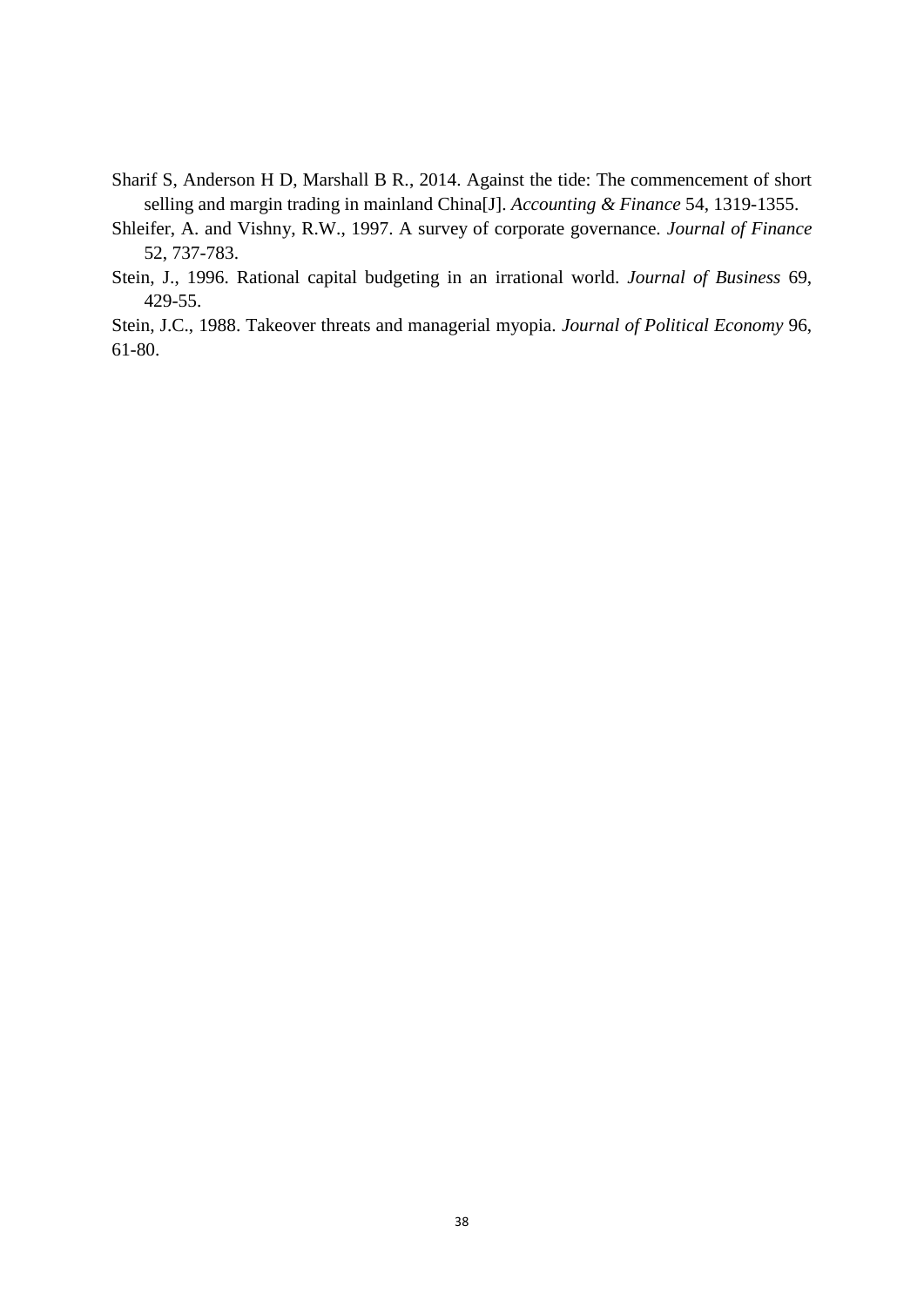#### **APPENDIX**

| <b>Variables</b> | <b>Definitions</b>                                                                                                                    |  |  |  |  |  |
|------------------|---------------------------------------------------------------------------------------------------------------------------------------|--|--|--|--|--|
|                  | Panel A: main variables                                                                                                               |  |  |  |  |  |
| Short_List       | A dummy variable that equals one if firm i's stock is designated as a pilot stock under                                               |  |  |  |  |  |
|                  | the pilot program and included in the short-sale list in quarter t, and zero otherwise                                                |  |  |  |  |  |
| <b>Risk</b>      | Risk <sub>i,t</sub> = $\sqrt{\frac{1}{T-1} \sum_{n=1}^{t+T-1} (Adj_ROA_{i,n} - \frac{1}{T} \sum_{n=t}^{t+T-1} Adj_ROA_{i,n})^2  T=4}$ |  |  |  |  |  |
|                  | where Adj_ROA equals ROA minus industry average ROA                                                                                   |  |  |  |  |  |
| Logasset         | Firm size, the logarithm of total assets in quarter t                                                                                 |  |  |  |  |  |
| Leverage         | Firm leverage, the ratio of total debt to total assets in quarter t                                                                   |  |  |  |  |  |
| Age              | Firm age, 1+(current year minus listing year) $*4$                                                                                    |  |  |  |  |  |
| Cashflow         | Operating cash flow, the ratio of operating cash flow to total assets in quarter t                                                    |  |  |  |  |  |
| Gsale            | Firm growth, the growth rate of sales revenue in quarter t                                                                            |  |  |  |  |  |
| Logmv            | Market value, the logarithm of total capitalization in quarter t                                                                      |  |  |  |  |  |
| MB               | Market-to-book ratio, the ratio of total capitalization to total assets in quarter t                                                  |  |  |  |  |  |
| Top1             | Large shareholder ownership, the sum of the fractions of shares held by the largest                                                   |  |  |  |  |  |
|                  | shareholders in quarter t                                                                                                             |  |  |  |  |  |
| Turnover         | Stock turnover rate in quarter t. We set missing observations of <i>Turnover</i> equal to zero                                        |  |  |  |  |  |
|                  | to maintain sample size                                                                                                               |  |  |  |  |  |
| Turnover_Dum     | A dummy variable that equals one if the value of <i>Turnover</i> is available, and zero                                               |  |  |  |  |  |
|                  | otherwise. As suggested by Kim and Lu (2011), this variable allows the intercept term                                                 |  |  |  |  |  |
|                  | to capture the mean of the Turnover for missing values.                                                                               |  |  |  |  |  |
| Exchange         | A dummy variable that equals one if the firm is listed on the Shanghai exchange, and                                                  |  |  |  |  |  |
|                  | zero otherwise.                                                                                                                       |  |  |  |  |  |
| Market           | A dummy variable that equals one if the firm's stock has positive return in quarter t,<br>and zero otherwise.                         |  |  |  |  |  |

# **Table A.1 Variable Definitions**

*Panel B: Alternative measures of firm risk-taking Risk\_8*

 $Risk_8_{i,t} = \left| \frac{1}{T} \right|$  $\frac{1}{T-1}$   $\sum$  (Adj\_ROA<sub>i,n</sub> – 1  $\frac{1}{T}$   $\sum$   $Adj\_ROA_{i,n}$  $t+T-1$  $t+T-1$ 

 $n = t$ 

 $n = t$ 

) 2

 $|T = 8$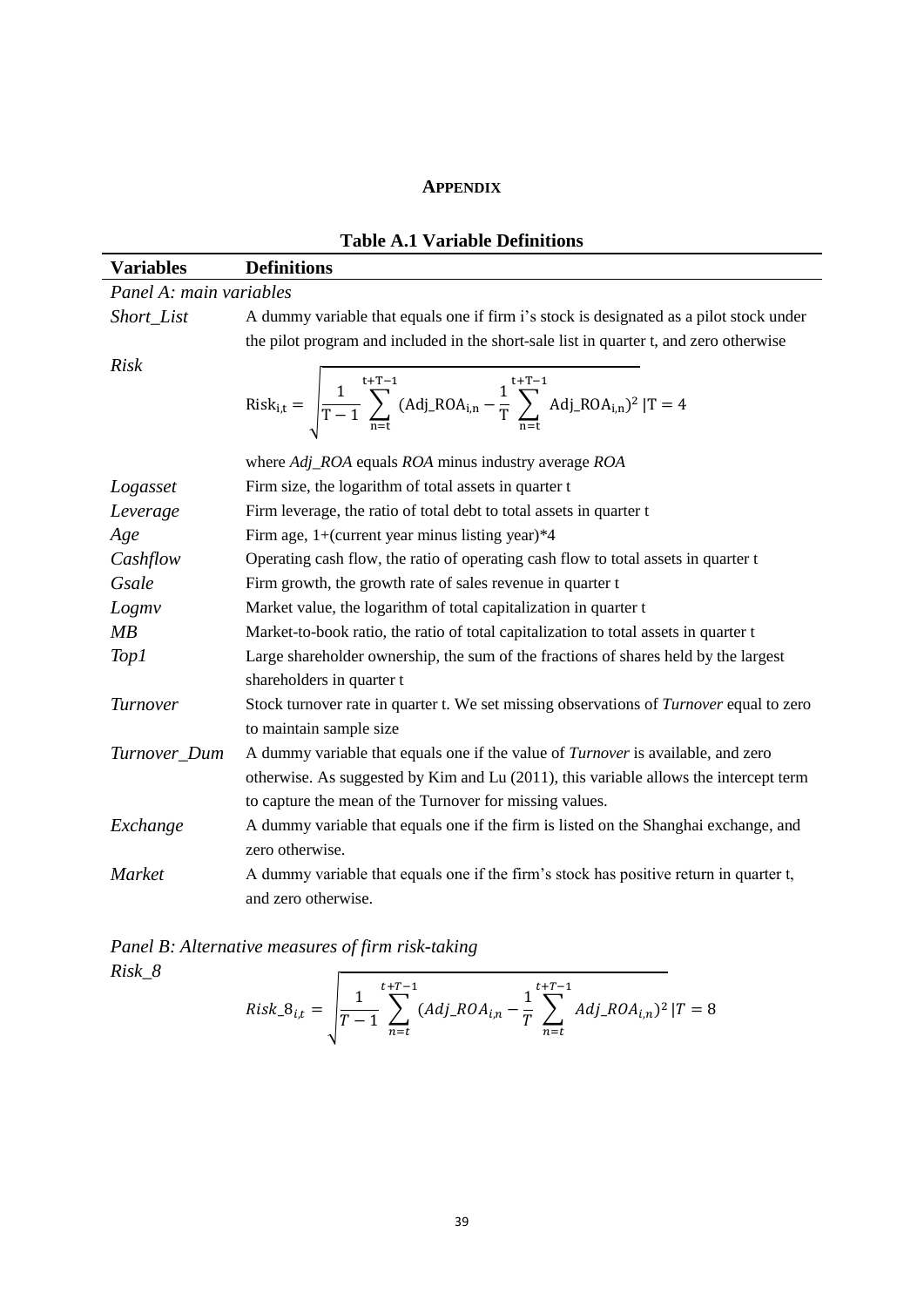*Risk\_12*

$$
Risk\_12_{i,t} = \sqrt{\frac{1}{T-1} \sum_{n=t}^{t+T-1} (Adj\_ROA_{i,n} - \frac{1}{T} \sum_{n=t}^{t+T-1} Adj\_ROA_{i,n})^2 | T = 12}
$$

*Risk\_abs*

Risk\_abs<sub>i,t</sub> = 
$$
\sqrt{\frac{1}{T-1} \sum_{n=t}^{t+T-1} (ROA_{i,n} - \frac{1}{T} \sum_{n=t}^{t+T-1} ROA_{i,n})^2 |T=4}
$$

*Total\_Risk*

*Idio\_Risk*

$$
Total\_risk = \sqrt{\sum_{\tau \in t} (r_{i,\tau} - \overline{r_{i,\tau}})^2}
$$

where  $r_{i,\tau}$  is firm i's stock return in date τ.  $\overline{r_{i,\tau}}$  is the average of firm I's stock return in quarter t.

$$
Idio\_risk = log \sqrt{\sum_{\tau \in t} \varepsilon_{i,\tau}^2}
$$

where  $\varepsilon_{i,\tau}$  is obtained by estimating  $r_{i,\tau} = \alpha_0 + \alpha_1 r_{M,\tau} + \alpha_2 r_{IND,\tau} + \varepsilon_{i,\tau}$  in quarter t.  $r_{M,\tau}$  and  $r_{IND,\tau}$  are the market-value-weighted market return and industry return on date  $\tau$  respectively.

*Risk\_roe*

Risk<sub>-</sub>roe<sub>i,t</sub> = 
$$
\sqrt{\frac{1}{T-1} \sum_{n=t}^{t+T-1} (Adj_{-R}OE_{i,n} - \frac{1}{T} \sum_{n=t}^{t+T-1} Adj_{-R}OE_{i,n})^2 |T=4}
$$

where *Adj\_ROE* equals to *ROE* minus industry average *ROE*

*Risk\_absroe*

Risk\_absroe<sub>i,t</sub> = 
$$
\sqrt{\frac{1}{T-1} \sum_{n=t}^{t+T-1} (ROE_{i,n} - \frac{1}{T} \sum_{n=t}^{t+T-1} ROE_{i,n})^2 |T=4}
$$

*Risk\_r*

$$
Risk\_r_{i,t} = \sqrt{\frac{1}{T-1} \sum_{n=t}^{t+T-1} (Adj\_RETURN_{i,n} - \frac{1}{T} \sum_{n=t}^{t+T-1} Adj\_RETURN_{i,n})^2 |T=4}
$$

where *Adj\_RETURN* equals *RETURN* minus industry average *RETURN*, and *RETURN* is firm stock's return in quarter t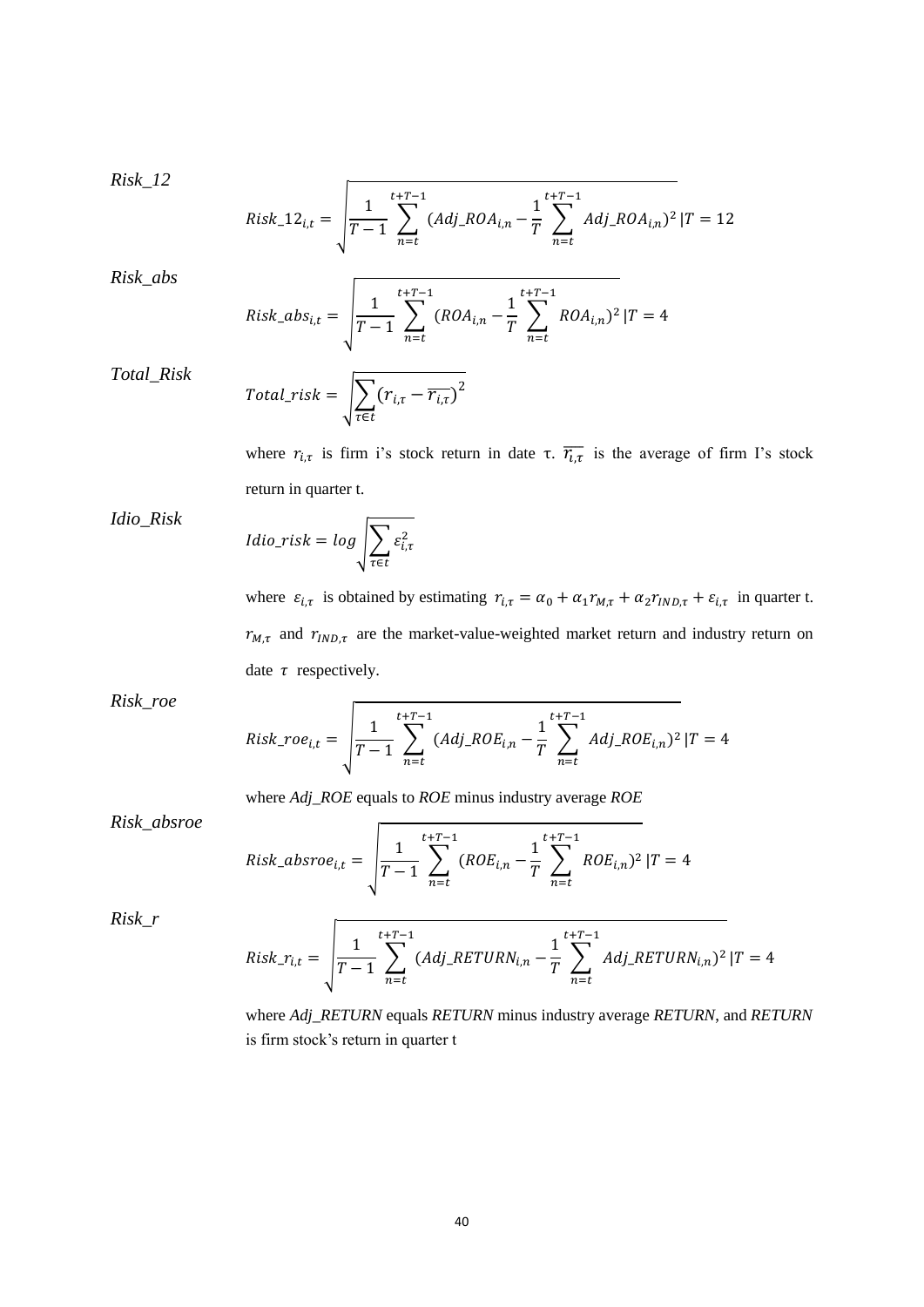*Risk\_absr*

$$
Risk\_r_{i,t} = \sqrt{\frac{1}{T-1} \sum_{n=t}^{t+T-1} (RETURN_{i,n} - \frac{1}{T} \sum_{n=t}^{t+T-1} RETURN_{i,n})^2 | T = 4
$$

# *Panel C: Other variables*

| Board_num      | Board size, equal to the number of board members in quarter t                                       |
|----------------|-----------------------------------------------------------------------------------------------------|
| Ind_ratio      | Independent director ratio, the ratio of independent directors to board size in quarter t           |
| Separation     | Ownership separation, a dummy variable equals one if the controlling shareholder in a               |
|                | firm has excess control rights (control rights larger than cash-flow rights) in quarter t,          |
|                | and zero otherwise.                                                                                 |
| Cash           | Cash holding, the logarithm of the ratio of cash and cash equivalents to net assets (total          |
|                | assets minus cash and cash equivalents) in quarter t                                                |
| R&D            | R&D expenditure, R&D expenditure in quarter t minus R&D expenditure in quarter                      |
|                | t-4, scaled by total assets in quarter t-4                                                          |
| M&A            | Mergers and acquisitions, the number of acquisitions a firm involves in as the acquirer             |
|                | in quarter t                                                                                        |
| Inv            | Investment, PP&E in quarter t minus PP&E in quarter t-4, scaled by total assets in                  |
|                | quarter t-4. PP&E is defined as cash payments for fixed assets, intangible assets, and              |
|                | other long-term assets from the cash flow statement, minus cash receipts from selling               |
|                | these assets                                                                                        |
| Assetg         | Asset growth rate, the logarithm of total assets in quarter t minus the logarithm of total          |
|                | assets in quarter t-1                                                                               |
| Dispe          | Analyst forecast dispersion. This measure is calculated as $\frac{1}{P_{itn}} * sd(Force\_EPS)_{t}$ |
|                | where $P_{i,t0}$ is stock i's price in the beginning of year t, sd(Fore_EPS) is the                 |
|                | standard deviation of predicted earnings-per-share of year t.                                       |
| I.O.           | Institutional ownership, the sum of the fractions of shares held by institutional                   |
|                | investors in quarter t                                                                              |
| $I.O.$ Ded     | Dedicated institutional ownership, the sum of the fractions of shares held by dedicated             |
|                | institutional investors (including mutual funds, QFII, and social insurance funds) in               |
|                | quarter t                                                                                           |
| I.O._NonDed    | Non-dedicated institutional ownership, the sum of the fractions of shares held by                   |
|                | institutional investors excluding mutual funds, QFII and social insurance funds in                  |
|                | quarter t                                                                                           |
| <b>DShort</b>  | Intensity of in short-sale trading, the average of daily short-sale volume denominated              |
|                | by daily trading volume in quarter t minus the average of daily margin trading                      |
|                | denominated by daily trading volume in quarter t-1.                                                 |
| <b>DMargin</b> | Intensity of margin trading, the average of daily margin trading volume denominated                 |
|                | by daily trading volume in quarter t minus the average of daily margin trading                      |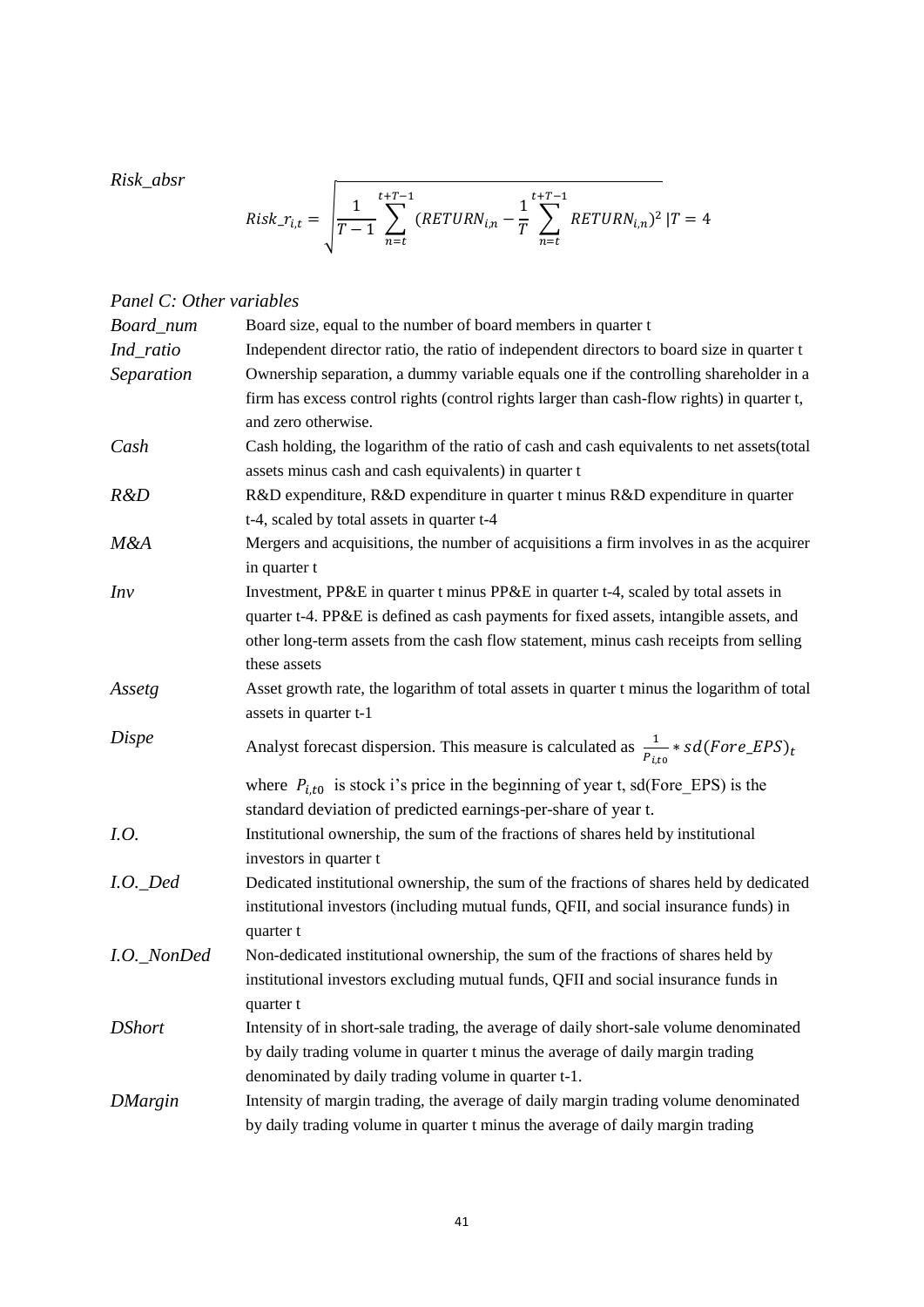denominated by daily trading volume in quarter t-1.

*CEO\_age* CEO age, the age of CEO in a given year

*DAccrual* Discretionary accruals. This measure is calculated following the process in Cornett (2008) using a modified-Jones model:

$$
TA_{i,t} = NI_{i,t} - OCF_{i,t}
$$
\n
$$
\frac{TA_{i,t}}{A_{i,t-1}} = \alpha_0 \frac{1}{A_{i,t-1}} + \alpha_1 \frac{\Delta Sales_{i,t}}{A_{i,t-1}} + \alpha_2 \frac{PPE_{i,t}}{A_{i,t-1}} + \varepsilon_{i,t}
$$
\n
$$
NDAC_{i,t} = \hat{\alpha}_0 \frac{1}{A_{i,t-1}} + \hat{\alpha}_1 \frac{\Delta Sales_{i,t} - \Delta Receiverivables_{i,t}}{A_{i,t-1}} + \hat{\alpha}_2 \frac{PPE_{i,t}}{A_{i,t-1}}
$$
\n
$$
DAC_{i,t} = \frac{TA_{i,t}}{A_{i,j-1}} - NDAC_{i,t}
$$
\n
$$
Abs\_Acc_{i,t} = |DAC_{i,t}|
$$

where  $TA$  denotes total accruals calculated by net income  $(NI)$  minus operating cash flow ( $OCF$ ); A denotes total assets;  $\Delta Sales$  denotes changes in total sales; PPE denotes property, denotes plant and equipment; ∆Receivables denotes changes in account receivables.

*Coverage* Analyst coverage, the number of analysts issue forecasts of firm performance in quarter t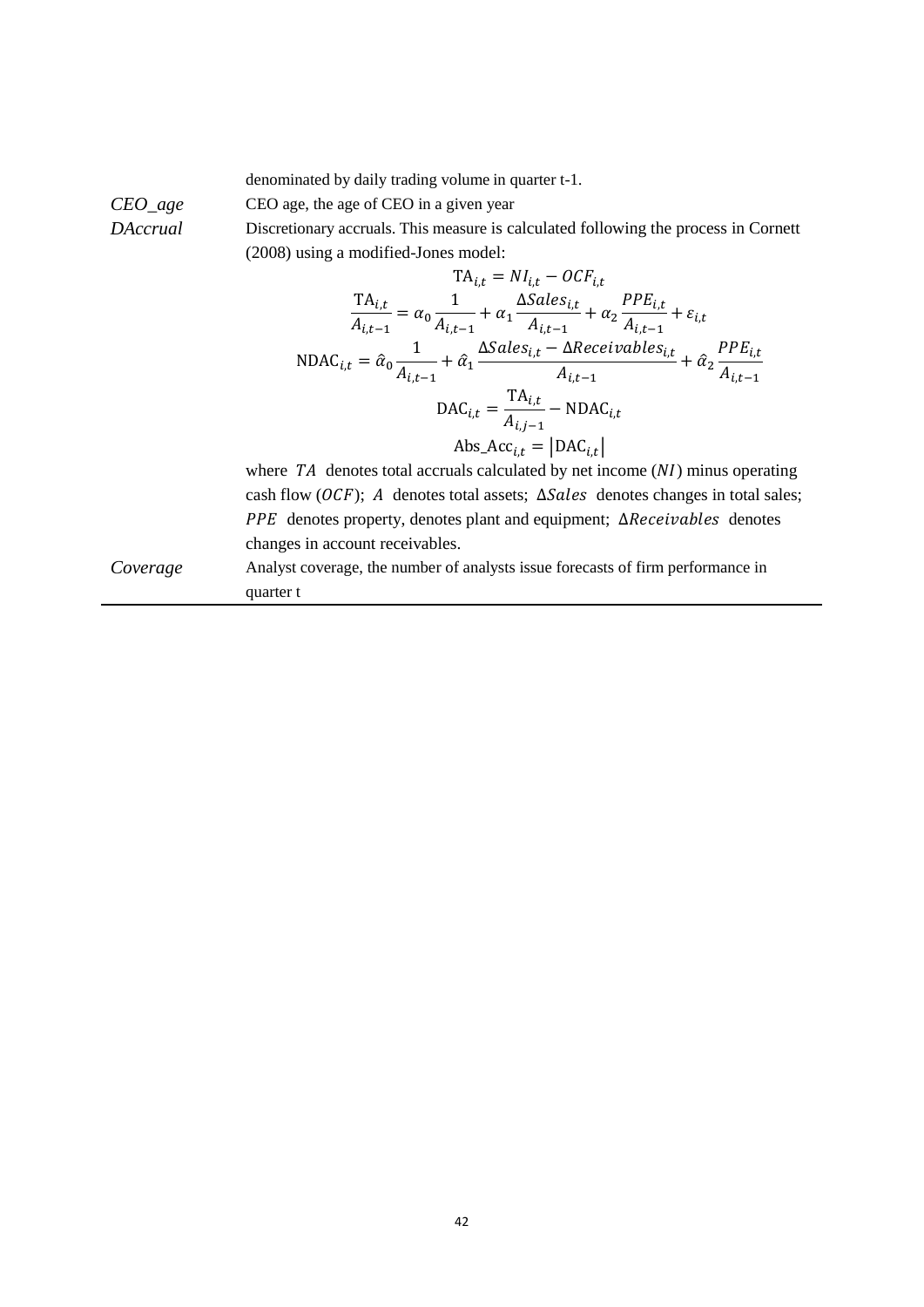# **Table A.2 Propensity Score Matching Post-Match Differences**

This table presents statistics of post-match differences in propensity score matching. Column (2) presents sample average of firm characteristics in the treated group. Column (3) presents sample average of firm characteristics in the control group. Column (5) presents the value of t-test of the differences between Columns (2) and (3). Column (6) presents the significant level of the sample-mean difference test between Columns (2) and (3). Definitions of all these variables are provided in Table A.1 in Appendix.

|              | <b>Treated</b> | <b>Control</b> | %Bias   | t-value | p-value |
|--------------|----------------|----------------|---------|---------|---------|
| (1)          | (2)            | (3)            | (4)     | (5)     | (6)     |
| Logasset     | 21.64          | 21.59          | 3.8     | 0.55    | 0.58    |
| Leverage     | 0.46           | 0.47           | $-3.7$  | $-0.46$ | 0.65    |
| Age          | 2.93           | 3.00           | $-6.5$  | $-0.86$ | 0.39    |
| Cashflow     | 0.07           | 0.07           | $-3.8$  | $-0.48$ | 0.63    |
| Gsale        | 10.26          | 13.84          | $-11.1$ | $-1.33$ | 0.18    |
| Logmy        | 22.48          | 22.42          | 6.9     | 1.15    | 0.25    |
| MB           | 6.60           | 6.70           | $-0.8$  | $-0.10$ | 0.92    |
| <i>Top1</i>  | 0.39           | 0.39           | $-2.4$  | $-0.29$ | 0.77    |
| Turnover     | 2.36           | 2.26           | 6.7     | 0.91    | 0.37    |
| Turnover_Dum | 0.97           | 0.97           | 0.0     | 0.00    | 1.00    |
| Exchange     | 0.54           | 0.54           | $-0.8$  | $-0.11$ | 0.92    |
| Market       | 0.99           | 0.99           | $-4.9$  | $-0.82$ | 0.41    |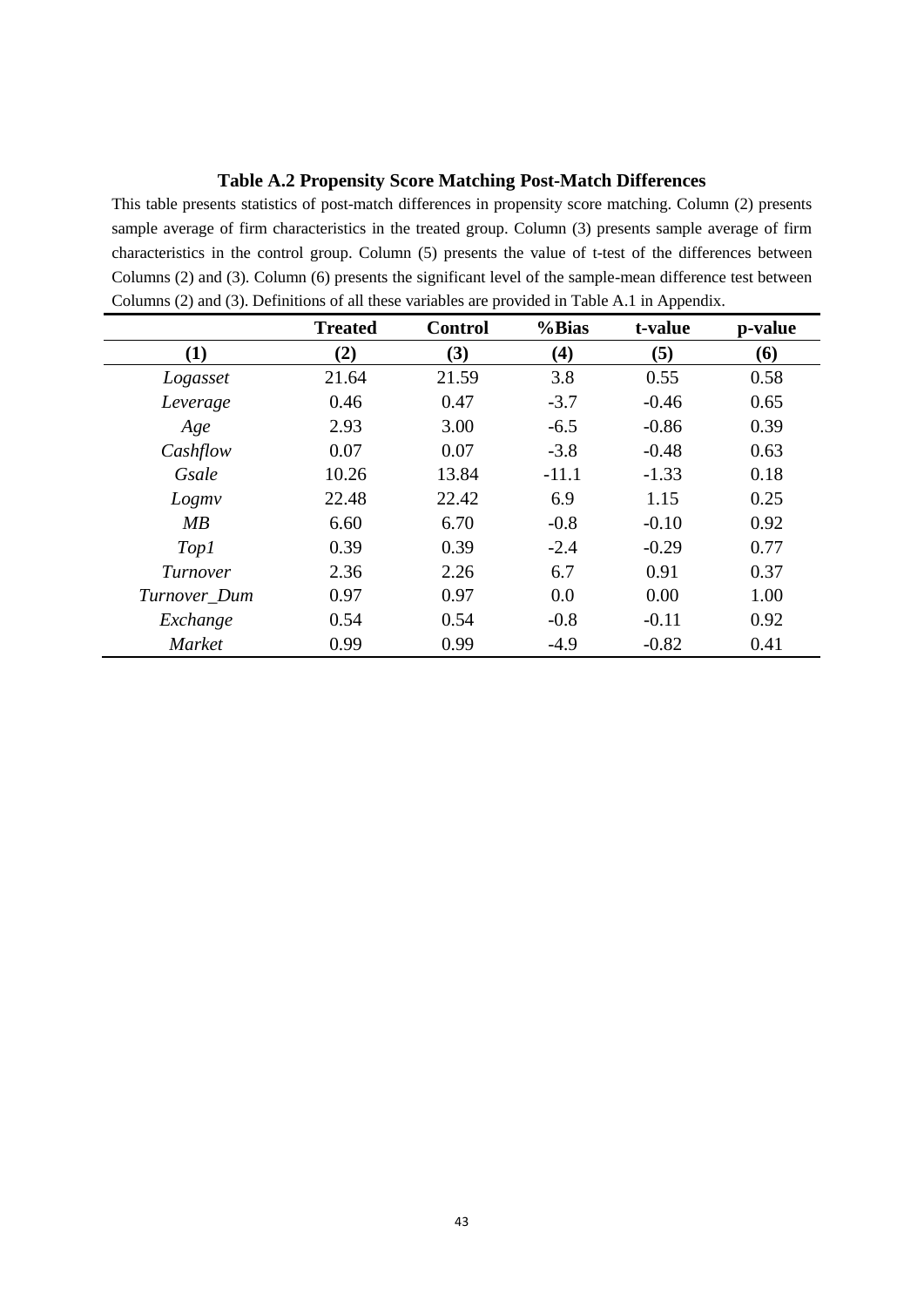# **Table 1 List Changes and Addition Events**

This table reports the occurrence of events in which individual stocks on the Chinese stock market experienced short-sale restriction changes. Column (1) reports the dates on which a new version of the list of designated securities for short selling took effect. Column (2) reports the dates on which a new version of the list was announced. Columns (3) reports the number of firms added to the list every time. Column (4) reports the number of firms deleted to the list every time. Column (5) reports the number of firms on the list after each revision. Column (6) reports the exchange that announces the revision. Shanghai indicates that the revision is announced by Shanghai Exchange. Shenzhen indicates that the revision is announced by Shenzhen Exchange. Shanghai/Shenzhen indicates that the revision is announced by Shanghai Exchange and Shenzhen Exchange simultaneously.

| <b>Effective</b> | Announcement | <b>Firms</b>   | <b>Firms</b>   | <b>Firms</b> |                   |
|------------------|--------------|----------------|----------------|--------------|-------------------|
| <b>Date</b>      | <b>Date</b>  | <b>Added</b>   | <b>Deleted</b> | on List      | <b>Exchange</b>   |
| (1)              | (2)          | (3)            | (4)            | (5)          | (6)               |
| 31-Mar-2010      | 12-Feb-2010  | 90             | $\overline{0}$ | 90           | Shanghai/Shenzhen |
| 1-Jul-2010       | 21-Jun-2010  | 5              | 5              | 90           | Shanghai          |
| 29-Jul-2010      | 16-Jul-2010  | 1              |                | 90           | Shanghai          |
| 5-Dec-2011       | 25-Nov-2011  | 189            |                | 278          | Shanghai/Shenzhen |
| 31-Jan-2013      | 25-Jan-2013  | 222            | $\overline{0}$ | 500          | Shanghai/Shenzhen |
| 6-Mar-2013       | 5-Mar-2013   | $\overline{0}$ | 1              | 499          | Shanghai          |
| 7-Mar-2013       | 7-Mar-2013   | 0              |                | 498          | Shenzhen          |
| 29-Mar-2013      | 28-Mar-2013  | 0              |                | 497          | Shanghai          |
| 29-Mar-2013      | 29-Mar-2013  | 0              |                | 496          | Shenzhen          |
| 2-May-2013       | 26-Apr-2013  | $\overline{0}$ | 1              | 495          | Shanghai          |
| 3-May-2013       | 2-May-2013   | $\overline{0}$ | 1              | 494          | Shanghai          |
| 16-Sep-2013      | 6-Sep-2013   | 206            | $\overline{0}$ | 700          | Shanghai/Shenzhen |
| 28-Mar-2014      | 27-Mar-2014  | $\overline{0}$ |                | 699          | Shanghai          |
| 1-Apr-2014       | 31-Mar-2014  | $\overline{0}$ |                | 698          | Shanghai          |
| 29-Apr-2014      | 29-Apr-2014  | $\overline{0}$ | 1              | 697          | Shenzhen          |
| 5-May-2014       | 30-Apr-2014  | 0              | $\overline{2}$ | 695          | Shanghai          |
| 22-Sep-2014      | 12-Sep-2014  | 205            | $\overline{0}$ | 900          | Shanghai/Shenzhen |
| 4-Dec-2014       | 4-Dec-2014   | $\overline{0}$ |                | 899          | Shenzhen          |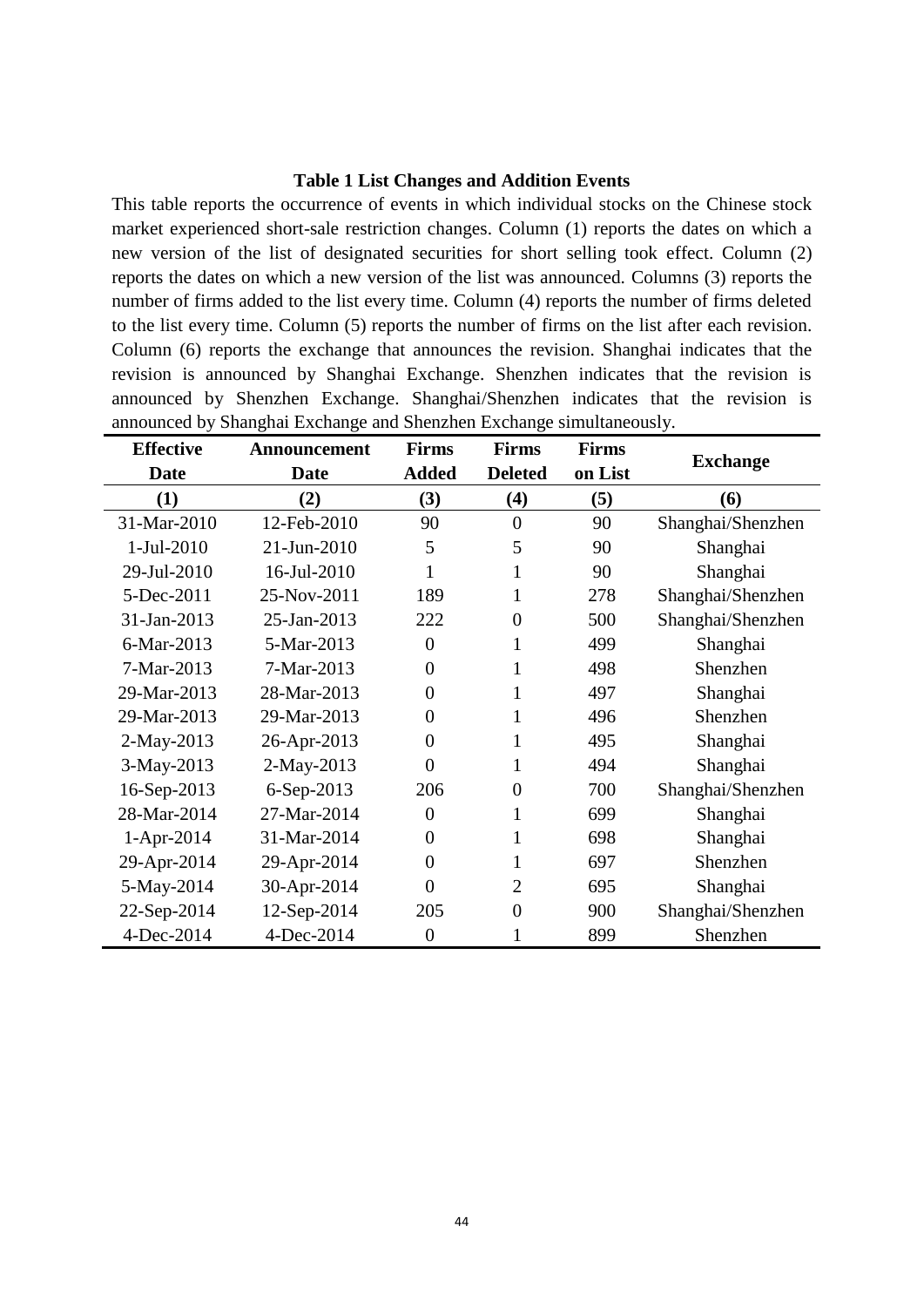# **Table 2 Summary Statistics**

This table reports summary statistics of variables used in the regressions estimated by the sample consisting of firm-quarter observations. Columns (2)-(7) report the summary statistics, of the variables in the full sample. Panel A presents summary statistics of variables used in the main part of this paper. Panel B presents summary statistics of measures of firm risk-taking. Panel C presents summary statistics of other variables used in this paper. Variable definitions are provided in Appendix 1.

|                                                   | N     | <b>Mean</b> | <b>Median</b> | Std. Dev. | Min       | <b>Max</b> |  |  |
|---------------------------------------------------|-------|-------------|---------------|-----------|-----------|------------|--|--|
|                                                   | (1)   | (2)         | (3)           | (4)       | (5)       | (6)        |  |  |
| Panel A: main variables                           |       |             |               |           |           |            |  |  |
| <b>Risk</b>                                       | 31316 | 2.189       | 1.806         | 1.701     | 0.000     | 18.293     |  |  |
| Short List                                        | 31316 | 0.072       | 0.000         | 0.258     | 0.000     | 1.000      |  |  |
| Logasset                                          | 31316 | 21.599      | 21.391        | 1.206     | 18.806    | 25.782     |  |  |
| Leverage                                          | 31316 | 0.412       | 0.399         | 0.255     | 0.003     | 4.524      |  |  |
| Age                                               | 31316 | 2.779       | 2.996         | 1.029     | 0.000     | 4.190      |  |  |
| Cashflow                                          | 31316 | 0.013       | 0.011         | 0.068     | $-1.021$  | 0.728      |  |  |
| Gsale                                             | 31316 | 18.378      | 13.719        | 36.784    | $-58.261$ | 193.944    |  |  |
| Logmv                                             | 31316 | 22.040      | 21.886        | 0.993     | 17.373    | 28.656     |  |  |
| BM                                                | 31316 | 0.944       | 0.605         | 1.785     | 0.030     | 63.823     |  |  |
| <b>TOP1</b>                                       | 31316 | 0.377       | 0.366         | 0.152     | 0.003     | 0.906      |  |  |
| Turnover                                          | 31316 | 1.081       | 0.679         | 1.373     | 0.000     | 19.413     |  |  |
| Turnover_Dum                                      | 31316 | 0.632       | 1.000         | 0.482     | 0.000     | 1.000      |  |  |
| Exchange                                          | 31316 | 0.370       | 0.000         | 0.483     | 0.000     | 1.000      |  |  |
| Market                                            | 31316 | 0.715       | 1.000         | 0.451     | 0.000     | 1.000      |  |  |
|                                                   |       |             |               |           |           |            |  |  |
| Panel B: Alternative measures of firm risk-taking |       |             |               |           |           |            |  |  |
| $Risk_8$                                          | 25827 | 2.326       | 1.965         | 1.565     | 0.145     | 17.184     |  |  |
| $Risk_12$                                         | 19032 | 2.382       | 2.034         | 1.536     | 0.108     | 14.087     |  |  |
| Risk_abs                                          | 31316 | 2.311       | 1.938         | 1.751     | 0.000     | 18.044     |  |  |
| Total_Risk                                        | 35222 | 0.219       | 0.206         | 0.096     | 0.035     | 10.245     |  |  |
| Idio_Risk                                         | 35222 | $-1.854$    | $-1.836$      | 0.361     | $-4.539$  | 2.328      |  |  |
| Risk_roe                                          | 31316 | 2.189       | 1.806         | 1.701     | 0.000     | 18.293     |  |  |
| Risk_absroe                                       | 31011 | 4.127       | 3.455         | 3.087     | 0.000     | 37.979     |  |  |
| $Risk_r$                                          | 10695 | 0.218       | 0.200         | 0.123     | 0.007     | 3.273      |  |  |
| Risk_absr                                         | 10695 | 0.231       | 0.212         | 0.129     | 0.011     | 3.308      |  |  |
|                                                   |       |             |               |           |           |            |  |  |
| Panel C: Other variables                          |       |             |               |           |           |            |  |  |
| Cash                                              | 31454 | $-1.612$    | $-1.674$      | 1.210     | $-7.879$  | 3.420      |  |  |
| R&D                                               | 26803 | 0.001       | 0.000         | 0.007     | $-0.071$  | 0.310      |  |  |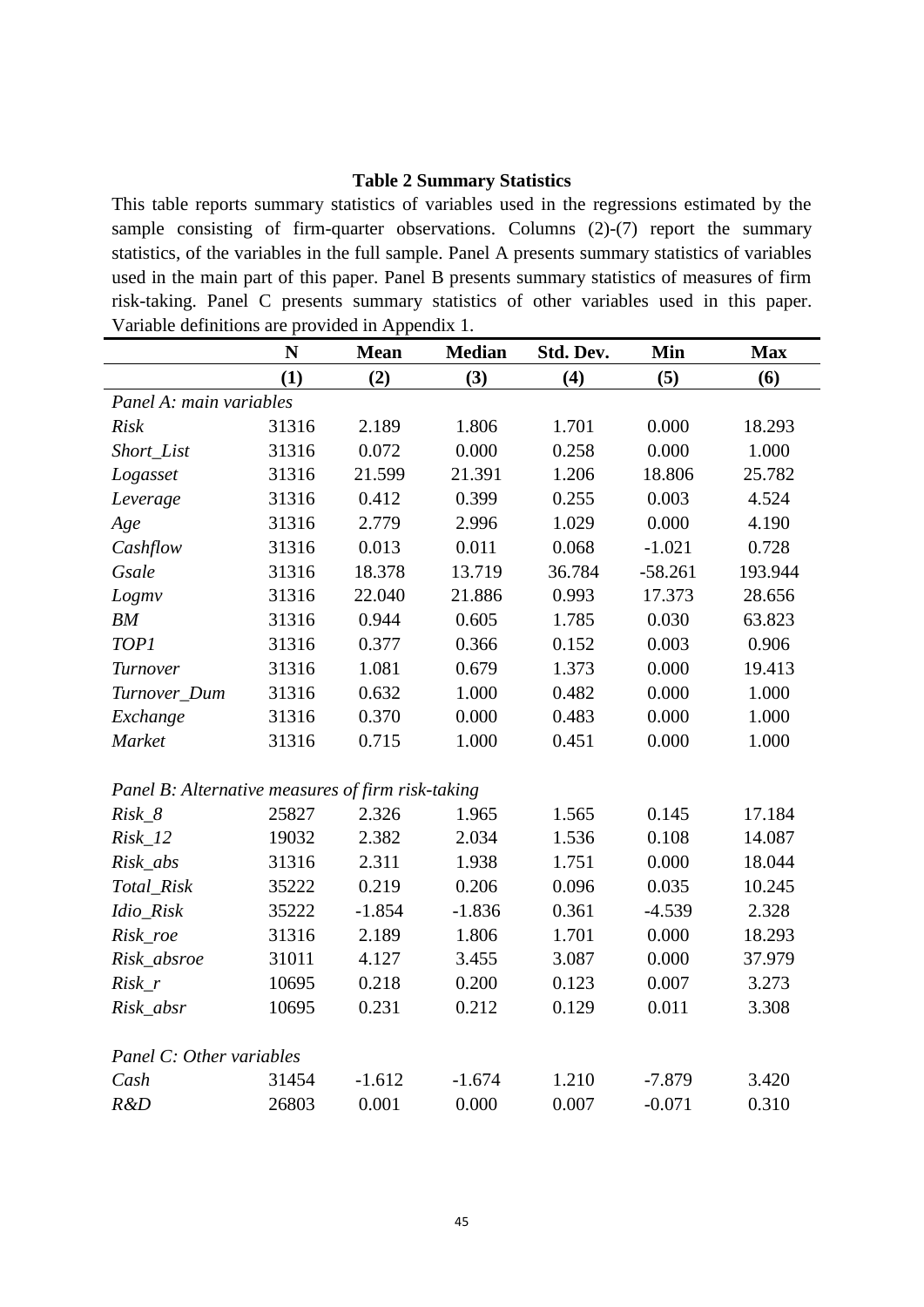| M&A           | 31507 | 0.136  | 0.000  | 0.387 | 0.000    | 6.000   |
|---------------|-------|--------|--------|-------|----------|---------|
| Inv           | 26606 | 0.012  | 0.001  | 0.080 | $-0.579$ | 4.514   |
| Assetg        | 30664 | 0.053  | 0.022  | 0.180 | $-2.060$ | 4.172   |
| Board_num     | 31507 | 11.051 | 10.000 | 3.318 | 2.000    | 31.000  |
| Ind_ratio     | 31407 | 36.991 | 36.360 | 9.344 | 5.880    | 100.000 |
| Mown          | 31335 | 0.143  | 0.001  | 0.221 | 0.000    | 4.450   |
| Ins Own       | 31507 | 0.145  | 0.084  | 0.168 | 0.000    | 1.594   |
| InsOwn_Ded    | 31507 | 0.042  | 0.014  | 0.063 | 0.000    | 0.571   |
| InsOwn NonDed | 31507 | 0.103  | 0.028  | 0.160 | 0.000    | 1.594   |
| $CEO\_age$    | 17948 | 47.561 | 48.000 | 6.615 | 25.000   | 75.000  |
| Coverage      | 31507 | 3.320  | 1.000  | 4.425 | 0.000    | 38.000  |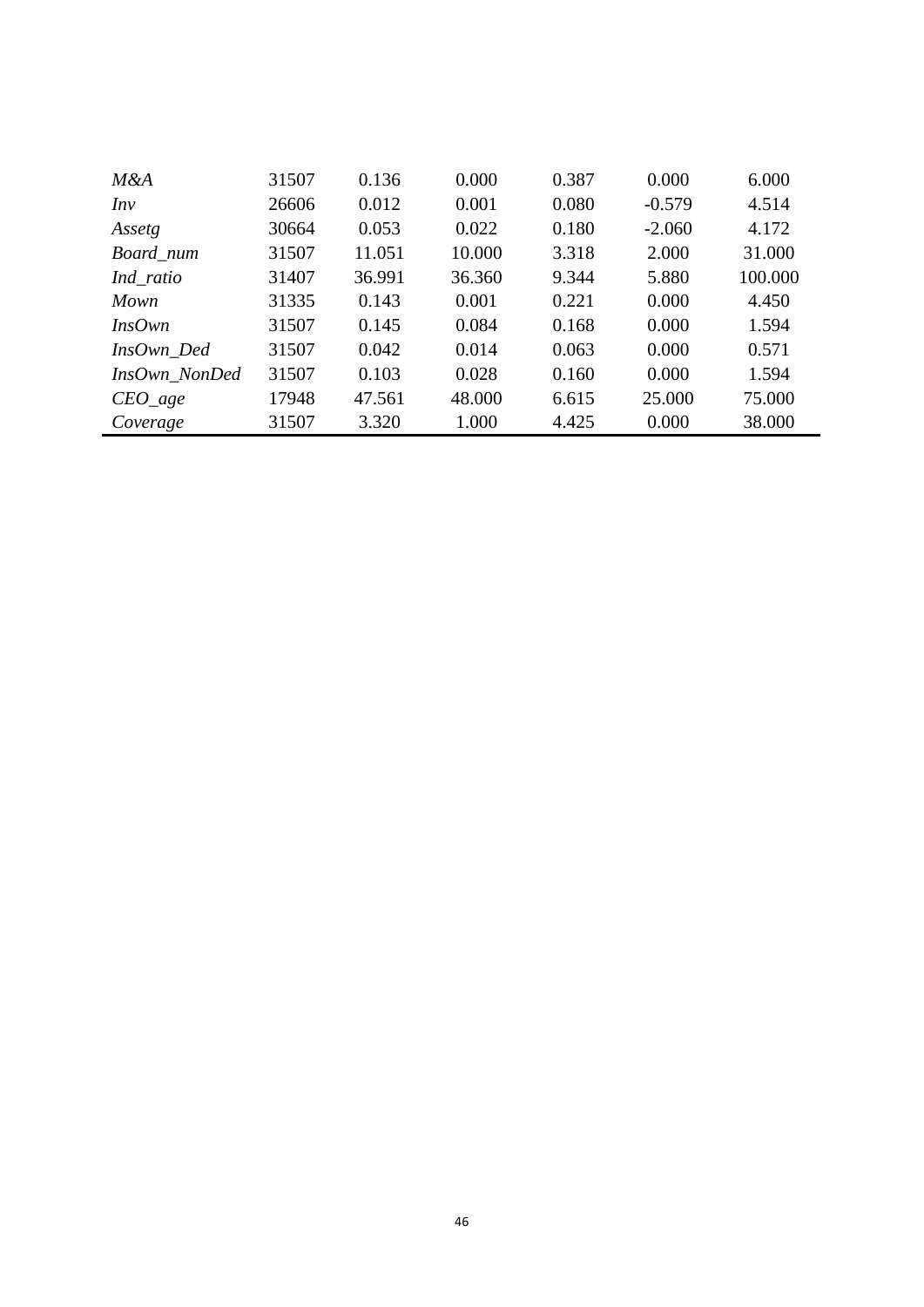#### **Table 3 Short Selling and Firm Risk-taking**

This table estimates the impacts of short selling on firm risk-taking. The dependent variable, *Risk*, is firm risk-taking measured by the standard deviation of the firm's industry-adjusted quarterly ROA from quarter t to quarter t+3. *Short\_List* is a dummy variable that equals one if the firm's stock is designated as a pilot stock under the pilot program of margin trading and included in the short-sale list, and zero otherwise. *Short\_List(-2,-1)* is a dummy variable that equals one if it is 1 or 2 quarters before the firm's stock is included in the short-sale list; *Short\_List(0)* is a dummy variable that equals one if firm i's stock is included in the short-sale list in that quarter; *Short\_List(+1)* is a dummy variable that equals one if it is 1 quarter after the firm's stock is included in the short-sale list; *Short List(>=+2)* is a dummy variable that equals one if it is at least 2 quarters after the firm's stock is included in the short-sale list. Definitions of control variables are provided in Table A.1 in Appendix. The sample period covers 2008Q1 through 2014Q4. Columns (1) and (3) include industry and quarter fixed effects. Columns (2) and (4) include firm and quarter fixed effects. Industries are defined at the two-digit CSRC. Robust standard errors clustered at the firm level are reported in parentheses. Coefficients marked with \*, \*\*, and \*\*\* are significant at 10%, 5%, and 1%, respectively.

|                      | <b>Risk</b> |             |             |             |  |
|----------------------|-------------|-------------|-------------|-------------|--|
| <b>Variables</b>     | (1)         | (2)         | (3)         | (4)         |  |
| Short_List           | $-0.189***$ | $-0.258***$ |             |             |  |
|                      | (0.067)     | (0.073)     |             |             |  |
| $Short\_List(-2,-1)$ |             |             | $-0.016$    | $-0.049$    |  |
|                      |             |             | (0.066)     | (0.069)     |  |
| $Short\_List(0)$     |             |             | $-0.074$    | $-0.114$    |  |
|                      |             |             | (0.071)     | (0.076)     |  |
| $Short\_List(+1)$    |             |             | $-0.129*$   | $-0.171**$  |  |
|                      |             |             | (0.070)     | (0.075)     |  |
| $Short\_List(\gt=2)$ |             |             | $-0.270***$ | $-0.380***$ |  |
|                      |             |             | (0.092)     | (0.102)     |  |
| Logasset             | $-0.867***$ | $-0.976***$ | $-0.860***$ | $-0.966***$ |  |
|                      | (0.102)     | (0.139)     | (0.102)     | (0.139)     |  |
| Leverage             | 0.741       | 1.000       | 0.735       | 0.991       |  |
|                      | (0.544)     | (0.718)     | (0.544)     | (0.717)     |  |
| Age                  | $-0.349***$ | $-0.495***$ | $-0.350***$ | $-0.499***$ |  |
|                      | (0.035)     | (0.042)     | (0.035)     | (0.042)     |  |
| Cashflow             | $1.571***$  | 1.353***    | 1.566***    | 1.347***    |  |
|                      | (0.264)     | (0.277)     | (0.264)     | (0.276)     |  |
| Gsale                | $0.003***$  | $0.003***$  | $0.003***$  | $0.003***$  |  |
|                      | (0.000)     | (0.000)     | (0.000)     | (0.000)     |  |
| Logmv                | $1.004***$  | $0.933***$  | $0.997***$  | $0.923***$  |  |
|                      | (0.089)     | (0.100)     | (0.089)     | (0.101)     |  |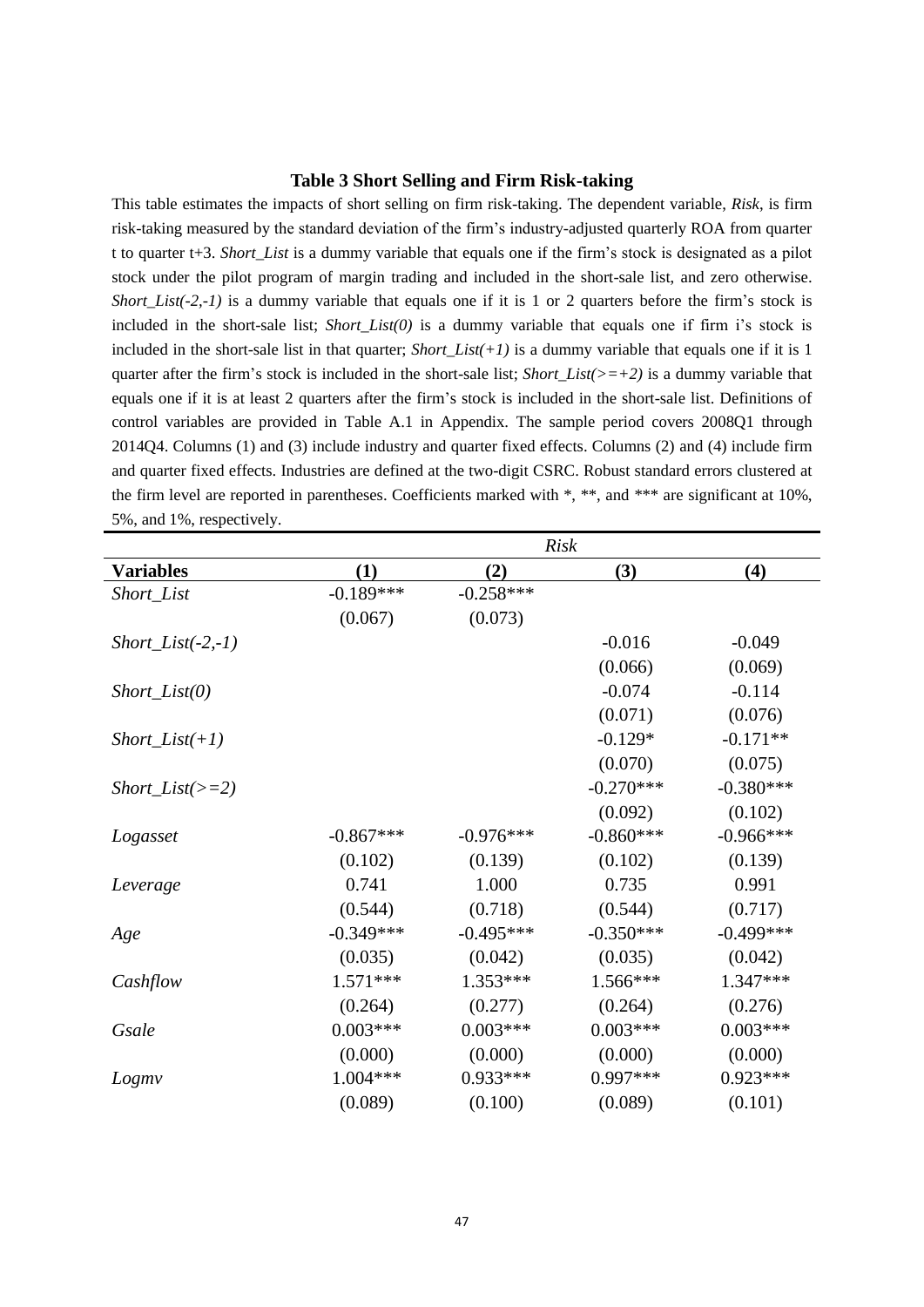| MB                 | $0.009*$    | 0.001       | $0.009*$    | 0.001       |
|--------------------|-------------|-------------|-------------|-------------|
|                    | (0.005)     | (0.005)     | (0.005)     | (0.005)     |
| Top1               | $-0.133$    | $-0.065$    | $-0.134$    | $-0.073$    |
|                    | (0.200)     | (0.381)     | (0.200)     | (0.382)     |
| Turnover           | $-0.039***$ | $-0.029***$ | $-0.038***$ | $-0.029***$ |
|                    | (0.010)     | (0.010)     | (0.010)     | (0.010)     |
| Turnover_Dum       | $-0.115$    | $-0.123$    | $-0.113$    | $-0.120$    |
|                    | (0.095)     | (0.093)     | (0.095)     | (0.093)     |
| <b>Market</b>      | $0.160**$   |             | $0.162**$   |             |
|                    | (0.080)     |             | (0.080)     |             |
| Exchange           | $0.061**$   | 0.039       | $0.062**$   | 0.040       |
|                    | (0.027)     | (0.028)     | (0.027)     | (0.028)     |
| Constant           | $-1.084$    | 3.161       | $-1.092$    | 3.195       |
|                    | (1.141)     | (2.086)     | (1.152)     | (2.096)     |
| Quarter FE         | Y           | Y           | Y           | Y           |
| <b>Industry FE</b> | Y           | N           | Y           | $\mathbf N$ |
| <b>Firm FE</b>     | $\mathbf N$ | Y           | $\mathbf N$ | Y           |
| $\boldsymbol{N}$   | 31,316      | 31,316      | 31,316      | 31,316      |
| $Adj-R^2$          | 0.144       | 0.611       | 0.144       | 0.611       |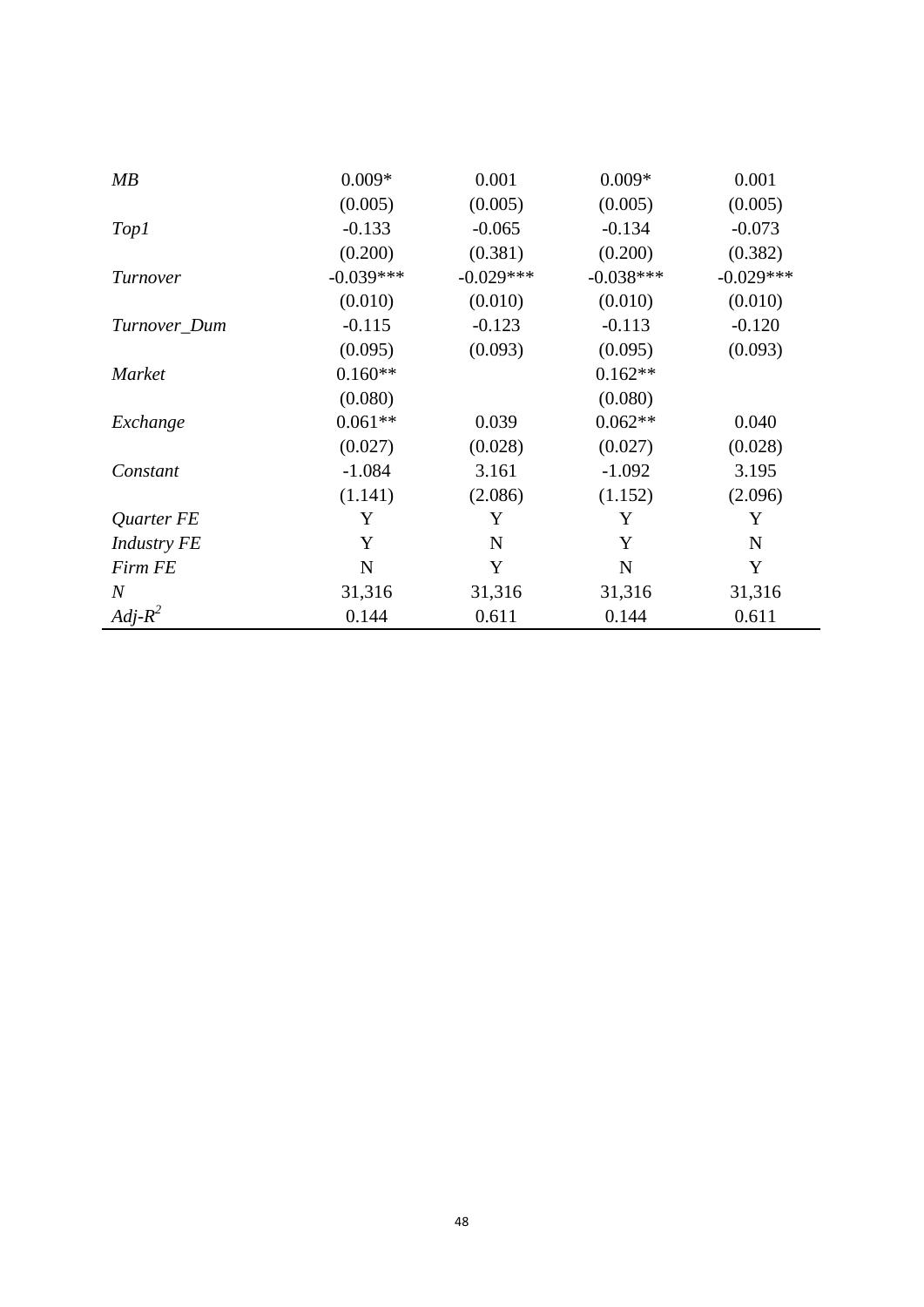#### **Table 4 Alternative Control Groups**

This table estimates the impacts of short selling on firm risk-taking using propensity score matching and members of the Shanghai-Shenzhen 300 CSI Index (SHSZ300) to establish control groups. The dependent variable, *Risk*, is firm risk-taking measured by the standard deviation of the firm's industry-adjusted quarterly ROA from quarter t to quarter t+3. *Short\_List* is a dummy variable that equals one if the firm's stock is designated as a pilot stock under the pilot program of margin trading and included in the short-sale list, and zero otherwise. *Short\_List(-2,-1)* is a dummy variable that equals one if it is 1 or 2 quarters before the firm's stock is included in the short-sale list; *Short\_List(0)* is a dummy variable that equals one if firm i's stock is included in the short-sale list in that quarter; *Short* List( $+1$ ) is a dummy variable that equals one if it is 1 quarter after the firm's stock is included in the short-sale list; *Short List(>=+2)* is a dummy variable that equals one if it is at least 2 quarters after the firm's stock is included in the short-sale list. All regressions include firm and quarter fixed effects. The sample period covers 2008Q1 through 2014Q4. Columns (1) and (2) use members of Shanghai-Shenzhen 300 Index to establish control groups. Column (3) and (4) examine the effect within the treatment group. Columns (5) and (6) use propensity score matching to establish control groups. Estimates in Columns (3) and (4) Robust standard errors clustered at the firm level are reported in parentheses. Coefficients marked with \*, \*\*, and \*\*\* are significant at 10%, 5%, and 1%, respectively.

| <b>Risk</b>          |                |            |             |                        |             |                                  |
|----------------------|----------------|------------|-------------|------------------------|-------------|----------------------------------|
|                      | <b>SHSZ300</b> |            |             | Within Treatment Group |             | <b>Propensity Score Matching</b> |
| <b>Variables</b>     | (1)            | (2)        | (3)         | (4)                    | (5)         | <b>(6)</b>                       |
| Short_List           | $-0.264**$     |            | $-0.300***$ |                        | $-0.343***$ |                                  |
|                      | (0.117)        |            | (0.081)     |                        | (0.117)     |                                  |
| $Short\_List(-2,-1)$ |                | $-0.059$   |             | $-0.011$               |             | 0.056                            |
|                      |                | (0.113)    |             | (0.070)                |             | (0.124)                          |
| $Short\_List(0)$     |                | $-0.146$   |             | $-0.170**$             |             | $-0.180$                         |
|                      |                | (0.128)    |             | (0.082)                |             | (0.137)                          |
| $Short\_List(+1)$    |                | $-0.222*$  |             | $-0.239***$            |             | $-0.261**$                       |
|                      |                | (0.133)    |             | (0.084)                |             | (0.123)                          |
| $Short\_List(\gt=2)$ |                | $-0.384**$ |             | $-0.415***$            |             | $-0.471***$                      |
|                      |                | (0.173)    |             | (0.123)                |             | (0.158)                          |
| Controls             | Y              | Y          | Y           | Y                      | Y           | Y                                |
| Quarter FE           | Y              | Y          | Y           | Y                      | Y           | Y                                |
| Firm FE              | Y              | Y          | Y           | Y                      | Y           | Y                                |
| $\overline{N}$       | 3,384          | 3,384      | 11,603      | 11,603                 | 12,085      | 12,085                           |
| $Adj-R^2$            | 0.731          | 0.731      | 0.656       | 0.656                  | 0.542       | 0.542                            |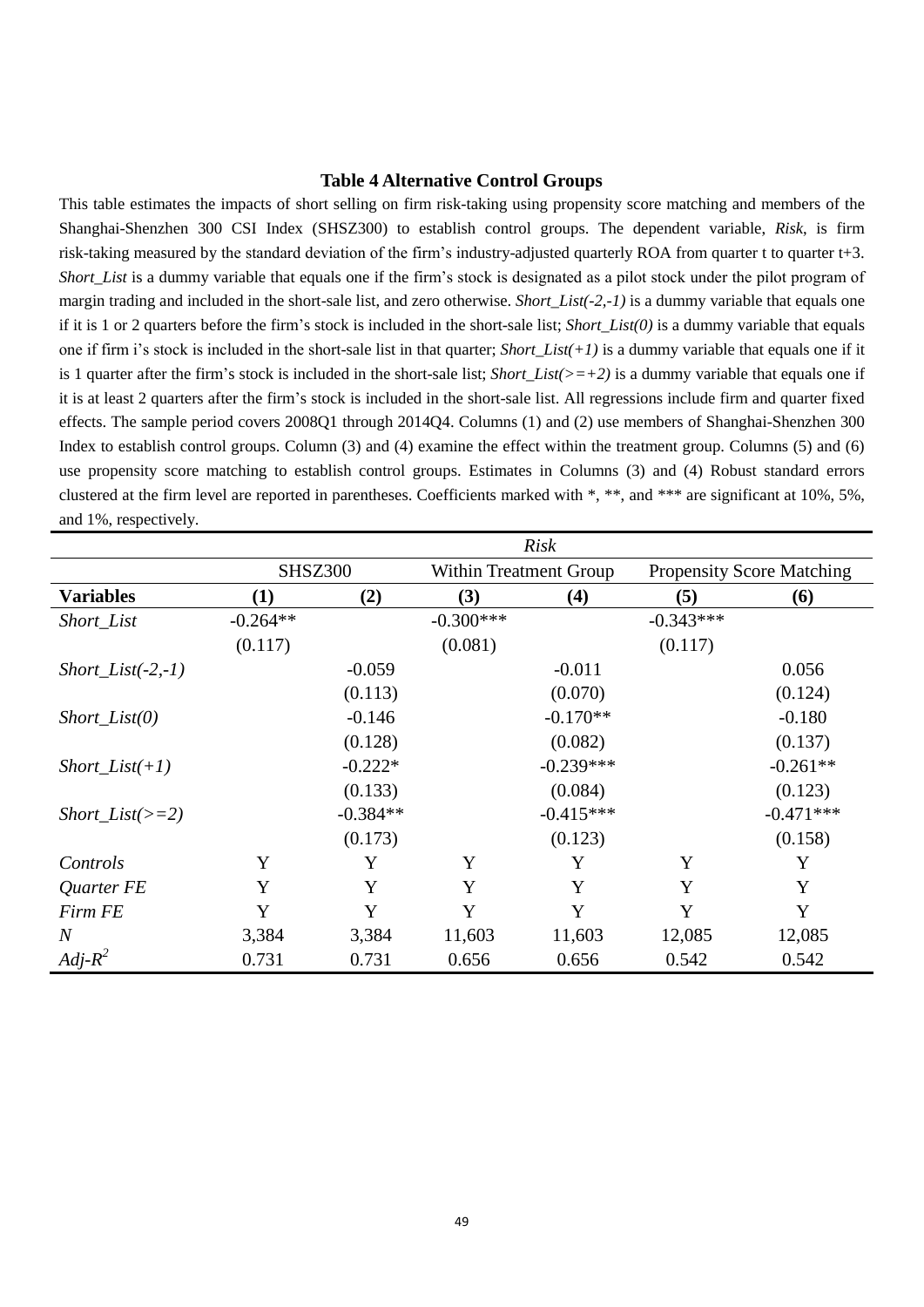# **Table 5 Robustness Checks**

This table estimates the impacts of short selling using alternative measures of firm risk-taking. The dependent variables include a series of alternative measures of firm risk-taking. *Short\_List* is a dummy variable that equals one if the firm's stock is designated as a pilot stock under the pilot program of margin trading and included in the short-sale list, and zero otherwise. Definitions of these measures are provided in Table A.1 in Appendix. All the regressions include firm and quarter fixed effects. The sample period covers 2008Q1 through 2014Q4. Robust standard errors clustered at the firm level are reported in parentheses. Coefficients marked with \*, \*\*, and \*\*\* are significant at 10%, 5%, and 1%, respectively.

| Panel A: Risk measures based on ROA |             |             |             |                   |            |             |  |  |
|-------------------------------------|-------------|-------------|-------------|-------------------|------------|-------------|--|--|
|                                     | F4.Risk     | F8.Risk     | <i>Risk</i> | $Risk_8$          | $Risk_12$  | Risk_abs    |  |  |
| <b>Variables</b>                    | (1)         | (2)         | (3)         | $\left( 4\right)$ | (5)        | <b>(6)</b>  |  |  |
| Short_List                          | $-0.530***$ | $-0.555***$ | $-0.543***$ | $-0.375***$       | $-0.273**$ | $-0.242***$ |  |  |
|                                     | (0.106)     | (0.138)     | (0.152)     | (0.092)           | (0.109)    | (0.074)     |  |  |
| Controls                            | Y           | Y           | Y           |                   |            | Y           |  |  |
| Quarter FE                          | Y           | Y           | Y           | Y                 | Y          | Y           |  |  |
| Firm FE                             | Y           | Y           | Y           | Y                 | Y          | Y           |  |  |
| N                                   | 25,830      | 19,034      | 6,363       | 25,827            | 19,032     | 31,316      |  |  |
| $Adj-R^2$                           | 0.613       | 0.628       | 0.554       | 0.723             | 0.807      | 0.620       |  |  |

|  |  | Panel B: Risk measures with other definitions |
|--|--|-----------------------------------------------|
|  |  |                                               |

|                  | F.Total Risk | F.Idio_Risk | Risk_roe    | Risk        | $Risk_r$   | Risk_absr   |
|------------------|--------------|-------------|-------------|-------------|------------|-------------|
|                  |              |             |             | absroe      |            |             |
| <b>Variables</b> | (1)          | (2)         | (3)         | (4)         | (5)        | (6)         |
| Short_List       | $-0.008$ *** | $-0.074***$ | $-0.259***$ | $-0.621***$ | $-0.019**$ | $-0.025***$ |
|                  | (0.002)      | (0.010)     | (0.073)     | (0.143)     | (0.007)    | (0.008)     |
| Controls         | Y            | Y           | Y           | Y           | Y          | Y           |
| Quarter FE       | Y            | Y           | Y           | Y           | Y          | Y           |
| Firm FE          | Y            | Y           | Y           | Y           | Y          | Y           |
| N                | 32,630       | 32,630      | 31,316      | 31,014      | 10,695     | 10,695      |
| $Adj-R^2$        | 0.364        | 0.414       | 0.611       | 0.537       | 0.356      | 0.346       |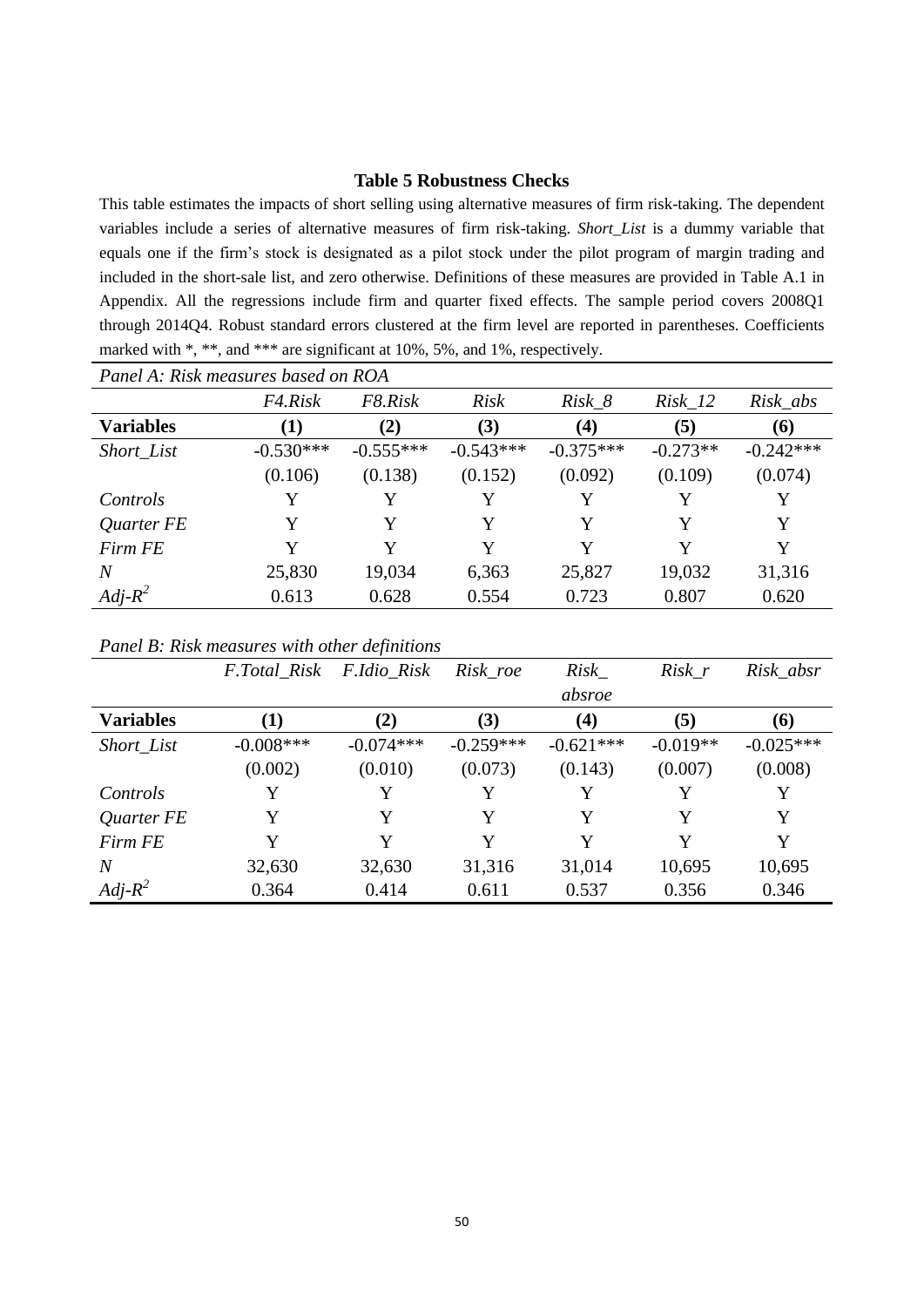# **Table 6 Short Selling, Overvaluation, and Firm Risk-taking**

This table examines whether overvaluation can affect the relation between short selling and firm risk-taking. The dependent variable, *Risk*, is firm risk-taking measured by the standard deviation of the firm's industry-adjusted quarterly ROA from quarter t to quarter t+3. *Short\_List* is a dummy variable that equals one if the firm's stock is designated as a pilot stock under the pilot program of margin trading and included in the short-sale list, and zero otherwise. *MB* is the market-to-book ratio, and *Dispe* is the dispersion of analyst forecast. Detailed definitions of all these variables are provided in Table A.1 in Appendix. All the regressions include firm and quarter fixed effects. The sample period covers 2008Q1 through 2014Q4. Robust standard errors clustered at the firm level are reported in parentheses. Coefficients marked with \*, \*\*, and \*\*\* are significant at 10%, 5%, and 1%, respectively.

|                      |             | <b>Risk</b> |          |             |             |          |  |  |  |
|----------------------|-------------|-------------|----------|-------------|-------------|----------|--|--|--|
|                      | Overvalue   | High        | Low      | Overvalue   | High        | Low      |  |  |  |
|                      | $=MB$       | MB          | MB       | $=$ Dispe   | Dispe       | Dispe    |  |  |  |
| <b>Variables</b>     | $\bf(1)$    | (2)         | (3)      | (4)         | (5)         | (6)      |  |  |  |
| Short_List           | $-0.162$    | $-0.572***$ | $-0.115$ | $-0.324***$ | $-0.484***$ | $-0.105$ |  |  |  |
|                      | (0.101)     | (0.132)     | (0.088)  | (0.109)     | (0.126)     | (0.106)  |  |  |  |
| Short List*Overvalue | $-0.032***$ |             |          | $-0.007$    |             |          |  |  |  |
|                      | (0.012)     |             |          | (1.668)     |             |          |  |  |  |
| Controls             | Y           | Y           | Y        | Y           | Y           | Y        |  |  |  |
| Quarter FE           | Y           | Y           | Y        | Y           | Y           | Y        |  |  |  |
| Firm FE              | Y           | Y           | Y        | Y           | Y           | Y        |  |  |  |
| $\overline{N}$       | 22,183      | 11,013      | 11,170   | 16,961      | 8,376       | 8,585    |  |  |  |
| $Adj-R^2$            | 0.594       | 0.590       | 0.503    | 0.645       | 0.545       | 0.737    |  |  |  |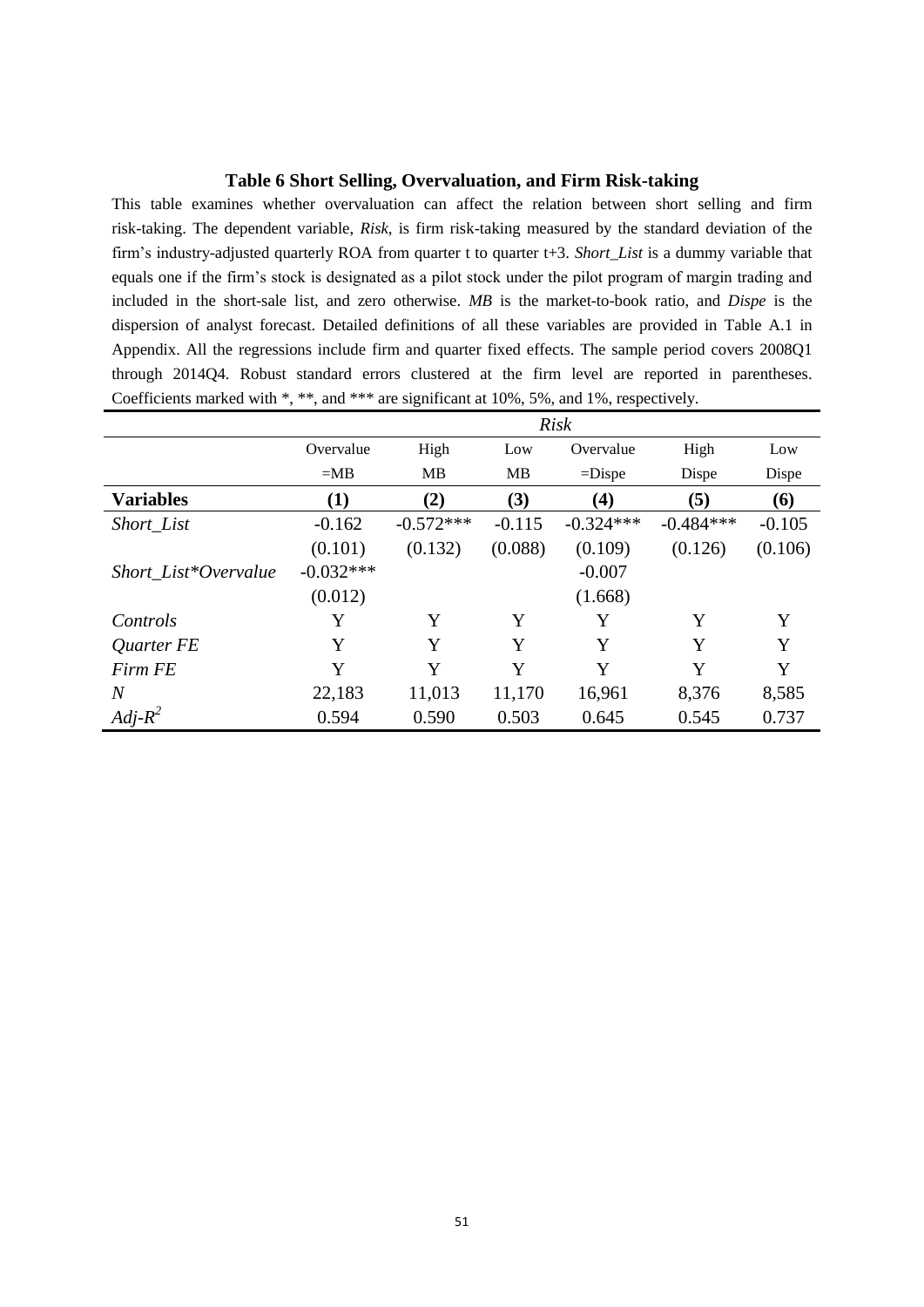#### **Table 7 Short Selling, Internal Governance, and Firm Risk-taking**

This table examines whether internal governance mechanisms can affect the relation between short selling and firm risk-taking. The dependent variable, *Risk*, is firm risk-taking measured by the standard deviation of the firm's industry-adjusted quarterly ROA from quarter t to quarter t+3. *Short\_List* is a dummy variable that equals one if the firm's stock is designated as a pilot stock under the pilot program of margin trading and included in the short-sale list, and zero otherwise. *Board\_num* is the number of board members, *Ind\_ratio* is the ratio of independent directors to board size, and *Separation* is a dummy variable that equals one if the controlling shareholder in a firm has excess control rights (control rights larger than cash-flow rights) in quarter t, and zero otherwise. Detailed definitions of all these variables are provided in Table A.1 in Appendix. All the regressions include firm and quarter fixed effects. The sample period covers 2008Q1 through 2014Q4. Robust standard errors clustered at the firm level are reported in parentheses. Coefficients marked with \*, \*\*, and \*\*\* are significant at 10%, 5%, and 1%, respectively.

| Panel A:               |            |             |             |  |
|------------------------|------------|-------------|-------------|--|
|                        |            | <b>Risk</b> |             |  |
| Internal <sub>G=</sub> | Board_num  | Ind_ratio   | Separation  |  |
| <b>Variables</b>       | $\bf(1)$   | (2)         | (3)         |  |
| Short_List             | 0.345      | $-0.767***$ | $-0.162*$   |  |
|                        | (0.257)    | (0.259)     | (0.094)     |  |
| Short_List*Internal_G  | $-0.052**$ | $0.014**$   | $-0.027***$ |  |
|                        | (0.021)    | (0.007)     | (0.008)     |  |
| Controls               | Y          | Y           | Y           |  |
| Quarter FE             | Y          | Y           | Y           |  |
| Firm FE                | Y          | Y           | Y           |  |
| $\overline{N}$         | 28,792     | 28,077      | 22,014      |  |
| $Adj-R^2$              | 0.601      | 0.600       | 0.594       |  |
| Panel B:               |            |             |             |  |

|                  | <b>Risk</b> |             |           |             |            |             |  |  |
|------------------|-------------|-------------|-----------|-------------|------------|-------------|--|--|
|                  | Low         | High        | High      | Low         | Separation | Separation  |  |  |
|                  | Board_num   | Board num   | Ind_ratio | Ind_ratio   | $= 0$      | $=1$        |  |  |
| <b>Variables</b> | $\bf(1)$    | (2)         | (3)       | (4)         | (5)        | (6)         |  |  |
| Short_List       | $-0.070$    | $-0.363***$ | $-0.198*$ | $-0.350***$ | $-0.158$   | $-0.519***$ |  |  |
|                  | (0.140)     | (0.090)     | (0.101)   | (0.111)     | (0.103)    | (0.134)     |  |  |
| Controls         | Y           | Y           | Y         | Y           | Y          | Y           |  |  |
| Quarter FE       | Y           | Y           | Y         | Y           | Y          | Y           |  |  |
| Firm FE          | Y           | Y           | Y         | Y           | Y          | Y           |  |  |
| $\overline{N}$   | 12,275      | 16,517      | 13,975    | 14,102      | 11,900     | 10,114      |  |  |
| $Adj-R^2$        | 0.648       | 0.575       | 0.597     | 0.604       | 0.604      | 0.590       |  |  |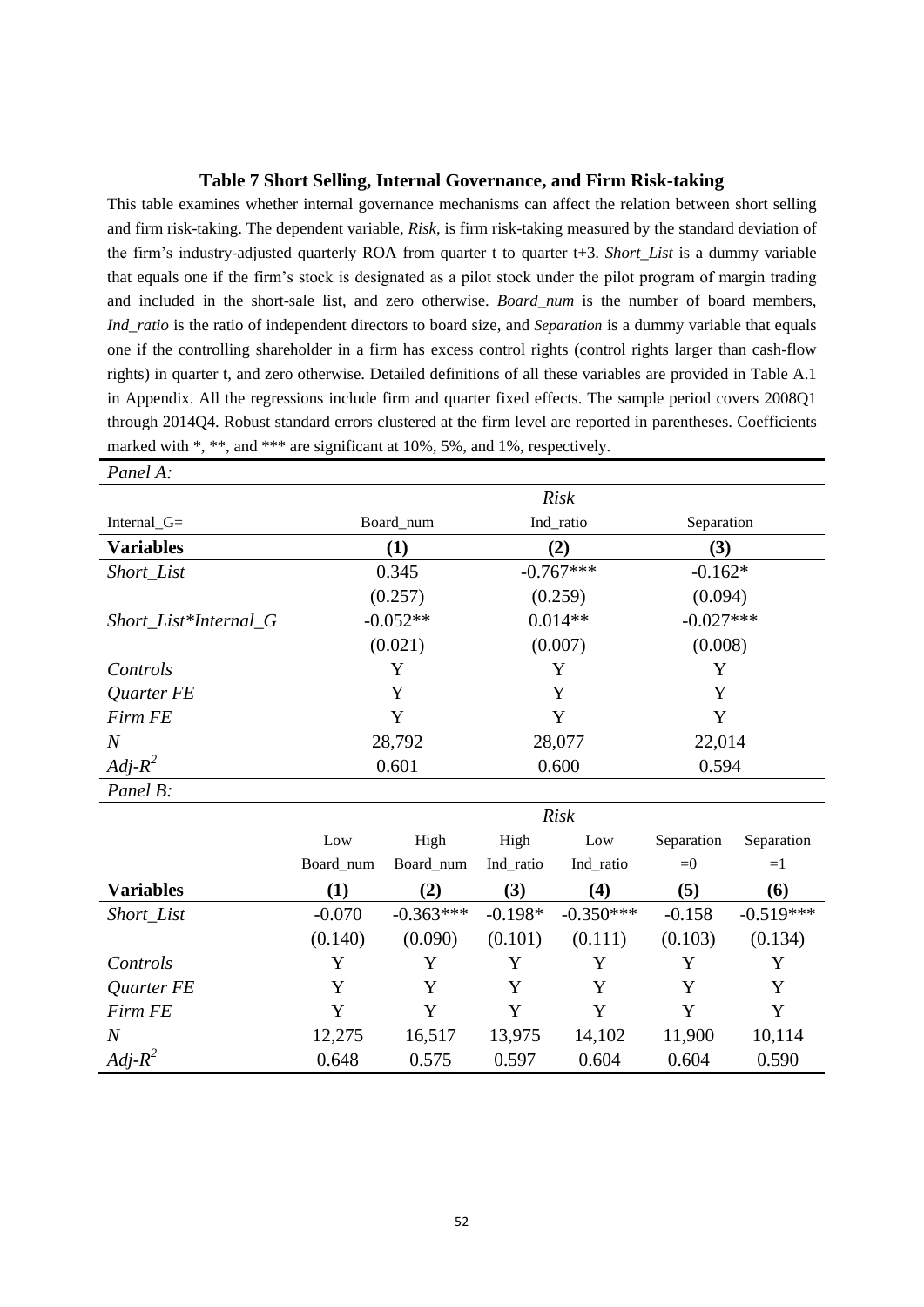### **Table 8 Short Selling, Financial constraints, and Firm Risk-taking**

This table examines whether financial constraints can affect the relation between short selling and firm risk-taking. The dependent variable, *Risk*, is firm risk-taking measured by the standard deviation of the firm's industry-adjusted quarterly ROA from quarter  $t$  to quarter  $t+3$ . The independent variable with main interest *Short\_List* a dummy variable equal to one if the firm's stock is designated as a pilot stock under the pilot program of margin trading and included in the short-sale list, and zero otherwise. *Logmv* is the logarithm of total capitalization, and *Age* is the number of quarters since the firm is listed on the A-share market. Detailed definitions of all these variables are provided in Table A.1 in Appendix. All the regressions include firm and quarter fixed effects. The sample period covers 2008Q1 through 2014Q4. Robust standard errors clustered at the firm level are reported in parentheses. Coefficients marked with \*, \*\*, and \*\*\* are significant at 10%, 5%, and 1%, respectively.

|                  |             | <b>Risk</b> |          |                   |             |            |  |  |
|------------------|-------------|-------------|----------|-------------------|-------------|------------|--|--|
|                  | FC          | High        | Low      | FC                | High        | Low        |  |  |
|                  | $=$ Logmv   | Logmy       | Logmy    | $=$ Age           | Age         | Age        |  |  |
| <b>Variables</b> | $\bf(1)$    | (2)         | (3)      | $\left( 4\right)$ | (5)         | (6)        |  |  |
| Short_List       | $4.536***$  | $-0.256***$ | $-0.171$ | 1.093***          | $-0.426***$ | $-0.261**$ |  |  |
|                  | (1.641)     | (0.086)     | (0.183)  | (0.302)           | (0.113)     | (0.121)    |  |  |
| $Short\_List*FC$ | $-0.208***$ |             |          | $-0.395***$       |             |            |  |  |
|                  | (0.070)     |             |          | (0.093)           |             |            |  |  |
| Controls         | Y           | Y           | Y        | Y                 | Y           | Y          |  |  |
| Quarter FE       | Y           | Y           | Y        | Y                 | Y           | Y          |  |  |
| <b>Firm FE</b>   | Y           | Y           | Y        | Y                 | Y           | Y          |  |  |
| $\overline{N}$   | 22,183      | 10,767      | 11,416   | 31,316            | 11,208      | 10,975     |  |  |
| $Adj-R^2$        | 0.572       | 0.688       | 0.493    | 0.612             | 0.548       | 0.650      |  |  |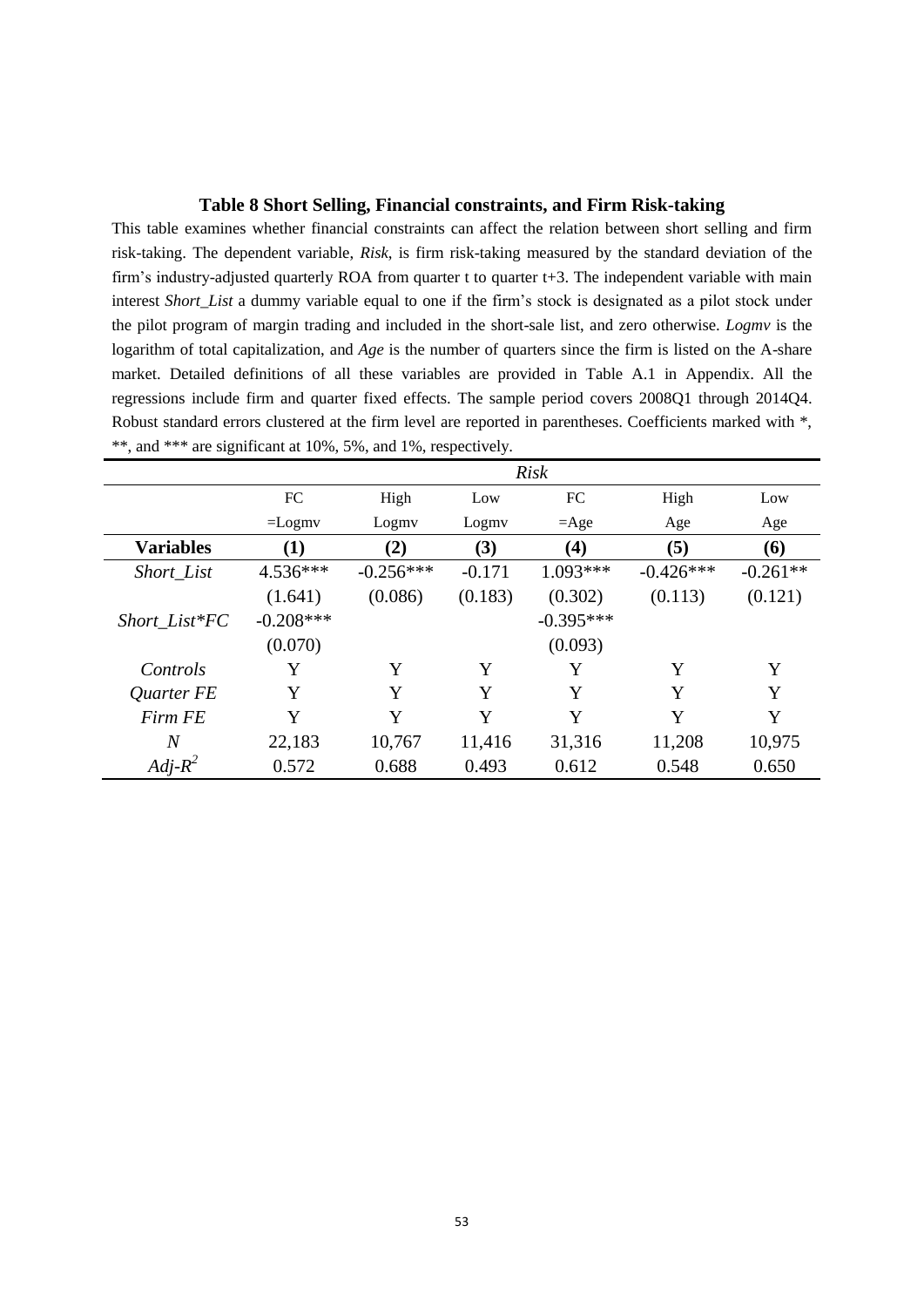# **Table 9 Implications of Short Selling on Firms' Financial Policies**

This table examines the impact of short selling on firms' financial policies. *Short\_List* is a dummy variable that equals one if the firm's stock is designated as a pilot stock under the pilot program of margin trading and included in the short-sale list, and zero otherwise. Detailed definitions of all these variables are provided in Table A.1 in Appendix. All regressions include firm and quarter fixed effects. The sample period covers 2008Q1 through 2014Q4. Robust standard errors clustered at the firm level are reported in parentheses. Coefficients marked with \*, \*\*, and \*\*\* are significant at 10%, 5%, and 1%, respectively.

| Panel A:         |              |                         |              |              |              |                    |
|------------------|--------------|-------------------------|--------------|--------------|--------------|--------------------|
|                  | Cash         | Leverage                | R&D          | M&A          | Capx         | Assetg             |
| <b>Variables</b> | (1)          | (2)                     | (3)          | (4)          | (5)          | (6)                |
| Short_List       | $0.056*$     | $-0.013***$             | $-0.004**$   | $-0.095$     | $-0.004$     | $-0.046***$        |
|                  | (0.034)      | (0.005)                 | (0.002)      | (0.086)      | (0.004)      | (0.005)            |
| Controls         | Y            | Y                       | Y            | Y            | Y            | Y                  |
| Quarter FE       | Y            | Y                       | Y            | Y            | Y            | Y                  |
| <b>Firm FE</b>   | Y            | Y                       | Y            | Y            | Y            | Y                  |
| $\boldsymbol{N}$ | 35,314       | 35,370                  | 32,030       | 30,729       | 30,412       | 34,534             |
| $Adj-R^2$        | 0.769        | 0.877                   | 0.232        | 0.015        | 0.098        | 0.217              |
|                  |              |                         |              |              |              |                    |
| Panel B:         |              |                         |              |              |              |                    |
|                  | $Cash_{adj}$ | Leverage <sub>adj</sub> | $R\&D_{adj}$ | $M\&A_{adj}$ | $Capx_{adj}$ | $\it Assetg_{adj}$ |
| <b>Variables</b> | (1)          | (2)                     | (3)          | (4)          | (5)          | (6)                |
| Short_List       | $0.069**$    | $-0.016***$             | $-0.004**$   | $-2.047**$   | $-0.004$     | $-0.046***$        |
|                  | (0.034)      | (0.005)                 | (0.002)      | (0.947)      | (0.004)      | (0.005)            |
| Controls         | Y            | Y                       | Y            | Y            | Y            | Y                  |
| Quarter FE       | Y            | Y                       | Y            | Y            | Y            | Y                  |
| Firm FE          | Y            | Y                       | Y            | Y            | Y            | Y                  |
| $\boldsymbol{N}$ | 35,314       | 35,370                  | 32,030       | 1,384        | 30,412       | 34,534             |
| $Adj-R^2$        | 0.710        | 0.844                   | 0.219        | 0.256        | 0.089        | 0.194              |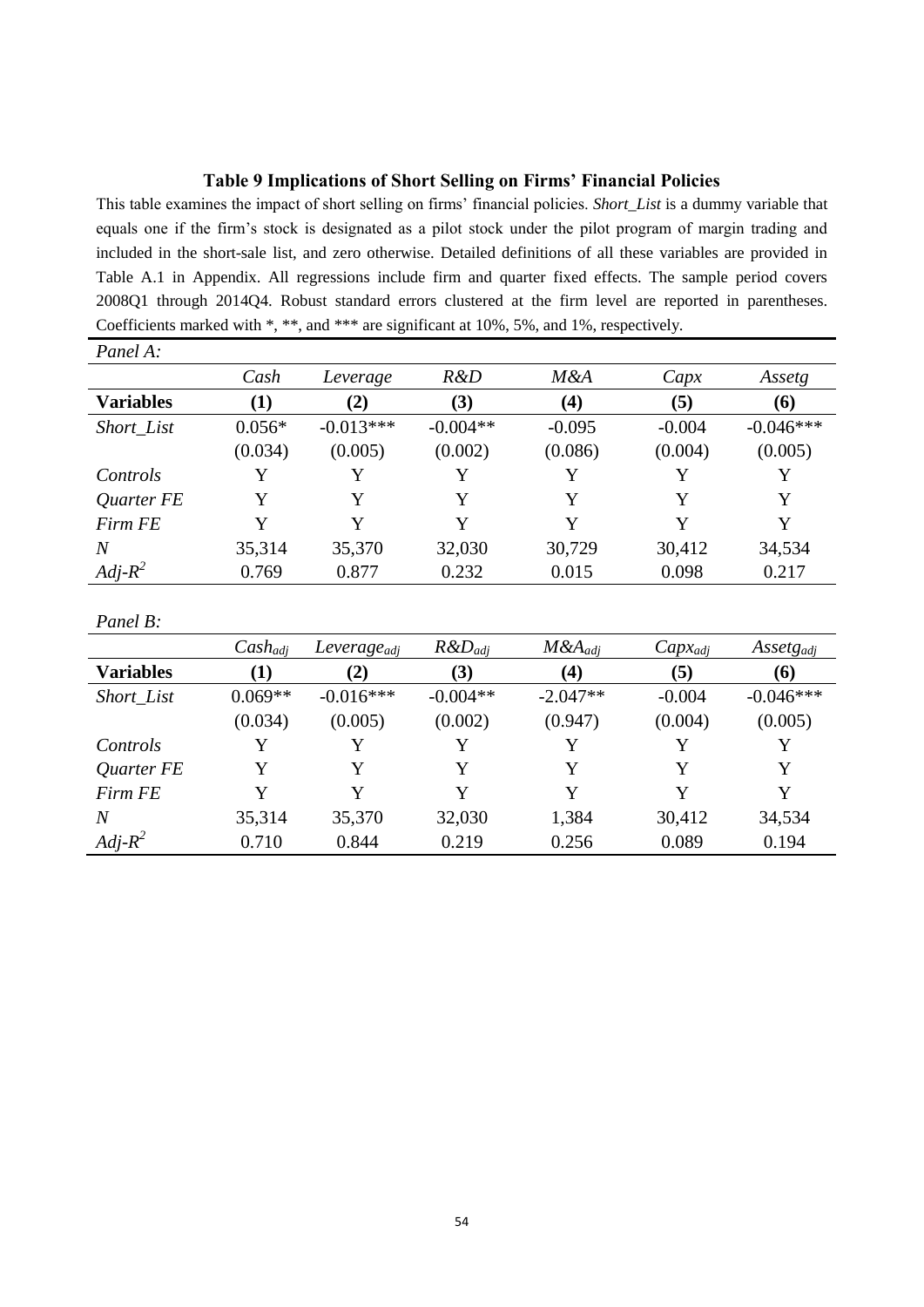# **Table 10 Short Selling and Firm Performance**

This table examines the impact of short selling on firms' accounting performances. *Short\_List* is a dummy variable that equals one if the firm's stock is designated as a pilot stock under the pilot program of margin trading and included in the short-sale list, and zero otherwise. Detailed definitions of all these variables are provided in Table A.1 in Appendix. All the regressions include firm and quarter fixed effects. The sample period covers 2008Q1 through 2014Q4. Robust standard errors clustered at the firm level are reported in parentheses. Coefficients marked with \*, \*\*, and \*\*\* are significant at 10%, 5%, and 1%, respectively.

| Panel A:         |                     |                |                  |                  |                       |                    |
|------------------|---------------------|----------------|------------------|------------------|-----------------------|--------------------|
|                  | F <sub>4</sub> .ROA | F8.ROA         | F4.Gsale         | F8.Gsale         | F4.TobinQ             | F8.TobinQ          |
| <b>Variables</b> | (1)                 | (2)            | (3)              | (4)              | (5)                   | (6)                |
| Short_List       | $-0.489***$         | $-1.163***$    | $-7.315***$      | $-10.778***$     | $-0.308***$           | $-0.467***$        |
|                  | (0.137)             | (0.246)        | (1.826)          | (2.067)          | (0.051)               | (0.082)            |
| Controls         | Y                   | Y              | Y                | Y                | Y                     | Y                  |
| Quarter FE       | Y                   | Y              | Y                | Y                | Y                     | Y                  |
| Firm FE          | Y                   | Y              | Y                | Y                | Y                     | Y                  |
| $\boldsymbol{N}$ | 30,587              | 24,120         | 30,557           | 24,079           | 28,813                | 22,319             |
| $Adj-R^2$        | 0.646               | 0.641          | 0.306            | 0.309            | 0.784                 | 0.797              |
|                  |                     |                |                  |                  |                       |                    |
| Panel B:         |                     |                |                  |                  |                       |                    |
|                  | $F4.ROA_{adj}$      | $F8.ROA_{adi}$ | $F4.Gsale_{adj}$ | $F8.Gsale_{adj}$ | $F4.$ Tobin $Q_{adj}$ | $F8. TobinQ_{adj}$ |
| <b>Variables</b> | (1)                 | (2)            | (3)              | (4)              | (5)                   | (6)                |
| Short_List       | $-0.441***$         | $-0.882***$    | $-6.251***$      | $-7.832***$      | $-0.234***$           | $-0.264***$        |
|                  | (0.134)             | (0.240)        | (1.758)          | (2.021)          | (0.050)               | (0.078)            |
| Controls         | Y                   | Y              | Y                | Y                | Y                     | Y                  |
| Quarter FE       | Y                   | Y              | Y                | Y                | Y                     | Y                  |
| Firm FE          | Y                   | Y              | Y                | Y                | Y                     | Y                  |
| $\overline{N}$   | 30,587              | 24,120         | 30,557           | 24,079           | 28,813                | 22,319             |
| $Adj-R^2$        | 0.634               | 0.622          | 0.254            | 0.269            | 0.736                 | 0.748              |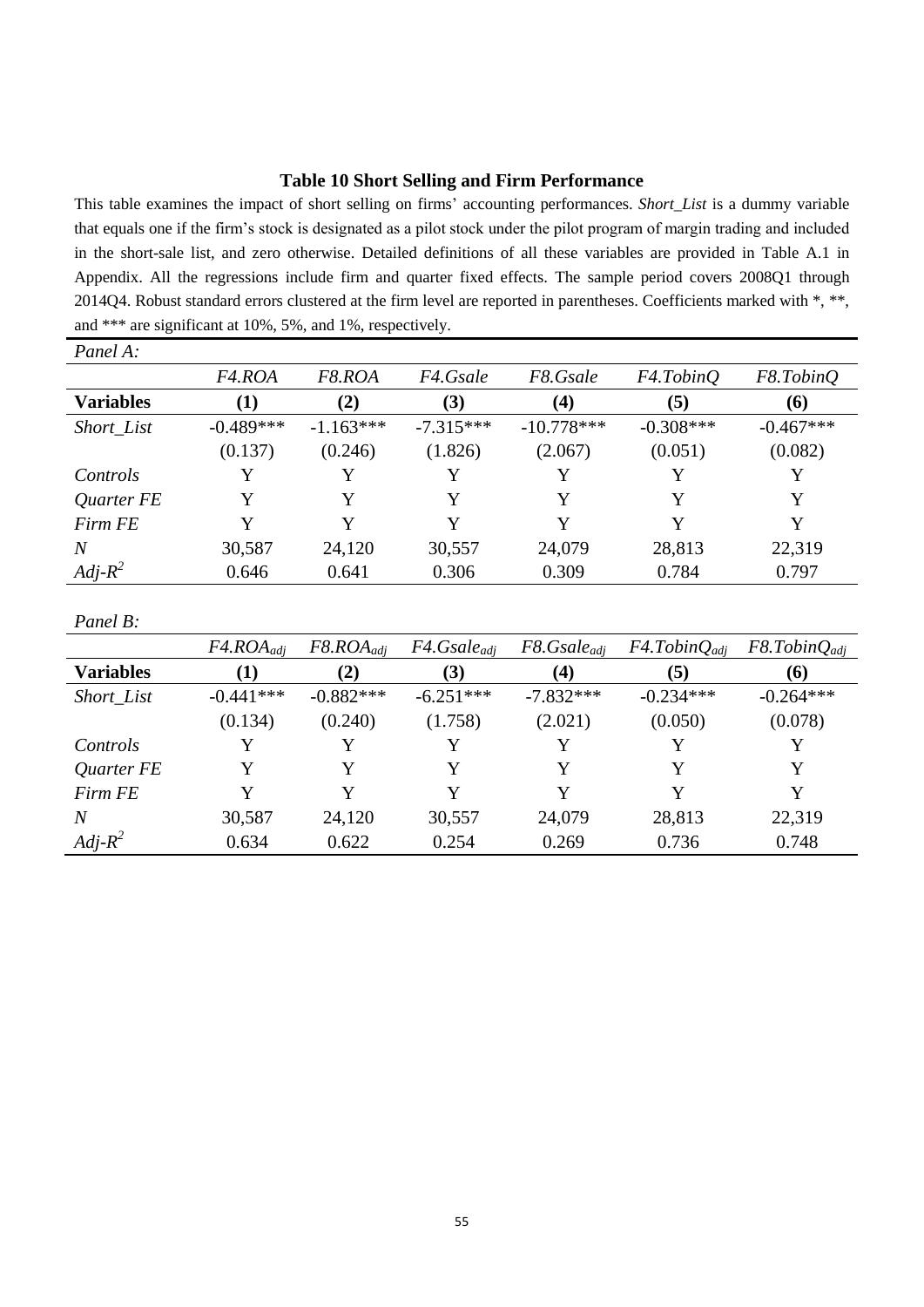# **Table 11 Short Selling, Institutional Ownership, and Firm Risk-taking**

This table estimates whether short selling can affect firm risk-taking through changes of institutional ownership. In columns (1)-(4), the dependent variable, *Risk*, is firm risk-taking measured by the standard deviation of the firm's industry-adjusted quarterly ROA from quarter t to quarter  $t+3$ . In column  $(5)$ , the dependent variable is dedicated institutional ownership. In column (6), the dependent variable is non-dedicated institutional ownership. *Short\_List* is a dummy variable that equals one if the firm's stock is designated as a pilot stock under the pilot program of margin trading and included in the short-sale list, and zero otherwise. Detailed definitions of all these variables are provided in Table A.1 in Appendix. All the regressions include firm and quarter fixed effects. The sample period covers 2008Q1 through 2014Q4. Robust standard errors clustered at the firm level are reported in parentheses. Coefficients marked with \*, \*\*, and \*\*\* are significant at 10%, 5%, and 1%, respectively.

| <b>Risk</b>      |             |             |             |             | $I.O.$ Ded   | I.O._NonDed |
|------------------|-------------|-------------|-------------|-------------|--------------|-------------|
| <b>Variables</b> | (1)         | (2)         | (3)         | (4)         | (5)          | (6)         |
| Short_List       | $-0.258***$ | $-0.246***$ | $-0.256***$ | $-0.244***$ | $-0.008$ *** | 0.004       |
|                  | (0.073)     | (0.072)     | (0.073)     | (0.072)     | (0.002)      | (0.006)     |
| I.O.             | $-0.061$    |             |             |             |              |             |
|                  | (0.084)     |             |             |             |              |             |
| $I.O.$ Ded       |             | 1.588***    |             | $1.543***$  |              |             |
|                  |             | (0.369)     |             | (0.367)     |              |             |
| I.O._NonDed      |             |             | $-0.256***$ | $-0.218**$  |              |             |
|                  |             |             | (0.088)     | (0.087)     |              |             |
| Controls         | Y           | Y           | Y           | Y           | Y            | Y           |
| Quarter FE       | Y           | Y           | Y           | Y           | Y            | Y           |
| Firm FE          | Y           | Y           | Y           | Y           | Y            | Y           |
| $\overline{N}$   | 31,316      | 31,316      | 31,316      | 31,316      | 35,370       | 35,370      |
| $Adj-R^2$        | 0.611       | 0.612       | 0.611       | 0.612       | 0.653        | 0.593       |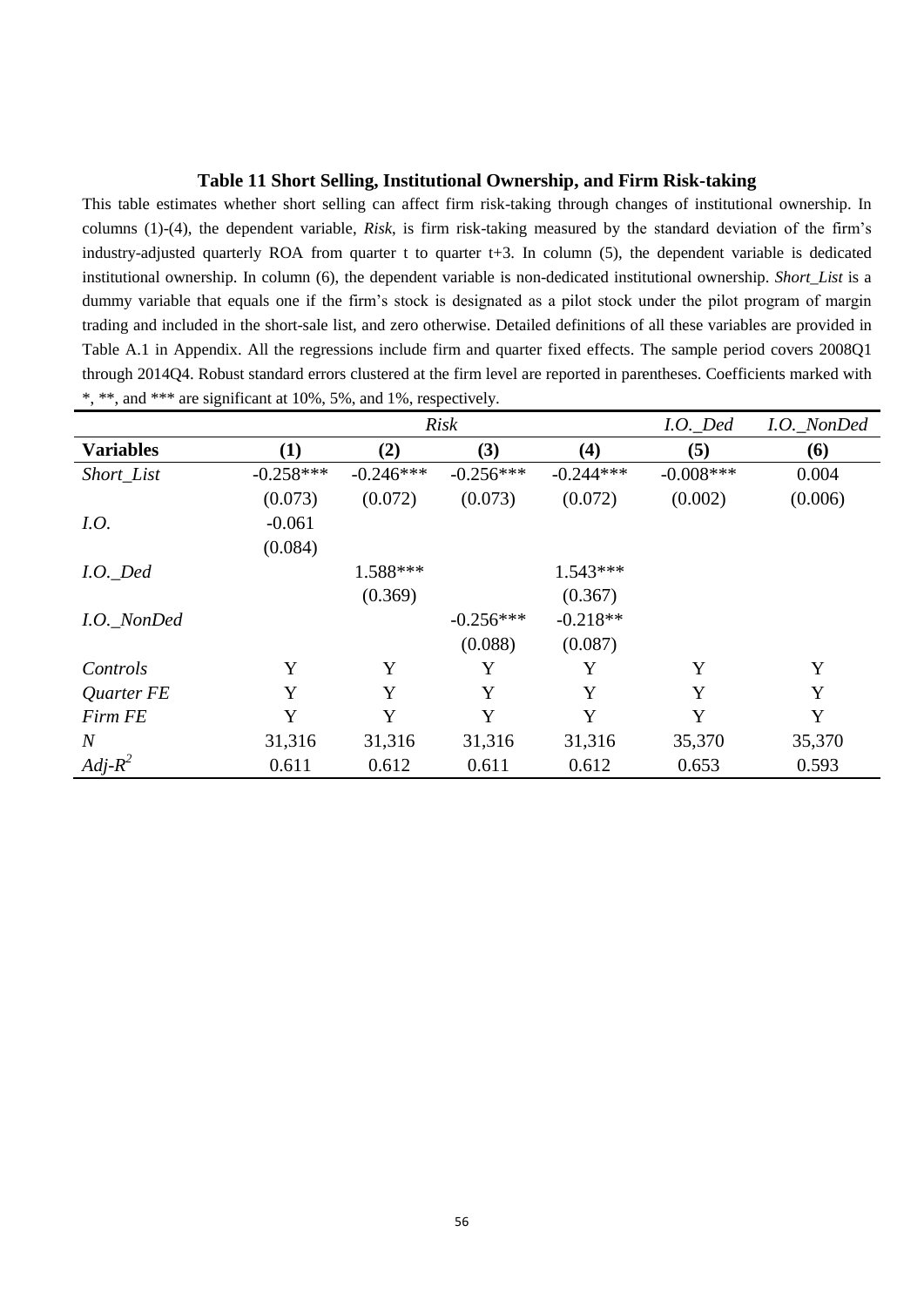# **Table 12 Short Selling, Margin Trading, and Firm Risk-taking**

This table examines the impact of short selling on firms' accounting performances. The dependent variable, *Risk*, is firm risk-taking measured by the standard deviation of the firm's industry-adjusted quarterly ROA from quarter t to quarter t+3. *DShort* is the average of daily short-sale volume denominated by daily trading volume in quarter t minus the average of daily margin trading denominated by daily trading volume in quarter t-1. *DMargin* is the average of daily margin trading volume denominated by daily trading volume in quarter t minus the average of daily margin trading denominated by daily trading volume in quarter t-1. *Short\_List* is a dummy variable that equals one if the firm's stock is designated as a pilot stock under the pilot program of margin trading and included in the short-sale list, and zero otherwise. All the regressions include firm and quarter fixed effects. The sample period covers 2008Q1 through 2014Q4. Robust standard errors clustered at the firm level are reported in parentheses. Coefficients marked with \*, \*\*, and \*\*\* are significant at 10%, 5%, and 1%, respectively.

|                  | <b>Risk</b>  |          |              |              |             |             |
|------------------|--------------|----------|--------------|--------------|-------------|-------------|
| <b>Variables</b> | $\bf{(1)}$   | (2)      | (3)          | (4)          | (5)         | (6)         |
| <b>DShort</b>    | $-89.817***$ |          | $-89.642***$ | $-58.396***$ |             | $-52.417**$ |
|                  | (22.045)     |          | (22.068)     | (20.862)     |             | (20.963)    |
| <b>DMargin</b>   |              | $-0.215$ | $-0.166$     |              | 3.099***    | $3.030***$  |
|                  |              | (0.626)  | (0.626)      |              | (0.805)     | (0.804)     |
| Short_List       |              |          |              | $-0.340***$  | $-0.453***$ | $-0.440***$ |
|                  |              |          |              | (0.081)      | (0.095)     | (0.095)     |
| Controls         | Y            | Y        | Y            | Y            | Y           | Y           |
| Quarter FE       | Y            | Y        | Y            | Y            | Y           | Y           |
| Firm FE          | Y            | Y        | Y            | Y            | Y           | Y           |
| N                | 10,967       | 10,967   | 10,967       | 10,967       | 10,967      | 10,967      |
| $Adj-R2$         | 0.672        | 0.672    | 0.672        | 0.674        | 0.674       | 0.674       |